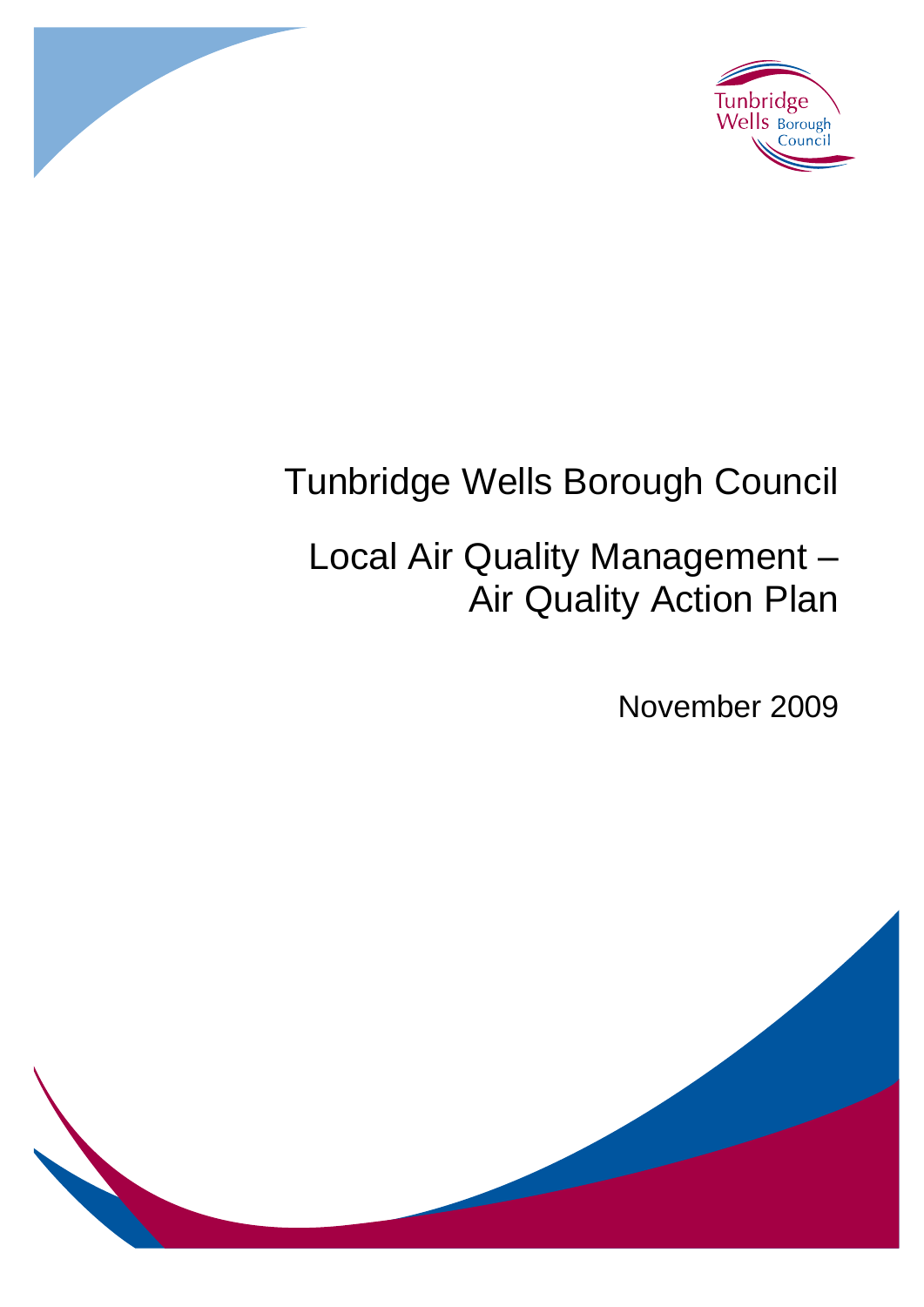# **CONTENTS**

|                                                                                    |                                                                                                                                                                                                                                                                                                                                                                                                                                                                                                                                                                                                             | Page                                                                 |
|------------------------------------------------------------------------------------|-------------------------------------------------------------------------------------------------------------------------------------------------------------------------------------------------------------------------------------------------------------------------------------------------------------------------------------------------------------------------------------------------------------------------------------------------------------------------------------------------------------------------------------------------------------------------------------------------------------|----------------------------------------------------------------------|
|                                                                                    | <b>Executive Summary</b>                                                                                                                                                                                                                                                                                                                                                                                                                                                                                                                                                                                    | 1                                                                    |
| 1                                                                                  | Introduction and aims of the Action Plan                                                                                                                                                                                                                                                                                                                                                                                                                                                                                                                                                                    | 5                                                                    |
| 1.1<br>1.2<br>1.3<br>1.4                                                           | Project Background<br>Legislative Background<br>Scope of the Action Plan<br>Reporting of Action Plan                                                                                                                                                                                                                                                                                                                                                                                                                                                                                                        | $\sqrt{5}$<br>5<br>6<br>$\overline{7}$                               |
| $\mathbf{2}$                                                                       | Overview of air quality in Tunbridge Wells                                                                                                                                                                                                                                                                                                                                                                                                                                                                                                                                                                  | 8                                                                    |
| 3                                                                                  | Existing policies and strategies to improve air quality                                                                                                                                                                                                                                                                                                                                                                                                                                                                                                                                                     | 12                                                                   |
| 3.1<br>3.2<br>3.3<br>3.4<br>3.5<br>3.6<br>3.7<br>3.8<br>3.9                        | Draft South East Plan (Regional Spatial Strategy) (2006)<br>Kent and Medway Structure Plan 2006<br>Local Transport Plan for Kent (2006 - 2011)<br>Kent Environment Strategy (2003)<br>Sustainable Community Plan for Tunbridge Wells Borough 2007 - 2011<br>Draft Strategic Plan (2008 - 2011)<br>Tunbridge Wells Borough Council Local Development Framework<br>Tunbridge Wells Borough Local Plan (2006)<br>Tunbridge Wells Borough Transport Strategy (2003)<br>3.10 Environment Strategy for Tunbridge Wells Borough (2005)<br>3.11 Carbon Management Action Plan (2006)<br>3.12 Nottingham Declaration | 12<br>14<br>14<br>15<br>17<br>18<br>18<br>18<br>19<br>20<br>20<br>21 |
| 4                                                                                  | <b>Financing</b>                                                                                                                                                                                                                                                                                                                                                                                                                                                                                                                                                                                            | 22                                                                   |
| 5                                                                                  | <b>Consultation</b>                                                                                                                                                                                                                                                                                                                                                                                                                                                                                                                                                                                         | 23                                                                   |
| 6                                                                                  | <b>Proposed measures</b>                                                                                                                                                                                                                                                                                                                                                                                                                                                                                                                                                                                    |                                                                      |
|                                                                                    |                                                                                                                                                                                                                                                                                                                                                                                                                                                                                                                                                                                                             | 24                                                                   |
| 6.1<br>6.1.1<br>6.1.2<br>6.1.3<br>6.1.4<br>6.1.5<br>6.1.6<br>6.1.7<br>6.2<br>6.2.1 | Proposed Direct Measures for the A26 AQMA<br><b>Traffic Survey</b><br><b>Traffic Management Measures</b><br><b>Public Transport Improvement Measures</b><br><b>Parking Measures</b><br><b>Travel Plans</b><br><b>Cycling Measures</b><br><b>Land Use Planning</b><br>Proposed General Borough-wide Measures to Improve Air Quality<br>Improve Emissions Standards for Council Fleet and Public Service                                                                                                                                                                                                      | 25<br>25<br>25<br>26<br>28<br>28<br>29<br>30<br>33                   |
| 6.2.2<br>6.2.3<br>6.2.4<br>6.2.5                                                   | Vehicles<br>Car Share and Car Club Schemes<br><b>Land Use Planning</b><br>Local Air Quality Management and Pollution Control<br><b>Energy Management</b>                                                                                                                                                                                                                                                                                                                                                                                                                                                    | 33<br>33<br>34<br>35<br>38                                           |
| 7                                                                                  | <b>Implementation and monitoring</b>                                                                                                                                                                                                                                                                                                                                                                                                                                                                                                                                                                        | 45                                                                   |
| 8                                                                                  | Defra Action Planning Requirements compliance checklist                                                                                                                                                                                                                                                                                                                                                                                                                                                                                                                                                     | 46                                                                   |
| 9                                                                                  | <b>Glossary of terms</b>                                                                                                                                                                                                                                                                                                                                                                                                                                                                                                                                                                                    | 47                                                                   |
| 10                                                                                 | <b>References</b>                                                                                                                                                                                                                                                                                                                                                                                                                                                                                                                                                                                           | 48                                                                   |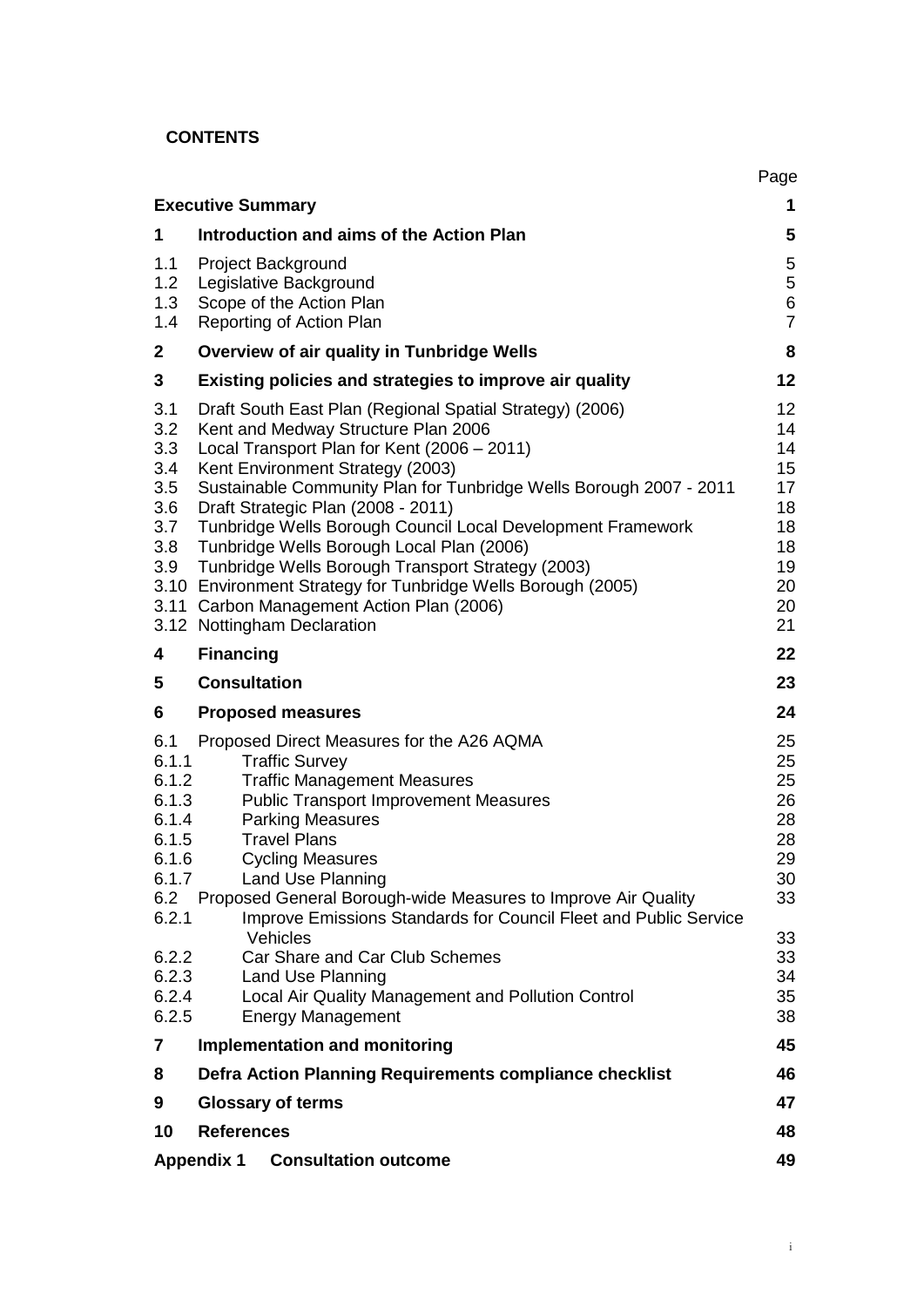#### **EXECUTIVE SUMMARY**

This Air Quality Action Plan developed in March 2008 and adopted by Cabinet March 2010 is the culmination of the second round of local air quality review and assessment for Tunbridge Wells Borough Council (TWBC). The process of Local Air Quality Management (LAQM) review and assessment has been set down in Part IV of the Environment Act 1995, which forms part of the Government"s response to European Directives on Air Quality to which the UK Air Quality Strategy responds.

Between 1998 and 2000, Tunbridge Wells Borough Council undertook its first round of review and assessment of air quality. The first round assessments (Stages 1, 2 and 3) concluded that it was not necessary to declare any Air Quality Management Areas (AQMA) for any pollutant.

The first phase of the second round of review and assessment, the USA, was completed in May 2003 and this provided an update with respect to air quality issues within Tunbridge Wells Borough Council on the conclusions of the previous round. The USA concluded that a Detailed Assessment was required for annual mean  $NO<sub>2</sub>$ along the A26 London Road at Mount Ephraim and Southborough due to road traffic emissions. The Detailed Assessment concluded that there was a risk of exceedences of the annual mean  $NO<sub>2</sub>$  objective and an AQMA was declared by the Council in November 2005.

The third round of air quality review and assessment commenced in 2006 with the USA. The USA report concluded that all Air Quality Objectives were predicted to be met outside the AQMA and no Detailed Assessment was required.

The A26 through Tunbridge Wells town centre is heavily congested in the morning and evening peak periods. The A26 through Southborough suffers congestion throughout the day, being the main link between Tonbridge, the A21 and Tunbridge Wells. The A26 is an important strategic link in the Kent road hierarchy, and will remain so for the foreseeable future. Achieving the necessary reductions in traffic on this route to achieve the  $NO<sub>2</sub>$  annual mean objective/EU Limit value by 2010 is therefore considered challenging. The Further Assessment indicates that in 2010, without local intervention, exceedences are still likely to occur along the A26.

In compiling this Action Plan, Government guidance LAQM.PG (03) and guidance from the National Society for Clean Air has been referred to, alongside guidance provided by the Department for Environment, Food and Rural Affairs through its Air Quality Action Plan Help Desk.

The aim of this Action Plan is to identify how TWBC will use its existing powers and work together with other organisations in pursuit of the annual mean Air Quality Objective for nitrogen dioxide. Measures are proposed to improve air quality both within the AQMA and throughout the Borough as a whole.

Kent County Council (KCC) is responsible for the traffic management of the A26 and as such has an important role in the consideration of direct actions proposed for the AQMA in order to reduce road traffic emissions. TWBC will work together with the relevant transport authority, KCC, and other relevant stakeholders to improve air quality within the AQMA and throughout the Borough.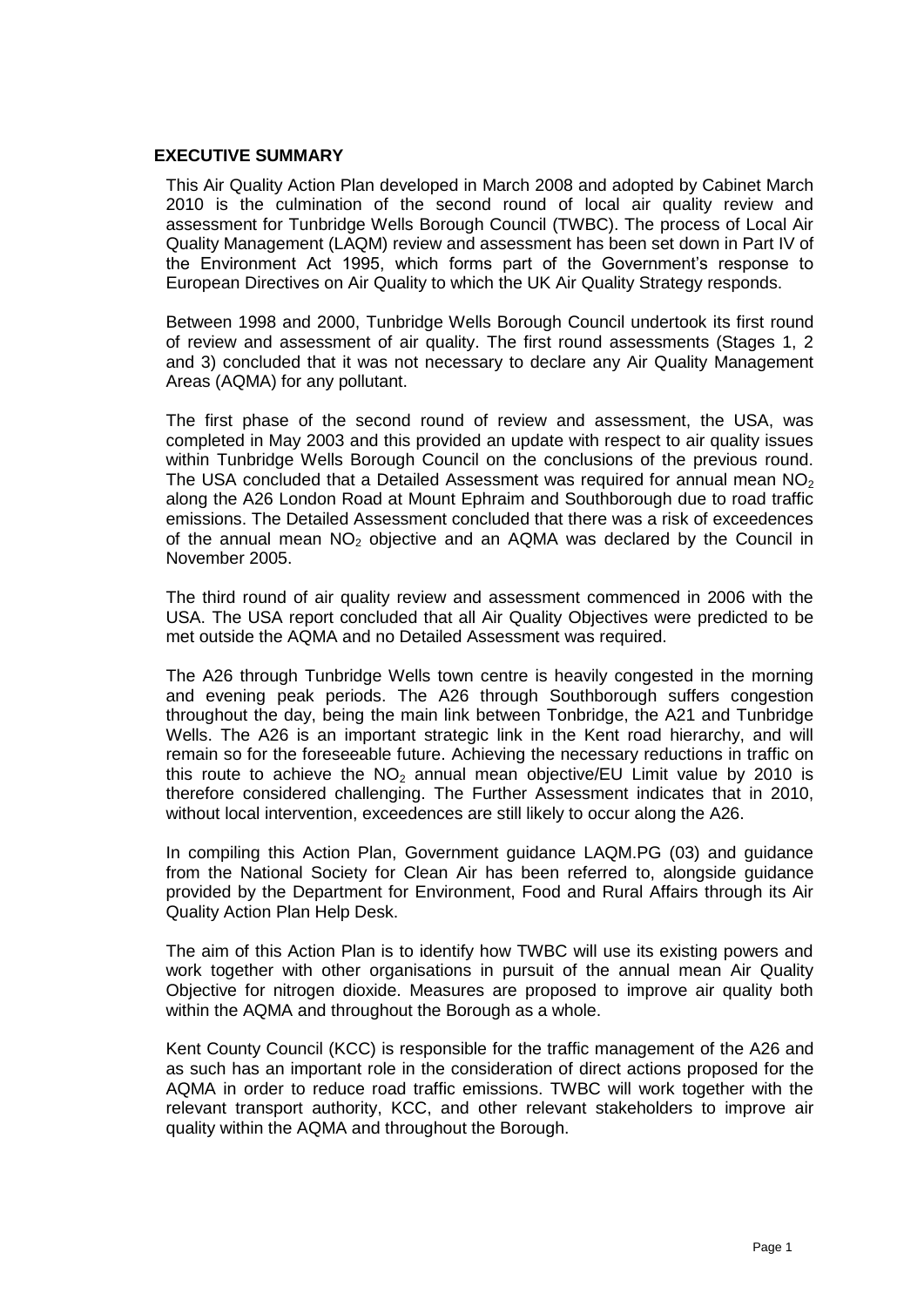The measures proposed in the Action Plan include both direct measures within the air quality management area that are; -

- $\triangleright$  Already being undertaken.
- Measures proposed as part of Kent County Council Local Transport Plan, LTP2.
- $\triangleright$  Those that require further work and research as to their feasibility and cost benefit in terms of improving air quality in the AQMA allowing for future more specific target setting.

And general indirect measures to improve air quality throughout the Borough.

Direct measures being undertaken:

- DEFRA air quality grant funding for action planning has been used to support the development of VISUM a transport model being produced by Jacobs on behalf of Tunbridge Wells and KCC. The model will be able to be used to inform the Action Plan and target measures more effectively and enable prioritisation of actions. The VISUM project is due to be completed in August 2010.
- TWBC will continue to support the Quality Bus Partnership for Royal Tunbridge Wells and Southborough and will also consider the opportunities the QBP affords to improving vehicle emissions.
- TWBC are enforcing local parking restrictions in Southborough and Tunbridge Wells (Mount Ephraim Road).

Measures proposed as part of LTP2 and existing Borough Transport Strategy:

- TWBC will work in partnership with Kent County Council and Tonbridge & Malling Borough Council to implement any proposed traffic management improvements along the A26.
- TWBC will continue to work in partnership with Kent County Council to implement A26 (north) Bus Priority Measures.
- TWBC will continue to support and work with Kent County Council to increase uptake and implementation of School and Workplace Travel Plans; particularly where likely to impact on the A26 AQMA.
- TWBC will work in partnership with Kent County Council to review and if appropriate support improvements to Tunbridge Wells and Southborough Local Cycle Network. A cycling strategy is being proposed as part of the Tunbridge Wells Transport Strategy.

Further work and research:

- During the preparation of the Local Development Framework, TWBC will give further consideration to how to manage and address problems of poor air quality. This could include consideration of seeking financial further contributions as appropriate for developments which, due to increased traffic or general activity, will impact on areas of poor air quality as identified through an air quality assessment.
- TWBC will investigate the feasibility of developing and implementing a Borough Council Travel Plan.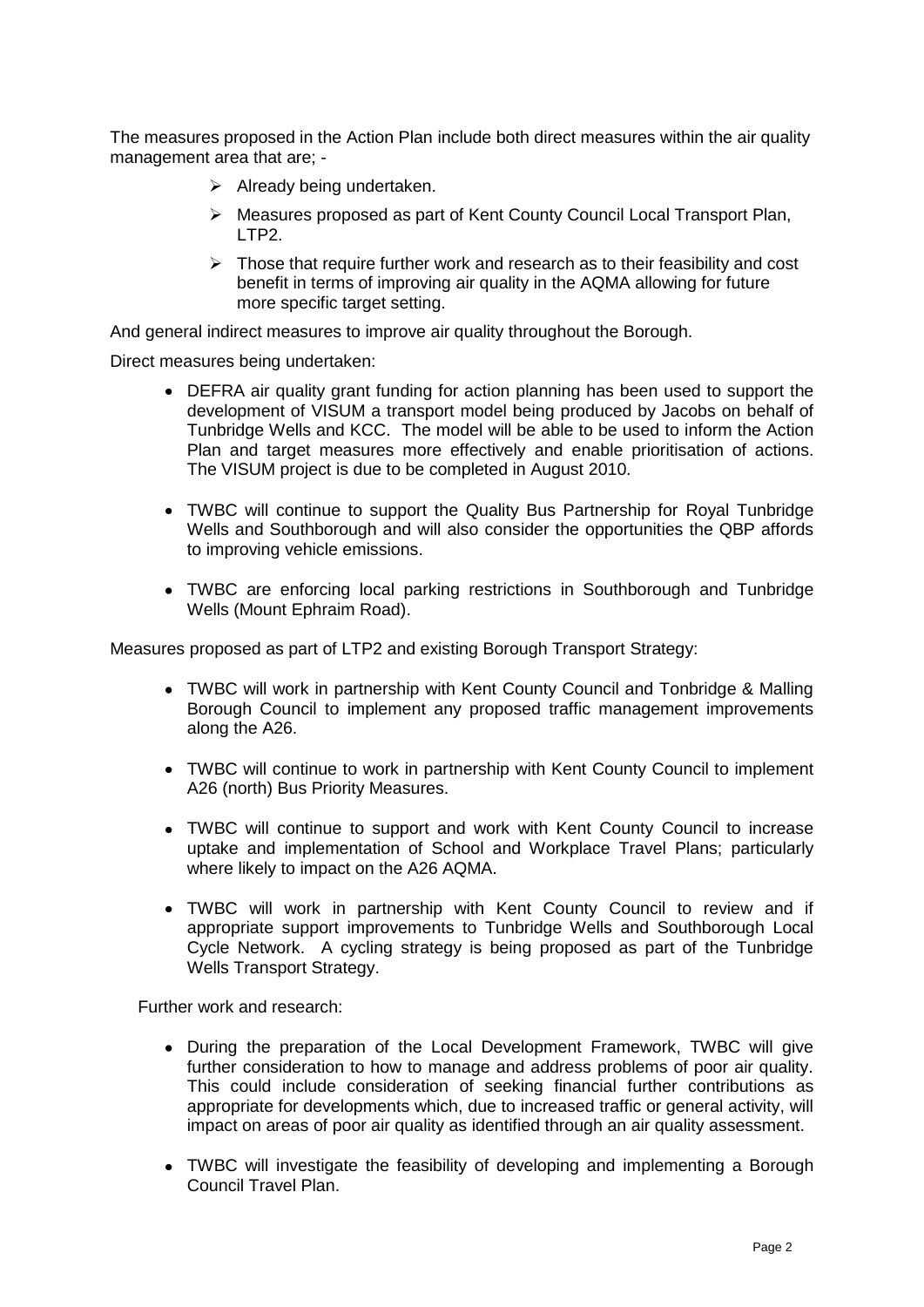- TWBC is working with KCC to review and develop a new Tunbridge Wells Transport Strategy. Amongst its key objectives the Strategy will also recognise air quality as one of its aims and objectives. Joint working initiatives and reviews will be established to enable action planning to be progressed to develop more specific targeted and cost benefit assessed actions for air quality.
- TWBC will continue to work in partnership with Kent County Council to undertake an initial study, which will assist in establishing a strategy for determining the suitability of an enhanced public transport system for Royal Tunbridge Wells and Tonbridge at a strategic level. The aim of the Action Plan is to support an effective integrated transport strategy which forms part of the Transport Strategy review.
- TWBC as part of the Transport Strategy review will investigate possible partnership work with Kent County Council to assess the feasibility to review freight policies and possible identify a series of specific measures aimed at reducing HDV emissions.

General measures to improve air quality across the whole Borough include:

- TWBC will continue to work with KCC and other partners to deliver improvements in emissions standards, where practicable.
- TWBC will continue to work with partners to actively support and promote the Kent-wide car share scheme, to encourage greater uptake.
- TWBC will explore the potential for operation of a Car Club in Tunbridge Wells.
- All relevant TWBC Departments, including Environmental Health, Planning Policy and Development Control, will continue working closely together to ensure that air quality is taken into account in the planning process when considering future land uses, particularly with sites in or close to AQMAs or in areas marginally below air quality objectives. The specific commitment of each service needs to be developed and progressed.
- TWBC will continue to work together with developers, KCC and other partners to improve sustainable transport links serving new developments and secure travel plan agreements, where required by planning policy.
- TWBC will continue to develop, through the Kent & Medway Air Quality Partnership, a general planning guidance document to assist with air quality assessments of development proposals.
- TWBC will continue to actively participate in the Low Emissions Strategy Peer Review Group to develop local measures and a Low Emissions Strategy that will support improvements to local air quality.
- TWBC will continue the commitment to undertake local air quality monitoring within the Borough to ensure a high standard of data is achieved to assess against air quality objectives.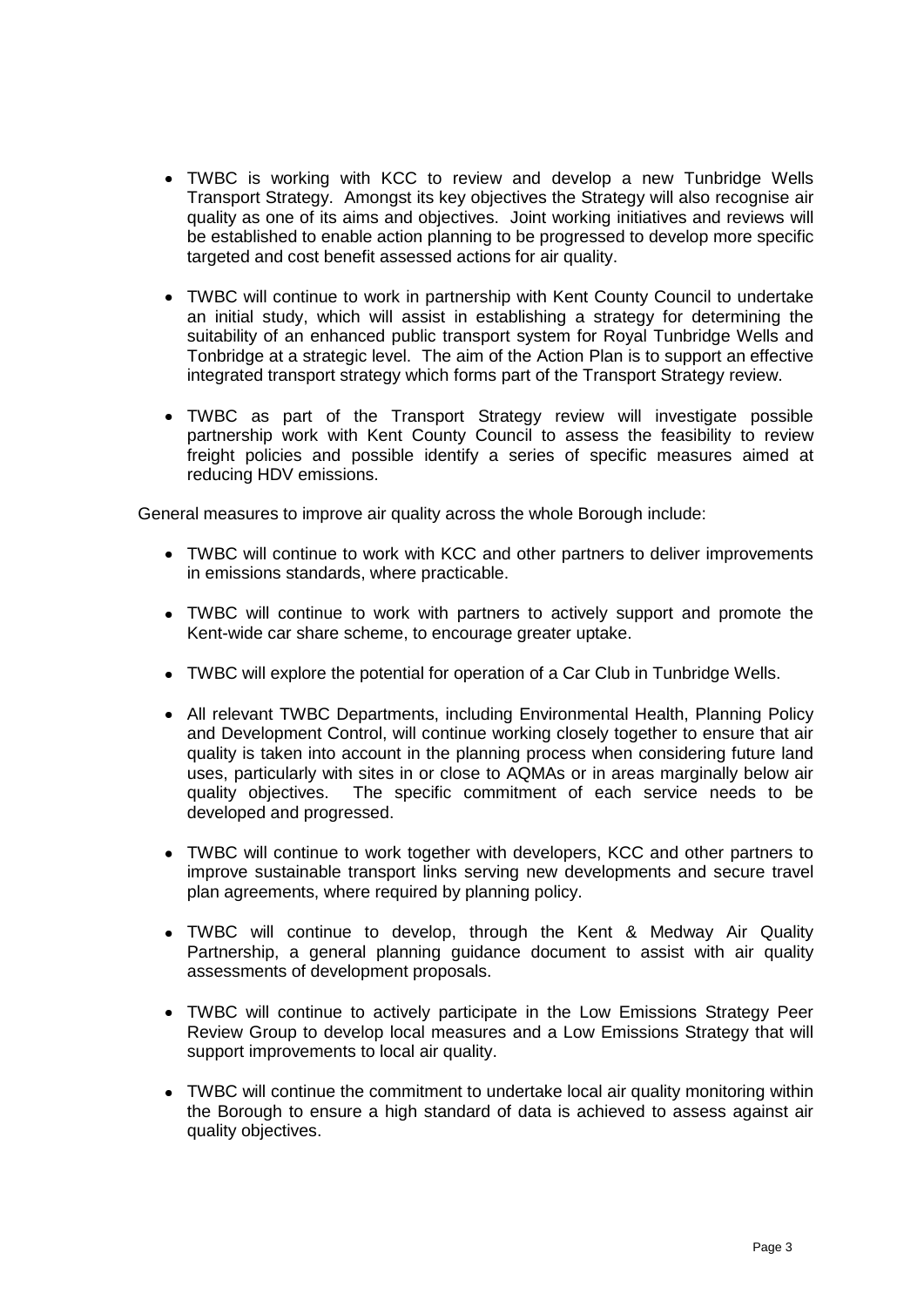- TWBC will make details of the Action Plan measures and annual progress reports available on its Website to ensure accessibility to the consultation and implementation process.
- TWBC will actively work towards providing information for the Community of Tunbridge Wells Borough, to assist in choosing and using alternative sustainable modes of transport and understanding the impact of pollution and air quality.
- TWBC will continue to support and be a Member of the Kent and Medway Air Quality Partnership and Monitoring Network Group. Tunbridge Wells will also work together with the Kent & Medway Air Quality Partnership on air quality studies within the County to raise the profile of air quality in Tunbridge Wells and Countywide.
- TWBC will continue to proactively enforce industrial control and nuisance legislation to minimise pollutant emissions from these sources in Tunbridge Well.
- TWBC will continue to work together with the Kent Energy Centre and other partners to promote and implement energy efficiency measures in Tunbridge Wells
- TWBC will review the Action Plan in consultation with all relevant parties to update the plan and include the changes in local air quality management and in light of the review and assessment results for air quality. The plan shall be reviewed by quarter 4, 2010/11.

The measures proposed in the main, are activities that have been included within Kent County Councils Local Transport Plan, or are actions already in progress such as minimising pollutant emissions and partnership working amongst Kent local authorities, Medway and KCC on air quality in general. Other measures are proposed as a mechanism to improve local air quality. Similarly, some measures and changes to wording are as a result of the consultation and the need to develop more specific effective targets to improve local air quality.

The proposed actions will help work towards meeting the  $NO<sub>2</sub>$  annual mean objective/ EU Limit Value. It has not been possible to assess the air quality impacts of all the main measures to improve air quality within this Plan, through detailed modelling, as these require further investigation and feasibility studies. It is therefore not possible at this stage to confirm whether the implementation of the measures proposed in the Action Plan will achieve the air quality objective and EU Limit to be met by 2010. The impacts of direct measures proposed will be considered further as information becomes available and reported through future progress reports.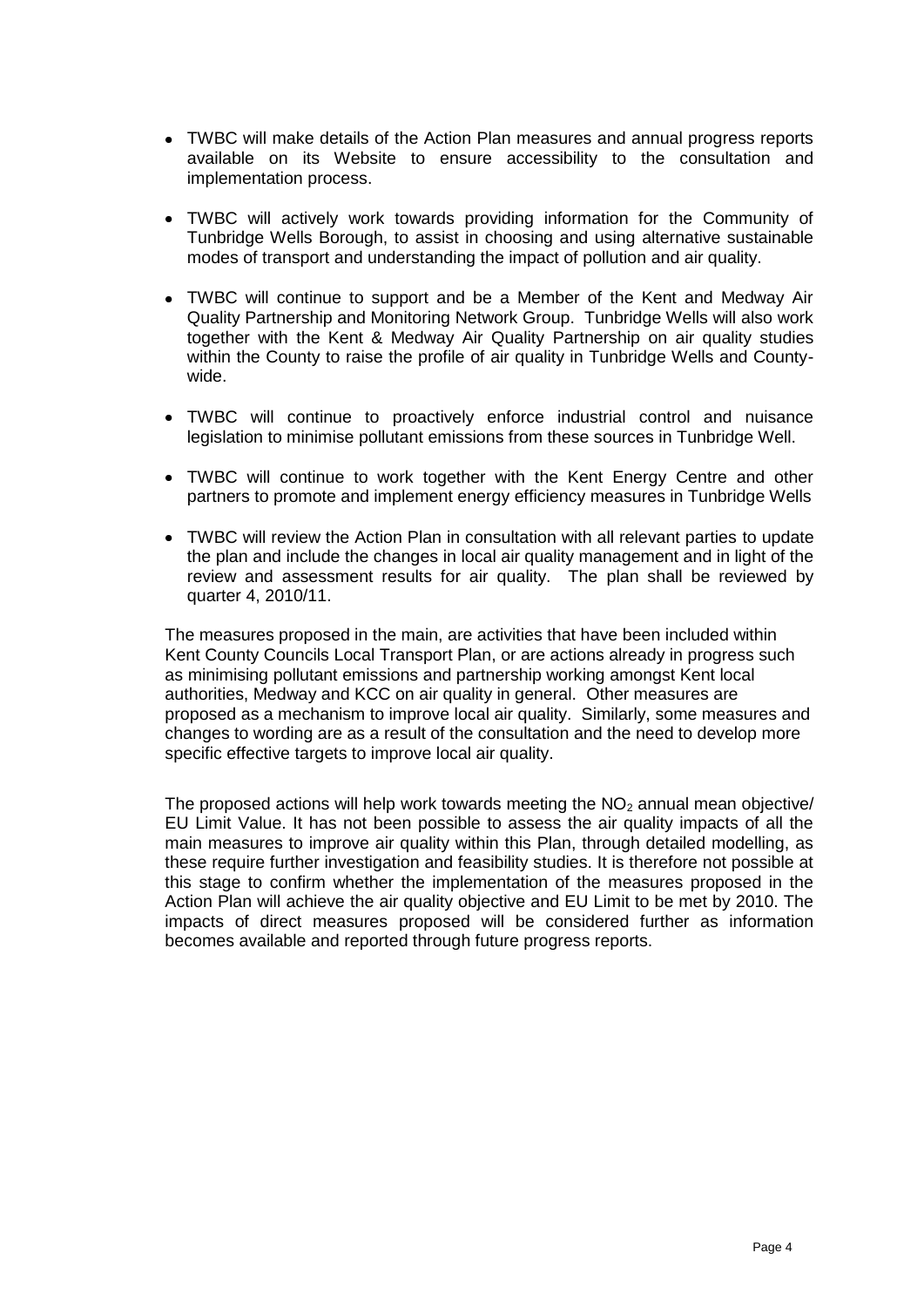# **1 INTRODUCTION AND AIMS OF THE ACTION PLAN**

# **1.1 Project Background**

TWBC has drawn up, with the assistance of Bureau Veritas, a Local Air Quality Management Action Plan for the A26 AQMA within the borough of Tunbridge Wells, identified through the second round of review and assessment of air quality. The Action Plan is required to be undertaken as part of the local authority's statutory duties as defined within Part IV of the Environment Act, 1995.

Bureau Veritas has undertaken previous review and assessment reports for TWBC, which includes the Further Assessment (2007).

# **1.2 Legislative Background**

The latest Air Quality Strategy  $(AQS)^1$  released in July 2007 provides the overarching strategic framework for air quality management in the UK and contains national air quality standards and objectives established by the Government to protect human health. The objectives for ten pollutants (benzene, 1,3-butadiene, carbon monoxide, lead, nitrogen dioxide, sulphur dioxide particulates -  $PM_{10}$  and PM2.5- and ozone) have been prescribed within the Air Quality Strategy based on The Air Quality Standards (England) Regulations 2007<sup>2</sup>. The Objectives set out in the AQS for the protection of human health are presented in Table 1 below.

<span id="page-6-0"></span>The Air Quality Standards (England) Regulations 200[7](#page-6-0)<sup>2</sup> came into force on 15<sup>th</sup> February 2007. This brings together in one statutory instrument the Governments requirements to fulfil separate EU Daughter Directives through a single consolidated statutory instrument which is fully aligned with proposed new EU Air Quality Directive (CAFE – Clean Air For Europe)*<sup>3</sup>* .

The Environment Act 1995 gives local authorities duties and responsibilities that are designed to secure improvements in air quality, particularly at the local level. Part IV of the Act requires each local authority within the UK to periodically review and assess air quality in its area, and determine whether the prescribed objectives are likely to be achieved by the relevant future year. Where it appears that the air quality objectives will not be met by the designated target dates local authorities must declare an Air Quality Management Area (AQMA) and develop action plans in pursuit of the air quality objectives. Following the declaration in Tunbridge Wells, TWBC is required to develop an Action Plan for the A26 AQMA within 12 – 18 months.

Policy Guidance LAQM.PG(03) was published by the Government in 2003, which included guidance on the development of action plans. The NSCA have published guidance "Air Quality Action Plans (2000)" and "Air Quality: Planning for Action (2001)". These guidance documents have been taken into account in development of this Action Plan for TWBC, alongside guidance provided by the Department for Environment, Food and Rural Affairs through its Air Quality Action Plan Help Desk, which provides examples of best practice and an Action Plan appraisal checklist.

 1 The Air Quality Strategy for England, Scotland, Wales and Northern Ireland (2007), Published by Defra in partnership with the Scottish Executive, Welsh Assembly Government and Department of the Environment Northern Ireland

<sup>2</sup> The Air Quality Standards Regulations 2007, Statutory Instrument No 64, The Stationary Office Limited

<sup>3</sup> http://ec.europa.eu/environment/air/cafe/index.htm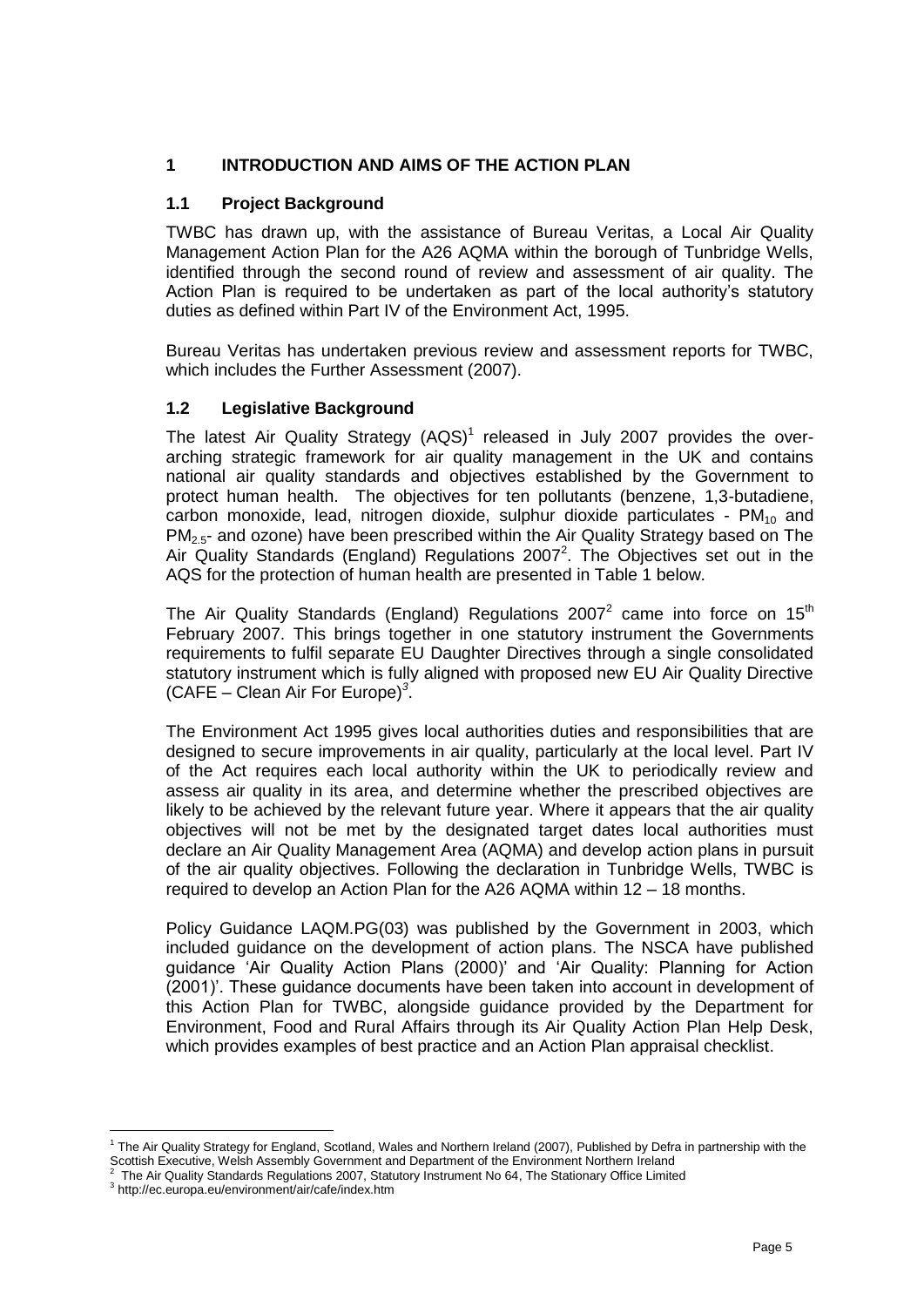| <b>Pollutant</b>                       | <b>Objective</b>                                                                       | <b>Concentration measured</b><br><b>as</b> | Date to be achieved<br>by and maintained<br>thereafter |
|----------------------------------------|----------------------------------------------------------------------------------------|--------------------------------------------|--------------------------------------------------------|
| Benzene                                | <u>16.25 μg/m<sup>3</sup></u><br>5 μg/m <sup>3</sup>                                   | running annual mean                        | 31st December 2003                                     |
|                                        |                                                                                        | running annual mean                        | 31st December 2010                                     |
| 1,3-Butadiene                          | $2.25 \mu g/m^3$                                                                       | running annual mean                        | 31st December 2003                                     |
| Carbon<br>monoxide                     | 10 mg/m $3$                                                                            | maximum daily<br>running 8 hour<br>mean    | 31st December 2003                                     |
| Lead                                   | $0.5 \mu\overline{\text{g/m}^3}$                                                       | annual mean                                | 31st December 2004                                     |
|                                        | $0.25 \mu g/m^3$                                                                       | annual mean                                | 31st December 2008                                     |
| Nitrogen<br>dioxide                    | 200 $\mu$ g/m <sup>3</sup> , not to be<br>exceeded more than<br>18 times a year        | hourly mean                                | 31st December 2005                                     |
|                                        | $40 \mu g/m^3$                                                                         | annual mean                                | 31st December 2005                                     |
| Particles $(PM_{10})$                  | $50 \mu g/m^3$ , not to be<br>exceeded more than<br>35 times a year                    | 24 hour mean                               | 31st December 2004                                     |
|                                        | 40 $\mu$ g/m <sup>3</sup>                                                              | annual mean                                | 31st December 2004                                     |
| <b>Particles</b>                       | $25 \text{ µg/m}^3$                                                                    | Annual mean                                | 2020                                                   |
| $(PM_{2.5})$                           | Target of 15%<br>reduction<br>in concentrations at<br>urban<br>background <sup>4</sup> | annual mean                                | In urban areas between<br>2010 and 2020                |
| Sulphur dioxide                        | $266 \mu g/m^3$ , not to be<br>exceeded more than<br>35 times a year                   | 15 minute mean                             | 31st December 2005                                     |
|                                        | $350 \mu g/m^3$ , not to be<br>exceeded more than<br>24 times a year                   | hourly mean                                | 31st December 2004                                     |
|                                        | 125 $\mu$ g/m <sup>3</sup> , not to be<br>exceeded more than 3<br>times a year         | 24 hour mean                               | 31st December 2004                                     |
| Polycyclic<br>aromatic<br>hydrocarbons | $0.25 \,\text{ng/m}^3 \,\text{B(a)P}^5$                                                | Annual average                             | 31st December 2010                                     |
| Ozone                                  | 100 $\mu$ g/m <sup>3</sup> , not to be<br>exceeded more than<br>10 times a year        | 8 hour mean                                | 31 December 2005                                       |

# **Table 1: UK Air Quality Standards and Objectives**

## **1.3 Scope of the Action Plan**

The purpose of the Action Plan is to provide the means through which a local authority through joint working with relevant stakeholders, such as KCC and other relevant organisations, can deliver viable measures that will work towards achieving the Air Quality Objectives within an AQMA. The aim is also to encourage active participation in the achievement of action plan measures by consulting the local community and raising awareness of air pollution issues.

Local authorities are required to prepare a written Action Plan for an AQMA, setting out the action plan measures they intend to take forward and the potential costs and benefits of these measures. The Further Assessment provides the technical backup

 $\overline{a}$ 

 $425 \,\mu$ g/m<sup>3</sup> is a concentration cap combined with 15% reduction

<sup>5</sup> Benzo(a)Pyrene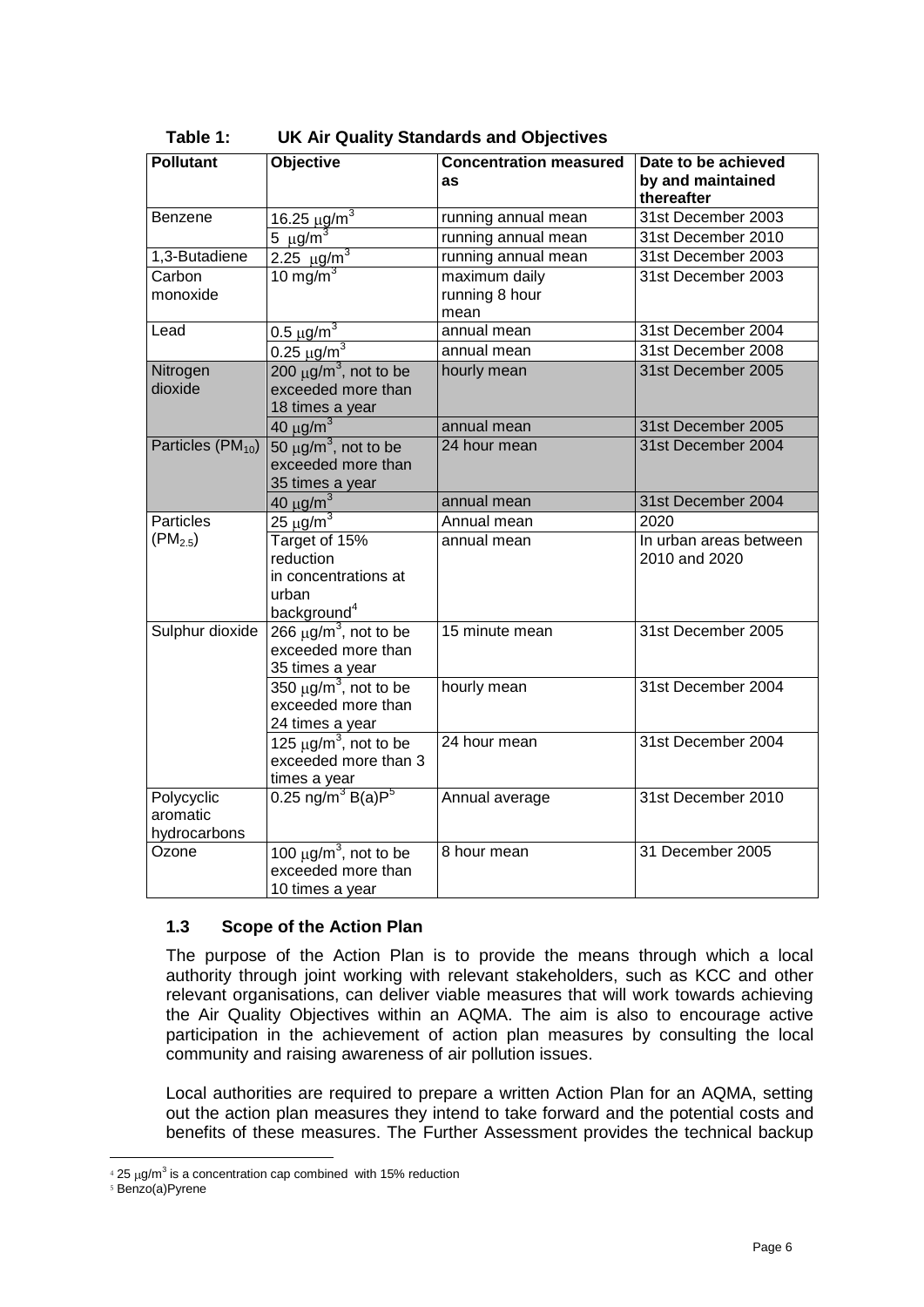for the measures to be included within the Action Plan. The Action Plan should refer to the findings of the Further Assessment in terms of source apportionment (i.e. where emissions are coming from) so that action plan measures are targeted appropriately.

The Action Plan should contain simple estimates of the costs and benefits and timescales for implementing the proposed action plan measures, so that measures can be prioritised for implementation and subsequently monitored. The Action Plan should also indicate how far the measures will work towards achieving the Objectives.

# **1.4 Reporting of Action Plan**

The A26 AQMA has been declared due to road traffic emissions of nitrogen oxides.

KCC is the relevant transport authority for the A26 (AQMA) and will work jointly with TWBC on transport and other measures within the Borough. County Councils have a duty under section 86 (3) of the Environment Act 1995 to put forward proposed actions which they themselves can implement to work towards meeting the air quality objectives in AQMAs. KCC should include these measures within the air quality section of the Local Transport Plan (LTP).

The Action Plan reflects the relevant organisational responsibilities for actions within the AQMA and proposed measures (Section 6) are reported as:

- Direct actions proposed for the A26 AQMA (responsibility of TWBC and KCC);
	- $\triangleright$  Already being undertaken.
	- $\triangleright$  Measures proposed as part of Kent County Council Local Transport Plan, LTP2.
	- $\triangleright$  Those that require further work and research as to their feasibility and cost benefit in terms of improving air quality in the AQMA allowing for future more specific target setting.
- Indirect measures Borough-wide to improve air quality throughout the Tunbridge Wells area, including the AQMA (responsibility of TWBC and KCC).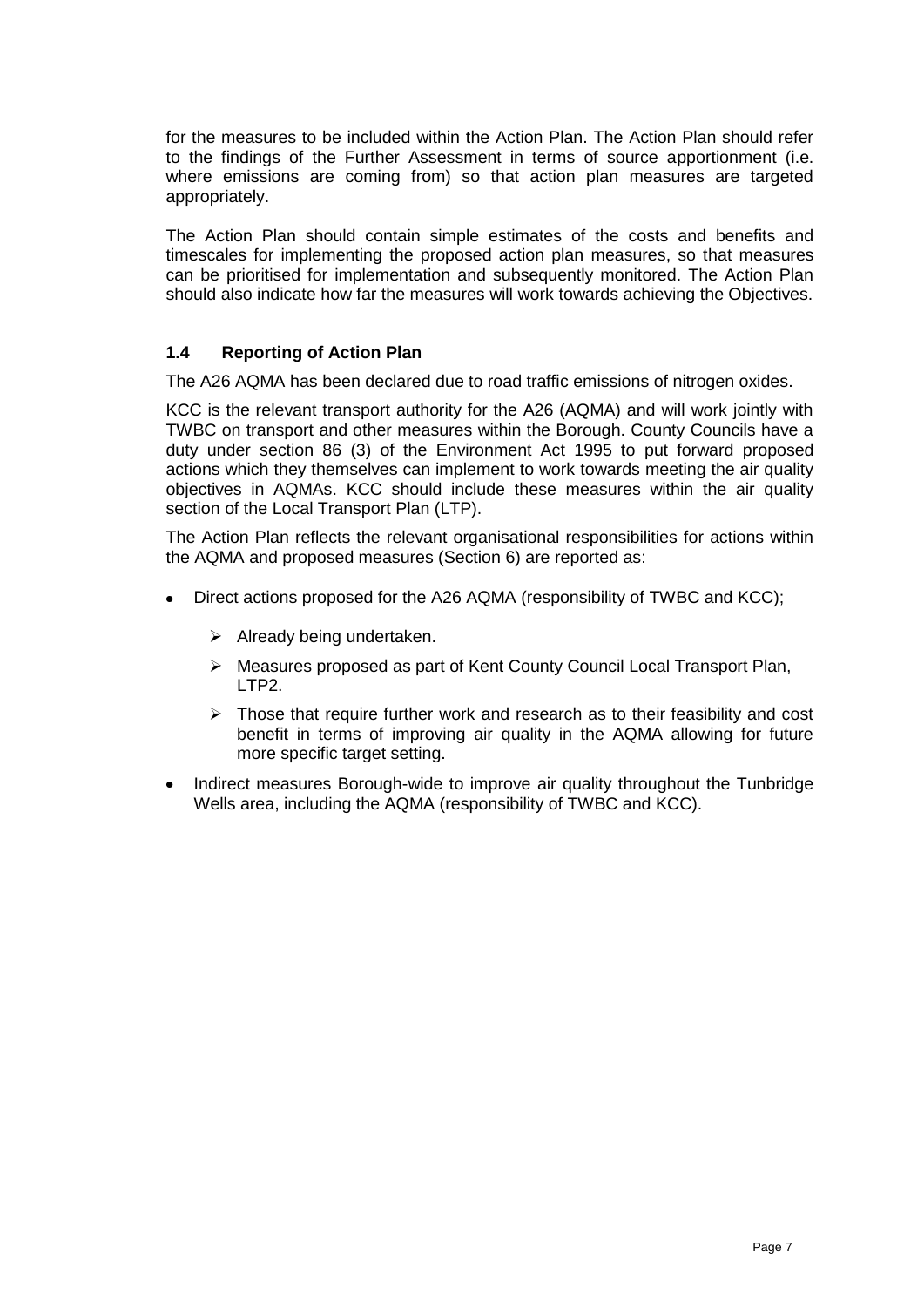# **2 OVERVIEW OF AIR QUALITY IN TUNBRIDGE WELLS**

The main source of air pollution in the Borough is road traffic emissions from major roads, notably the A26, A21 and A264. An Air Quality Management Area (AQMA) was declared in November 2005 along the A26 where there were predicted exceedences of the annual mean Objective for nitrogen dioxide  $(NO<sub>2</sub>)$ . Other pollution sources, including commercial, industrial and domestic sources, also make a contribution to background pollution concentrations.

A summary of TWBC"s second round of review and assessment of air quality, which commenced in 2003, is shown in Table 2. The individual stages are summarised briefly with respect to outcome below:

## *Updating and Screening Assessment*

The Updating and Screening Assessment (2003) was the first phase of the second round review and assessment. Similar to Stage One of the previous round, there was consideration of the seven pollutants of concern to health and an assessment was made as to whether Air Quality Objectives for these pollutants would be met. TWBC completed this in May 2003, with the conclusion that a Detailed Assessment was required for  $NO<sub>2</sub>$  along the A26 London Road at Mount Ephraim and Southborough due to road traffic emissions. All other Air Quality Objectives were expected to be met.

#### *Detailed Assessment*

The Detailed Assessment (2004) concluded that there was a risk of exceedences of the annual mean NO<sub>2</sub> objective along the A26 London Road at Mount Ephraim and Southborough and an Air Quality Management Area was declared by the Council in November 2005. The AQMA covers a larger area than the predicted areas of exceedence, incorporating an 80m buffer along the A26 from Southborough to Mount Ephraim in Tunbridge Wells.



Reproduced with the Permission of Ordnance Survey © Crown Copyright Licence No. 100024298. AQMA outline shown in blue. Pollution hotspots, where exceedences have been identified are shown in red.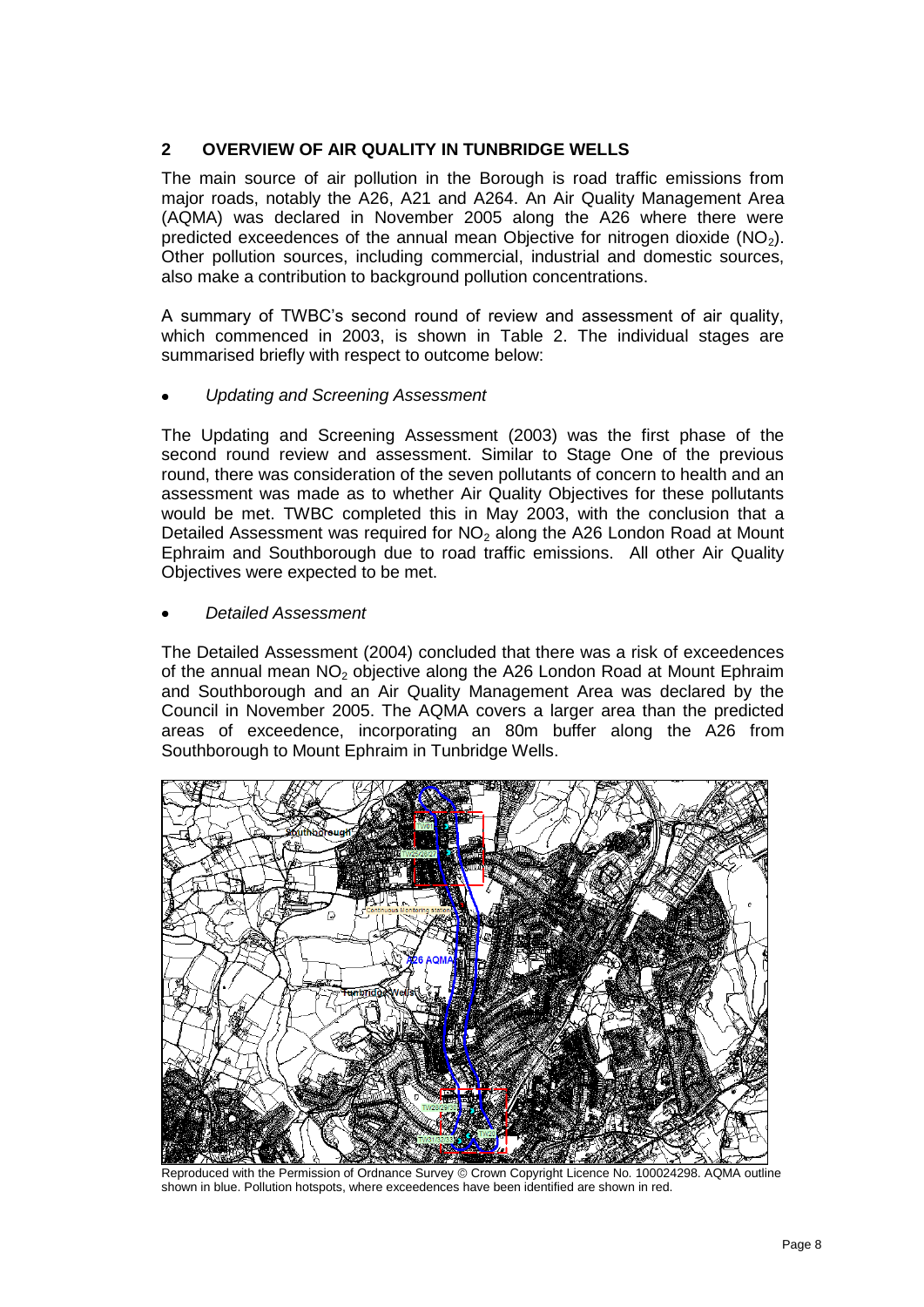## *Further Assessment*

The Further Assessment (2008) results predicted exceedences of the NO<sub>2</sub> annual mean objective in 2007 within the A26 AQMA at Southborough and Mount Ephraim, Tunbridge Wells and confirmed that the original designation of the AQMA by Tunbridge Wells Borough Council for  $NO<sub>2</sub>$  was justified.

The results of the source apportionment indicate that road traffic emissions are the main source of  $NO_x$  in the AQMA (68 - 79%). The HDV class vehicles are contributing disproportionately to NO<sub>x</sub> concentrations in the AQMA; contributing to half the  $NO<sub>x</sub>$  concentrations, but being only a small proportion (5 - 7%) of the vehicle fleet.

| %            | $\mu$ g/m <sup>3</sup>                                |  |  |  |  |  |  |  |
|--------------|-------------------------------------------------------|--|--|--|--|--|--|--|
| Southborough |                                                       |  |  |  |  |  |  |  |
| 21.5         | 36.4                                                  |  |  |  |  |  |  |  |
| 78.5         | 133.0                                                 |  |  |  |  |  |  |  |
| 42.7         | 72.3                                                  |  |  |  |  |  |  |  |
| 35.8         | 60.7                                                  |  |  |  |  |  |  |  |
|              |                                                       |  |  |  |  |  |  |  |
| 31.8         | 36.4                                                  |  |  |  |  |  |  |  |
| 68.2         | 77.9                                                  |  |  |  |  |  |  |  |
| 36.2         | 41.4                                                  |  |  |  |  |  |  |  |
| 32.0         | 36.5                                                  |  |  |  |  |  |  |  |
|              | *As proportion of road traffic emissions contribution |  |  |  |  |  |  |  |

**Source apportionment of NO<sup>X</sup> within the AQMA at the building façade with maximum predicted concentrations in 2007**

## **Southborough**

In 2007, the maximum predicted  $NO<sub>x</sub>$  reduction required within the AQMA at the façade in Southborough is 66.1µg/m<sup>3</sup> (equivalent to a 39% improvement in NO<sub>x</sub>) and NO<sub>2</sub> reduction is 14.5 $\mu$ g/m<sup>3</sup> (equivalent to a 27% improvement in NO<sub>2</sub>).

By 2010, the maximum predicted  $NO<sub>x</sub>$  reduction required within the AQMA at the façade in Southborough is 35.7µg/m<sup>3</sup> (equivalent to a 25% improvement in NO<sub>X</sub>) and NO<sub>2</sub> reduction is  $8.1<sub>u</sub>q/m<sup>3</sup>$  (equivalent to a 17% improvement in NO<sub>2</sub>).

## **Tunbridge Wells**

In 2007, the maximum predicted  $NO<sub>x</sub>$  reduction required within the AQMA at the façade at Mount Ephraim, Tunbridge Wells is 11.0 $\mu$ g/m<sup>3</sup> (equivalent to a 10% improvement in  $N_{\text{Ox}}$ ) and  $N_{\text{Oz}}$  reduction is 2.6 $\mu$ g/m<sup>3</sup> (equivalent to a 6% improvement in  $NO<sub>2</sub>$ ).

By 2010, through the implementation of national policy measures, the  $NO_{\chi}/NO_{2}$ concentrations are predicted to reduce to levels that meet the UK Air quality objectives.

Consequently, the formulation of an Action Plan should aim to reduce the levels of NO<sub>x</sub>/NO<sub>2</sub> within the AQMA by the amounts specified above.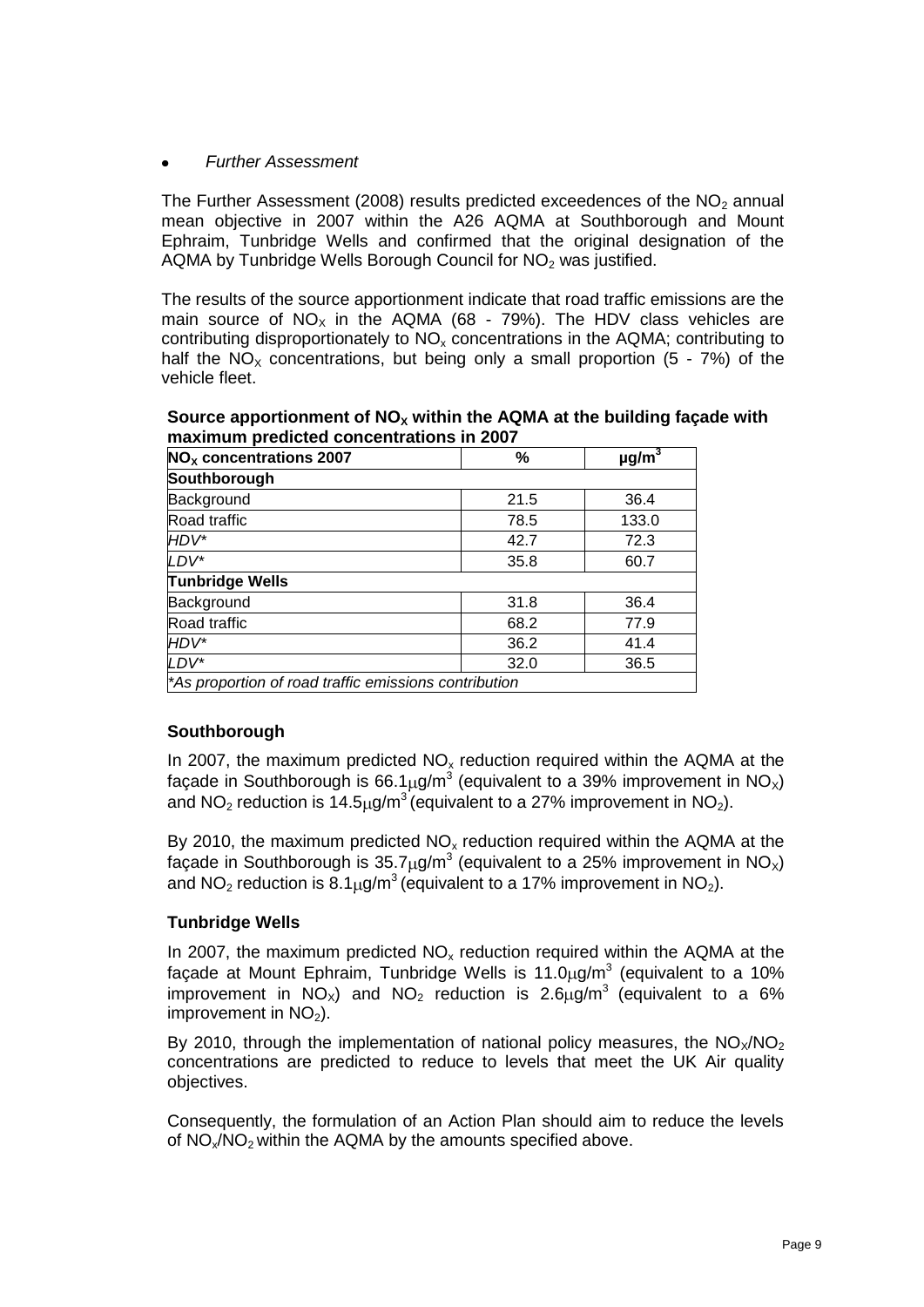# **Update for 2009**

As part of local air quality management the local authority undertook a further round of review and assessment of air quality in 2009, with a detailed assessment for nitrogen dioxide  $(NO<sub>2</sub>)$  completed in June 2009. The areas reviewed included:

- London Road/Major York"s Junction; and
- Pembury Road, Tunbridge Wells.

The Detailed Assessment has been undertaken in accordance with DEFRA LAQM.TG(09) Guidance methodologies. The Detailed Assessment aims, through assessment of monitoring data and dispersion model predictions, to assess these two areas and determine whether the prescribed objectives are being met. Where exceedences are predicted to occur, the Detailed Assessment aims to define the area of exceedence to assist the Council in respect of subsequent Air Quality Management Area declaration.

The findings of the Detailed Assessment are:

Major York"s Road/London Road Junction:

The modelling predicted widespread exceedences of the annual mean  $NO<sub>2</sub>$ objective in 2008 and 2010, at the Major York"s Road/London Road Junction. The Council therefore now needs to progress to declaring an AQMA, based on predicted exceedences of the annual mean air quality objective for  $NO<sub>2</sub>$  and has commenced a further assessment within this area.

Pembury Road Area**:**

The modelling predicted exceedences in 2008 at three receptor locations modelled along Pembury Road. By 2010, this is limited to a marginal predicted exceedence of  $40.2 \mu g/m^3$  at one location on Pembury Road, north of Sandown Park. The Council will therefore continue its current  $NQ<sub>2</sub>$  monitoring programme in this assessment area in order to demonstrate compliance with the annual mean NO2 objective, which will include a one year, real time air quality monitoring programme.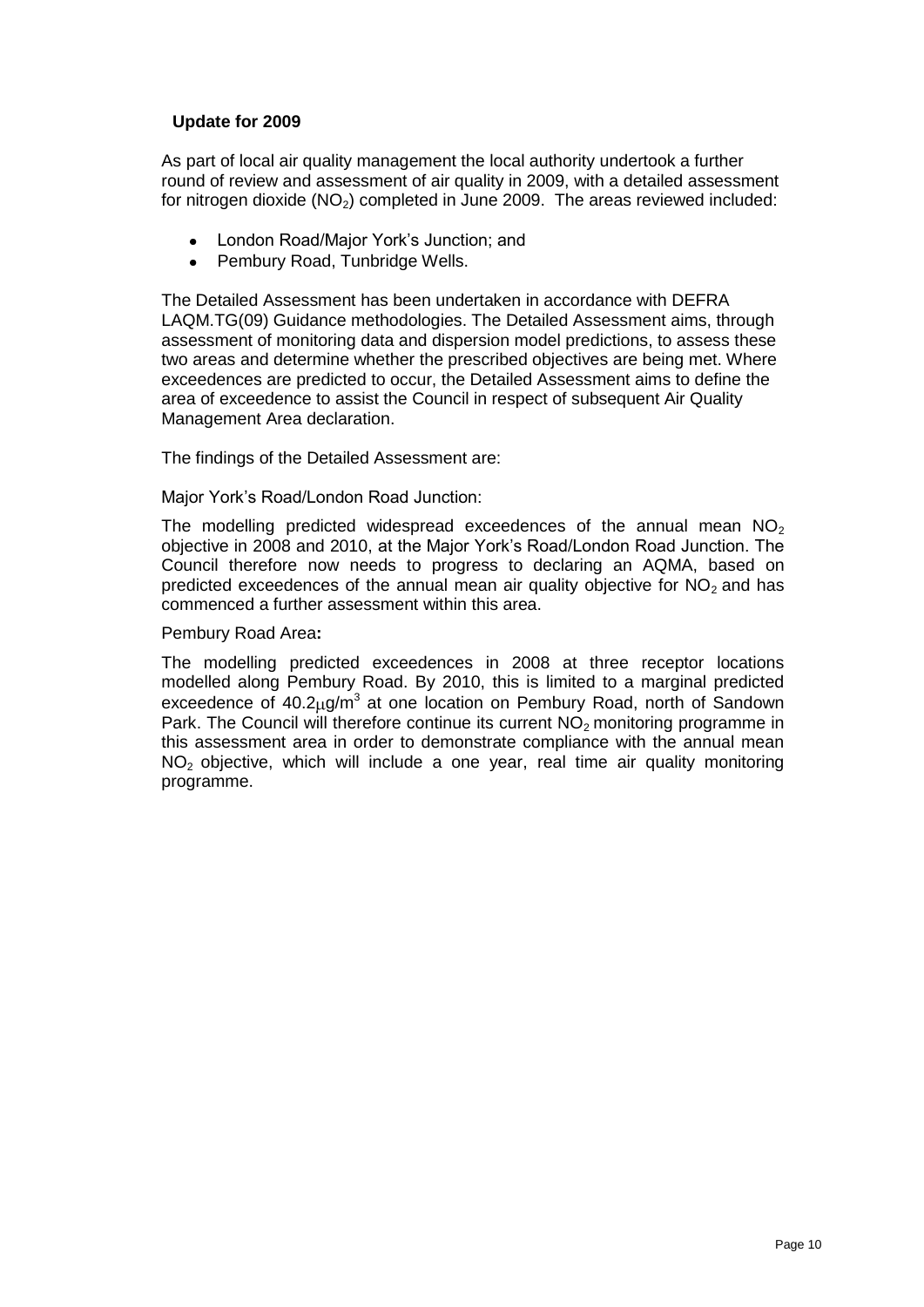| <b>Source</b> | <b>Updating</b><br>and<br><b>Screening</b><br><b>Assessment (2003)</b> |               | <b>Detailed Assessment (2004)</b>                                                                                                                                                  | <b>Further Assessment (2008)</b>                               |                                |
|---------------|------------------------------------------------------------------------|---------------|------------------------------------------------------------------------------------------------------------------------------------------------------------------------------------|----------------------------------------------------------------|--------------------------------|
|               | SO <sub>2</sub>                                                        |               |                                                                                                                                                                                    |                                                                |                                |
|               | NO <sub>2</sub>                                                        | $\rightarrow$ |                                                                                                                                                                                    |                                                                |                                |
|               | $PM_{10}$                                                              |               |                                                                                                                                                                                    |                                                                |                                |
| Road Traffic  | Carbon monoxide                                                        |               | Exceedence of the annual<br>mean NO <sub>2</sub> Objective resulted in<br>declaration of the A26 AQMA in<br>Tunbridge Wells in November<br>2005, due to road traffic<br>emissions. | AQMA.                                                          | Further assessment of $NO2$ in |
|               | <b>Benzene</b>                                                         |               |                                                                                                                                                                                    | Support for continuance of the<br>AQMA - Action Plan required. |                                |
|               | 1,3 Butadiene                                                          |               |                                                                                                                                                                                    |                                                                |                                |
|               | Lead                                                                   |               |                                                                                                                                                                                    |                                                                |                                |

 **Table 2: Summary of the second round review and assessment process for TWBC**

NB. Following completion of the USA 2006, the first stage of the third round of review and assessment, Defra requested that the Council consider further the compliance with the PM<sub>10</sub> 24 hour objective within the AQMA. This is considered within a Detailed Assessment 2008.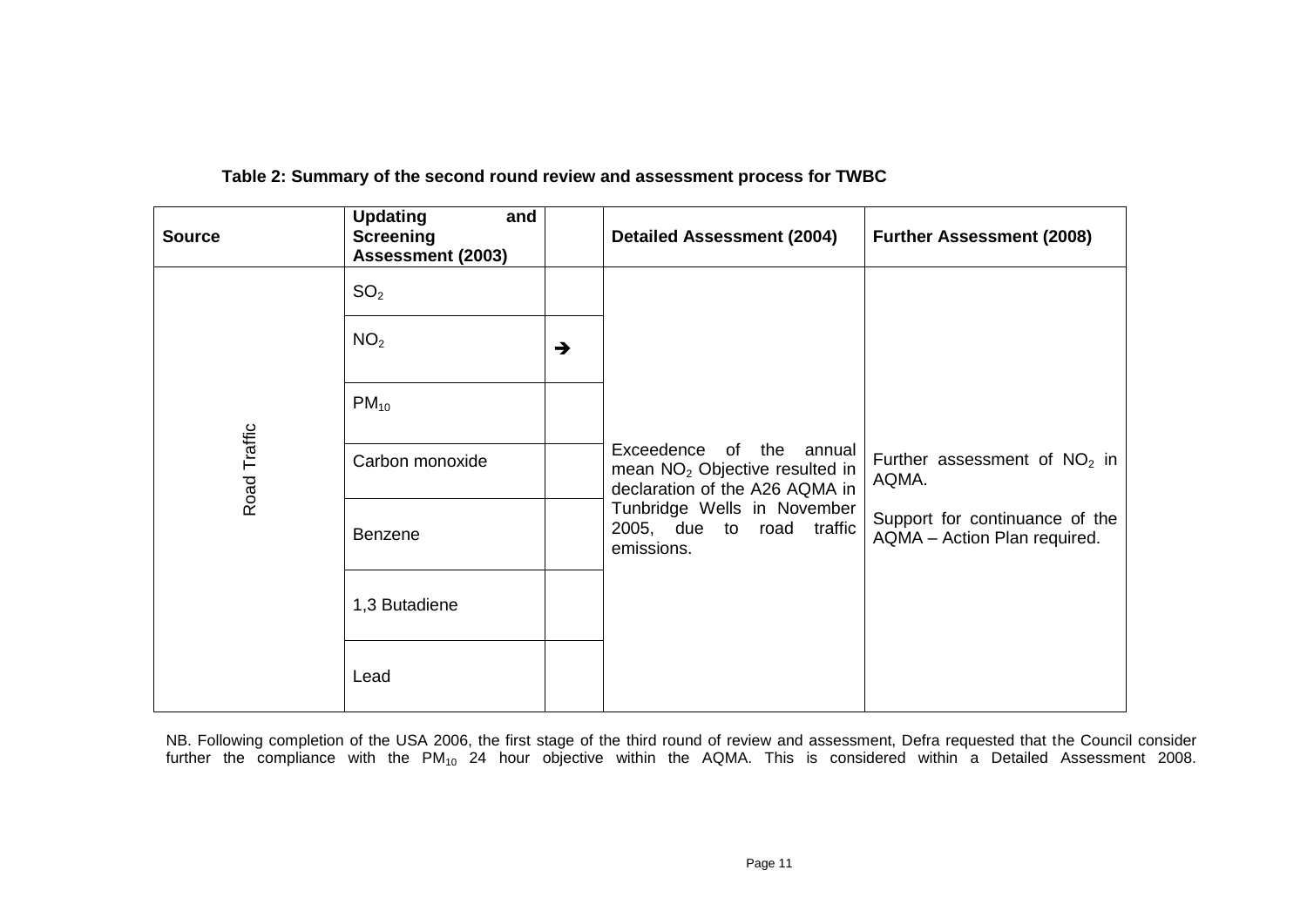# **3 EXISTING POLICIES AND STRATEGIES TO IMPROVE AIR QUALITY**

There are a number of related policies and strategies in place in March 2008, at the local and regional level that can be tied in directly with the aims of the Air Quality Action Plan, and will help contribute to overall improvements in air quality across the Borough.

As part of the update of the Action Plan a review of policies and strategies will be undertaken.

## **3.1 Draft South East Plan (Regional Spatial Strategy) (2006)**

The South East England Regional Assembly (SEERA) submitted the draft South East Plan to Government on  $31<sup>st</sup>$  March 2006. The draft Plan provides a framework for the region for the next 20 years to 2026. Consultation on behalf of an independent panel of inspectors ran from 31 March until 23 June 2006. The Examination in Public ran from 28 November 2006 until 30 March 2007 and is expected to lead to Government approval of a final South East Plan in early 2008.

The South East Plan is SEERA"s term for the formal Regional Spatial Strategy for South East England, which will cover the period up to 2026. It provides the statutory regional framework that forms the context within which Local Development Documents and Local Transport Plans need to be prepared, as well as other regional and sub-regional strategies and programmes that have a bearing on land use activities. These include the regional economic and housing strategies as well as strategies and programmes that address air quality, biodiversity, climate change, education, energy, environment, health and sustainable development.

The Integrated Regional Framework (IRF) provides an essential part of the context for the Plan, establishing a shared regional vision and set of objectives, which all organisations in the region should use to try and achieve more sustainable development. It reflects overall Government policy on sustainable development. One of the IRF Objectives is *"To reduce air pollution and ensure air quality continues to improve."*

Maidstone and Tonbridge-Tunbridge Wells are considered as "Regional Hubs". Both are identified as accessible settlements of regional significance and the following policy relates specifically to these Regional Hubs.

## *"Policy CC8c: Regional Hubs: Maidstone and Tonbridge-Tunbridge Wells*

*Local Development Frameworks will make provision for development at the Regional Hubs of Maidstone and at Tonbridge-Tunbridge Wells as follows:…..*

ii Full and effective use of development capacity will be pursued within the Regional *Hub of Tonbridge-Tunbridge Wells. This should provide for a balance of business, commercial and residential development with particular attention paid to meeting locally based needs for housing and business premises, and improving the links between the two urban areas. The prime consideration at the urban area of Tunbridge Wells will be the conservation of the built and natural environment, the setting of the town and its location within the Green Belt and High Weald AONB….."*

The Plan contains a number of relevant policies, which will work towards improving air quality and reducing transport emissions: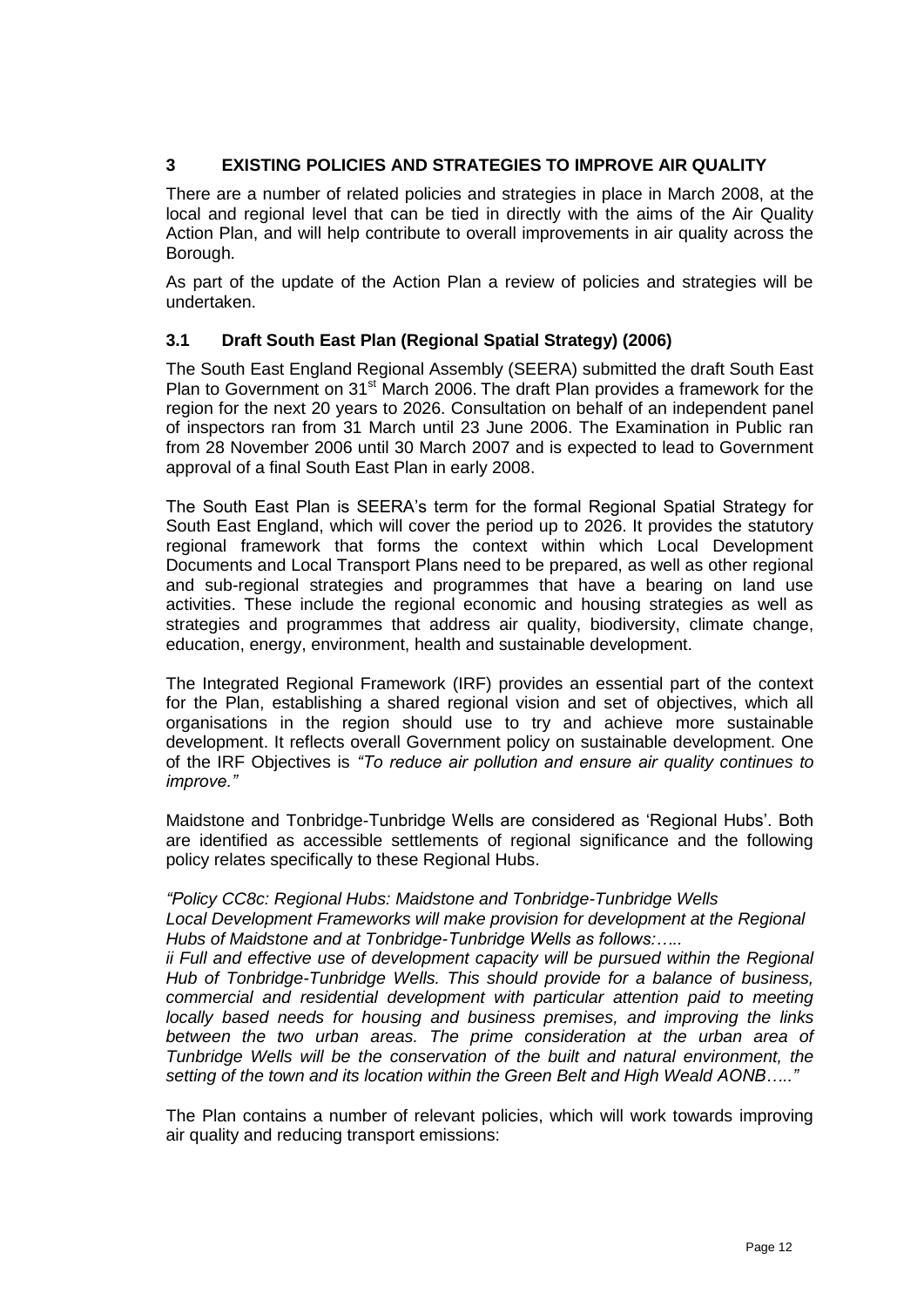#### *"Policy NRM7: Air Quality*

*Local authorities and other relevant bodies should seek an improvement in air quality in their areas so that there is a significant reduction in the number of days of medium and high air pollution by 2026. Local Development Documents and development control can help to achieve improvements in local air quality through:*

*i Ensuring consistency with Air Quality Management Plans*

*ii Reducing the environmental impacts of transport and congestion management, and support the use of cleaner transport fuels* 

*iii Mitigating the impact of development and reduce exposure to poor air quality through design, particularly for residential development in areas which already, or are likely to, exceed national air quality objectives*

*iv Encouraging the use of best practice during construction activities to reduce the levels of dust and other pollutants."*

#### *"Policy T1: Manage and Invest*

*Relevant regional strategies, Local Development Documents and Local Transport Plans will ensure that their management policies and proposals:*

*i Are consistent with, and supported by, appropriate mobility management measures ii Achieve a rebalancing of the transport system in favour of non-car modes as a means of access to services and facilities* 

*iii Foster and promote an improved and integrated network of public transport services in and between both urban and rural areas*

*iv Encourage development that is located and designed to reduce average journey lengths*

*v Improve the maintenance of the existing transport system*

*vi Include measures that reduce the overall number of road casualties*

*vii Include measures to minimise negative environmental impacts of transport and, where possible, to enhance the environment and communities through such* 

*interventions."*

#### *"Policy T7: Parking*

*Local Development Documents and Local Transport Plans should, in combination:*

*i Adopt restraint-based maximum levels of parking provision for non-residential developments, linked to an integrated programme of public transport and accessibility improvements*

*ii Set maximum parking standards for B1 land uses within the range 1:30 m2 and 1:100m2*

*iii Set maximum parking standards for other non-residential land uses in line with PPG13, reducing provision below this in locations with good public transport*

*iv Include policies and proposals for the management of the total parking stock within regional hubs that are consistent with these limits v Apply guidance set out in PPG3 on residential parking standards, reflecting local circumstances*

*vi Support an increase in the provision in parking at rail stations where appropriate vii Ensure the provision of sufficient cycle parking at new developments including secure cycle storage for new flats and houses which lack garages."*

#### *"Policy T8: Travel Plans and Advice*

*All major travel generating developments must have a travel plan agreed and implemented by 2011. Local authorities should ensure that their Local Development Documents and Local Transport Plans identify those categories of major travel generating developments, both existing and proposed, for which travel plans should be developed. Local Transport Authorities should also consider piloting the concept of transport planning advice centres for regional hubs in their Local Transport Plans."*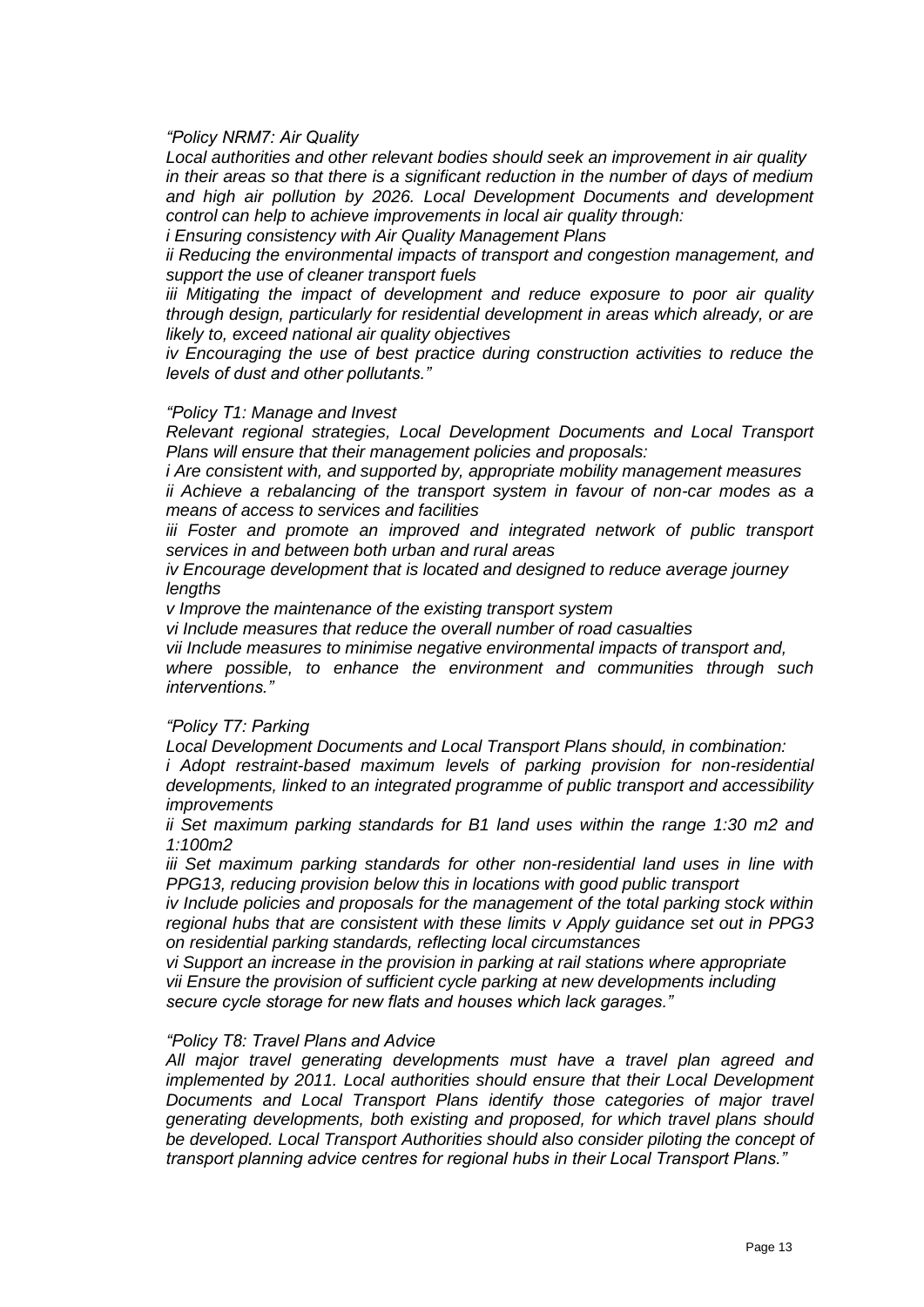# **3.2 Kent and Medway Structure Plan 2006**

The Kent and Medway Structure Plan, produced jointly by Kent County Council and Medway Council, was adopted in July 2006 and provides for development and change in Kent and Medway up to 2021. The Structure Plan policies will provide the foundation for the Tunbridge Wells Local Development Framework, together with the emerging South East Plan. This will replace the Structure Plan when adopted.

There are three policies relating to air quality in the Kent and Medway Structure Plan:

## **Policy NR5: Pollution Impacts**

"The quality of Kent"s environment will be conserved and enhanced. This will include the visual, ecological, geological, historic and water environments, air quality, noise and levels of tranquillity and light intrusion.

Development should be planned and designed to avoid, or adequately mitigate, pollution impacts. Proposals likely to have adverse implications for pollution should be the subject of a pollution impact assessment.

In assessing proposals local authorities will take into account:

a) impact on prevailing background pollution levels; and

b) the cumulative impacts of proposals on pollution levels; and

c) the ability to mitigate adverse pollution impacts; and

d) the extent and potential extremes of any impacts on air quality, water resources, biodiversity and human health.

Development which would result in, or significantly contribute to, unacceptable levels of pollution, will not be permitted."

#### **Policy NR6: Development Sensitive to Pollution**

"Development which would be sensitive to adverse levels of noise, air, light and other pollution, will not be supported where such conditions exist, or are in prospect, and where mitigation measures would not afford satisfactory protection."

## **Policy NR7: Air Quality Management Areas**

"The local authorities are required to:

(a) review and assess air quality and, where necessary, declare Air Quality Management Areas;

(b) work towards improving air quality in Air Quality Management Areas through preparation of an Air Quality Action Plan.

The scale and character of development in, or adjoining such areas, should be controlled so as not to adversely affect this improvement."

## **3.3 Local Transport Plan for Kent (2006 – 2011)**

In 1998, the Government published a Transport White Paper "A New Deal for Transport" which outlined their commitment to a more integrated and sustainable transport system with greater emphasis on alternative forms of transport to the private car. The Government also introduced a system of Local Transport Plans (LTPs) which each highway authority had to prepare every five years which would outline their aims to improve local transport and the funding they required to do this. In the second round of LTPs 2006-11, the Government outlined four shared priorities for local transport, one of which was air quality and required LTPs to consider improvements to the transport network which would reduce air pollution in those Air Quality Management Areas declared in response to exceedances by local traffic.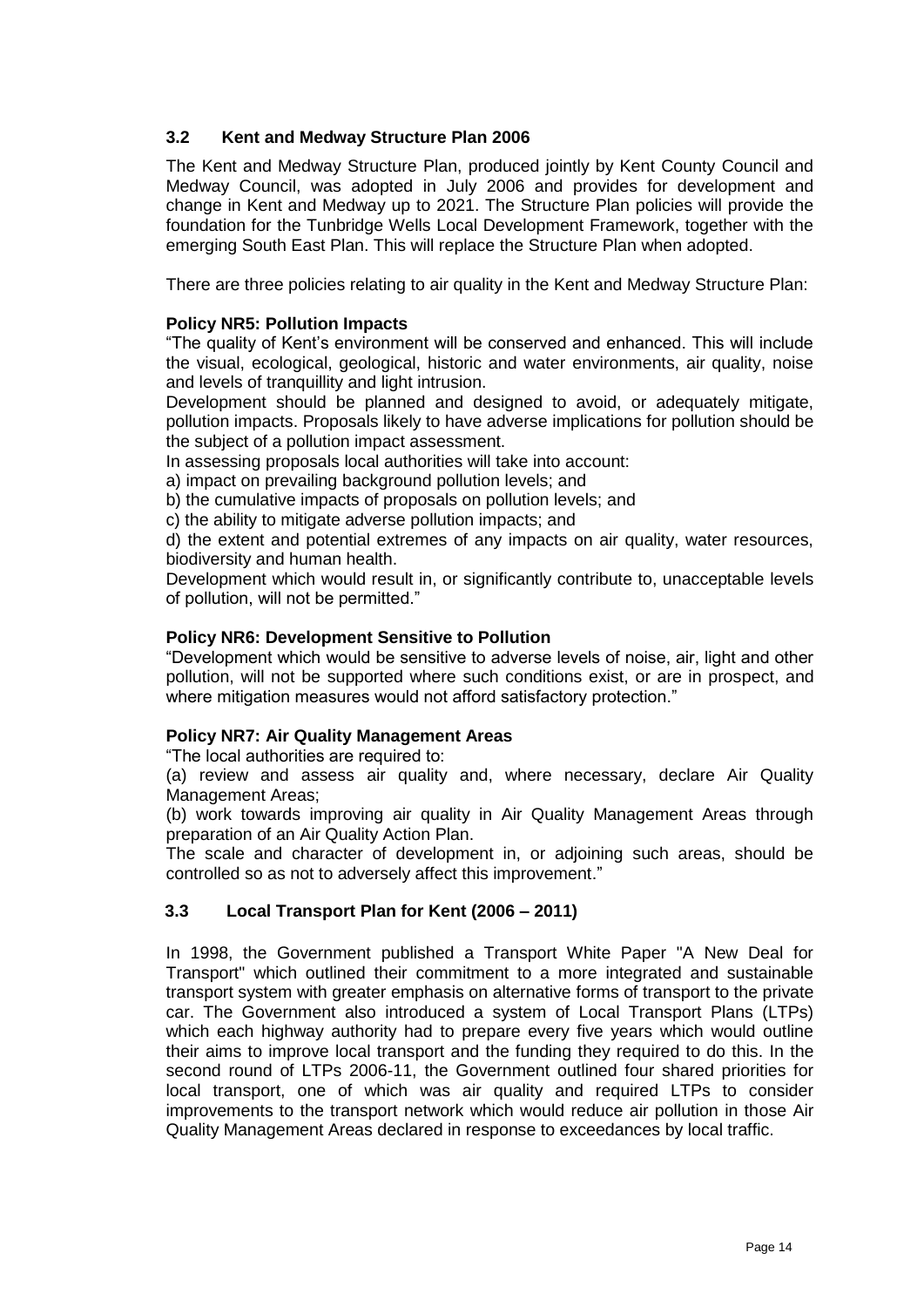The Local Transport Plan for Kent 2006-11, which was submitted in March 2006, aims to "stabilise and, where possible, reverse the adverse effect of transport and its infrastructure on the natural and built environment and on local communities". Specifically, the LTP contains an air quality policy EHC1 "to seek a reduction in traffic pollution on the local road network".

Since Kent lacks one large urban area with a population above 250,000, KCC is not currently required to set an LTP target for reducing congestion, but congestion and its impact on Kent"s economy and communities is a priority for KCC. Tunbridge Wells has been highlighted as one of the urban areas, which suffer from the worst congestion issues. The road network in Tunbridge Wells town centre is heavily congested in the morning and evening peak periods. The A26 through Southborough also suffers congestion throughout the day, being the main link between Tonbridge, the A21 and Tunbridge Wells.

Modal shift is needed to alleviate existing congestion problems, and the Integrated Transport Programme provides investment in the public transport network. This includes supporting the Quality Bus Partnership in Tunbridge Wells to encourage public and private sector investment in the local network to enhance quality, efficiency and reliability and increase patronage.

Congestion issues are also being addressed by traffic management measures and engineering schemes. In partnership between the Council and Kent County Council outline proposals are being developed to commence a study of travel options to meet the needs of the Community and re-evaluation of Park & Ride options for Tunbridge Wells. This will also be accompanied by a series of improvements to major junctions along the A26, A264 and A267.

The AQMA on A26 London Road, Tunbridge Wells will benefit from the traffic management measures planned.

Relevant proposed LTP schemes likely to have direct and indirect impacts on local air quality within the A26 AQMA are referred to where relevant within this Action Plan.

## **3.4 Kent Environment Strategy (2003)**

The Kent Environment Strategy was drawn up by Kent County Council in partnership with the District Authorities. The objectives of the Strategy relevant to air quality are shown in Table 3.The Kent Environment Strategy is currently under review and a draft 2009 Strategy is out for consultation until January 2010.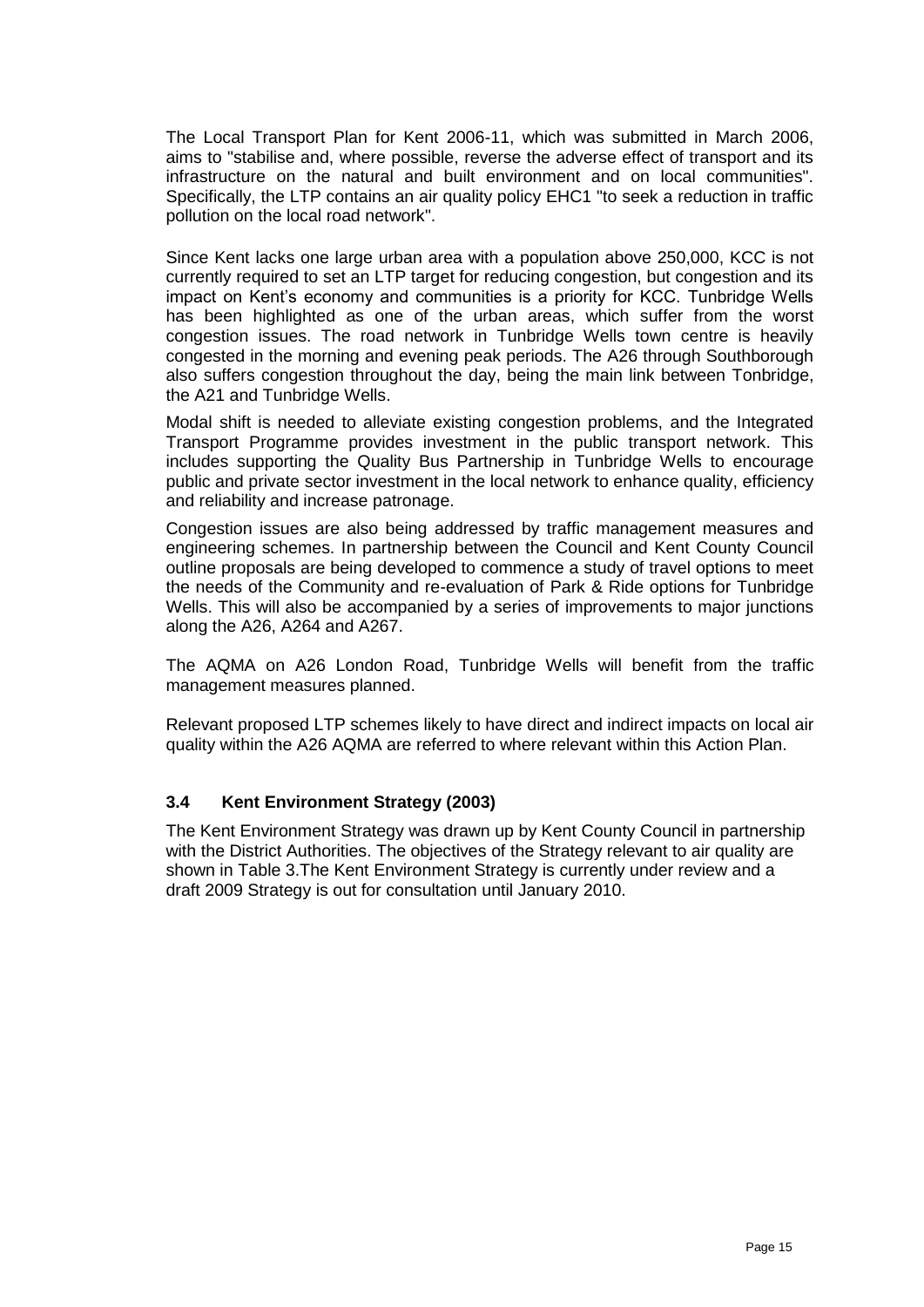**Table 3: Kent Environment Strategy Objectives for Air Quality**

| What?                                                                                                                                                                                                                                                                                  | Why?                                                                                                                                                                                          | Who?                                                                           | When?                                                                                                                                                                                               |
|----------------------------------------------------------------------------------------------------------------------------------------------------------------------------------------------------------------------------------------------------------------------------------------|-----------------------------------------------------------------------------------------------------------------------------------------------------------------------------------------------|--------------------------------------------------------------------------------|-----------------------------------------------------------------------------------------------------------------------------------------------------------------------------------------------------|
| Meeting National Air Quality Objectives                                                                                                                                                                                                                                                |                                                                                                                                                                                               |                                                                                |                                                                                                                                                                                                     |
| Develop and implement strategies and action plans to work<br>towards achieving the National Air Quality Objectives.                                                                                                                                                                    | To reduce the risks on health and the<br>environment from high levels of<br>pollution.                                                                                                        | DCs & MC<br>assisted<br>by KMAQP                                               | Prepare, implement and revise AQMA<br>Action Plans from 2002;<br>designation of further AQMAs as<br>necessary                                                                                       |
| Reducing the impact on environmental health                                                                                                                                                                                                                                            |                                                                                                                                                                                               |                                                                                |                                                                                                                                                                                                     |
| Establish and disseminate information about Nitrogen Dioxide<br>(NO <sub>2</sub> ), Sulphur Dioxide (SO <sub>2</sub> ), Carbon Monoxide (CO),<br>Particulates (PM <sub>10</sub> and PM <sub>2.5</sub> ) and Ozone (O <sub>3</sub> ) levels.                                            | To provide a better understanding of<br>air pollution, determine trends, inform<br>the future action required and raise the<br>awareness of those susceptible to<br>high levels of pollution. | Kent and<br>Medway Air<br>Quality<br>Monitoring<br><b>Network</b><br>(DCs& MC) | - Monthly and annual monitoring<br>reports<br>- Daily bulletins via the internet<br>(www.kentair.org.uk)                                                                                            |
| Planning new development appropriately                                                                                                                                                                                                                                                 |                                                                                                                                                                                               |                                                                                |                                                                                                                                                                                                     |
| Incorporate air quality policies in the Kent and Medway<br>Structure Plan and District Council Local Plans informed by<br>the Kent and Medway Air Quality Model's (KMAQM)<br>predictions of the air quality impacts associated with<br>cumulative effects of proposed new development. | To minimise the impact on air quality<br>from future development across Kent,<br>particularly in areas identified as<br>having poor air quality.                                              | KCC, DCs &<br>MC                                                               | - KMSP - Draft on deposit 2003 Local<br>Plan Review - ongoing<br>- Ongoing use of the KMAQM to<br>inform planning application decisions                                                             |
| Raise awareness and encourage greater interaction amongst<br>the relevant decision-makers including environmental health,<br>transport and land use planning officers.                                                                                                                 | To ensure that the impact of<br>development on air quality is<br>appropriately assessed.                                                                                                      | <b>KMAQP</b>                                                                   | Ongoing                                                                                                                                                                                             |
| Regulate industrial processes through Integrated Pollution<br>Prevention Control (IPPC) and Local Air Pollution Control<br>(LAPC) and raise environmental standards through the use of<br>environmentally friendly technology.                                                         | To minimise the impact of current and<br>proposed industrial processes and<br>associated emissions such as volatile<br>organic compounds.                                                     | EA, District<br>Councils,<br>DCs & MC                                          | - Ongoing IPPC and LAPC regulation<br>- Raised environmental standards as<br>part of 4 year review of IPPC and<br><b>LAPC</b> authorisations<br>- Ongoing through planning application<br>decisions |
| Incorporate more sustainable forms of transport, incentives<br>and traffic management measures into the Local Transport<br>Plan (LTP).                                                                                                                                                 | To move towards methods of transport<br>which cause less pollution and<br>promote walking, cycling and public<br>transport.                                                                   | <b>KCC</b> in<br>consultation<br>with DCs &<br><b>MC</b>                       | Strengthen policies in Local Transport<br>Plan by 2004                                                                                                                                              |
| Tackling transboundary pollution                                                                                                                                                                                                                                                       |                                                                                                                                                                                               |                                                                                |                                                                                                                                                                                                     |
| Tackle transboundary pollutants (i.e. ozone and particles) at a<br>regional level by sharing information and working together with<br>neighbouring authorities in the UK and northern France.                                                                                          | To address pollution at a regional level<br>as airborne pollution does not<br>recognise local authority boundaries.                                                                           | <b>KCC</b> on behalf<br>of the KMAQP                                           | Ongoing through transnational projects                                                                                                                                                              |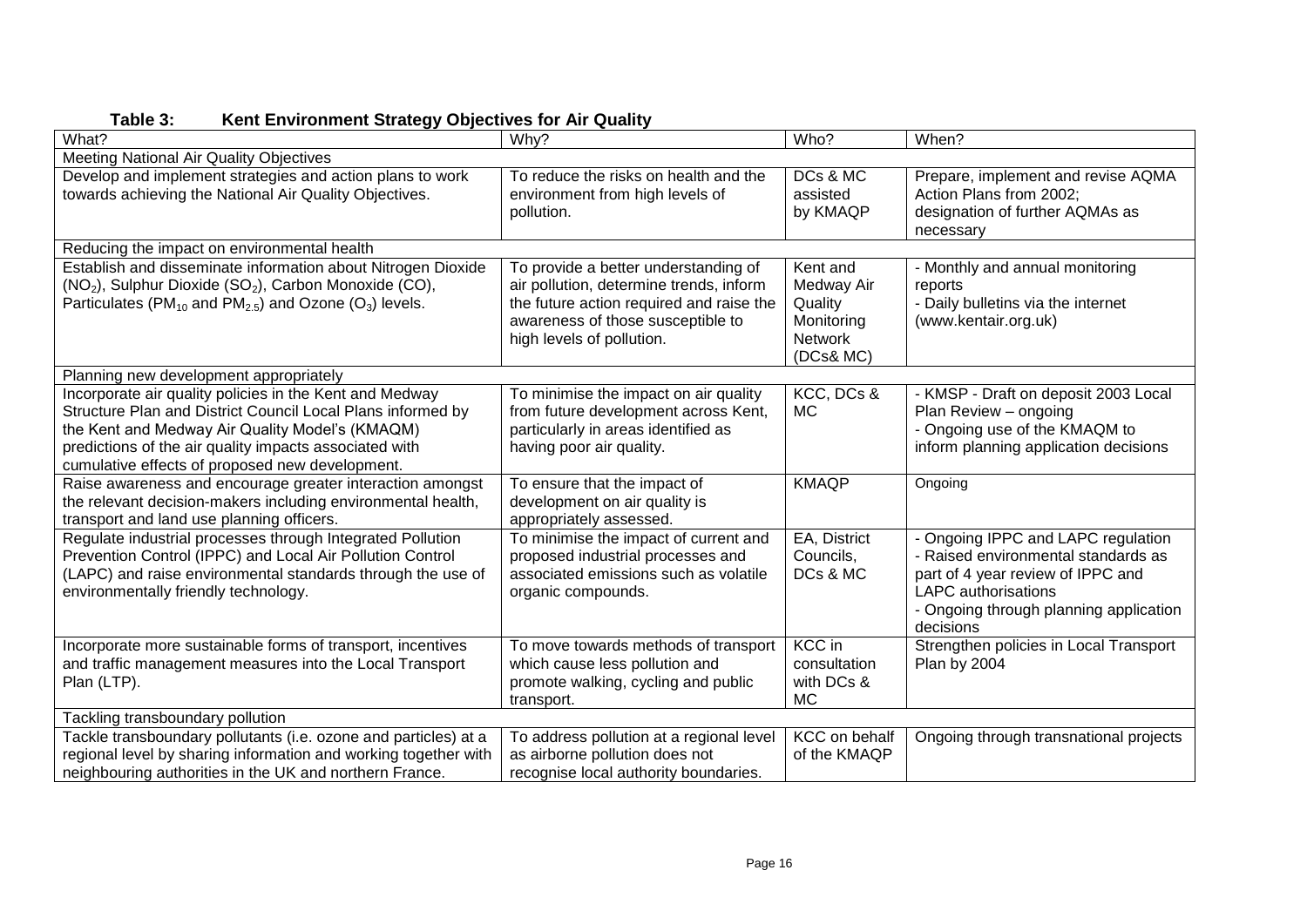The Kent Environment Strategy Progress Report (2007) provides an update with respect to progress with actions relating to air quality, as shown below:

- Despite reductions in some air pollutants, overall air quality in Kent is showing no clear improvement;
- Long-standing problems have been exacerbated by traffic growth, increased ozone pollution from distant sources and extreme weather such as heat waves which are becoming more likely as a result of global warming;
- The identification of new Air Quality Management Areas (AQMAs) is an indication of the problem – but only a first step in solving it;
- The effort going into 'monitoring and action planning' is still not being matched by "implementation" of actual measures to improve air quality;
- Reducing emissions from HGV and car traffic remains the key challenge to improve air quality.

The Kent Partnership will be reviewing the Kent Environment Strategy in 2007 and publishing a revised Strategy early in 2008.

#### **3.5 Sustainable Community Plan for Tunbridge Wells Borough 2006 - 2011**

The Sustainable Community Plan has been developed through the Tunbridge Wells Borough Community Plan Partnership. It reflects the priorities set out in the "Vision for Kent", the Community Strategy for the county, and shows how these will be addressed at a local level in the borough.

The Sustainable Community Plan has nine themes:

- Safeguarding the Environment  $\bullet$
- Maintaining a thriving local economy
- Enabling people to take part in and enjoy leisure facilities
- Maintaining community safety and reducing fear of crime
- Transport getting around the borough
- Meeting the need for housing
- Promoting health and improving well-being
- Encouraging social inclusion by supporting independence
- Learning for all

To take forward the aims of the theme "Safeguarding the Environment", representatives from a number of organisations and groups in the environment field have joined together to form the Tunbridge Wells Borough Environment Forum. This will enable key environmental issues to be discussed, information sharing and development of partnership working.

Specifically with respect to air quality, the Plan highlights the importance of the continuance of air quality monitoring and that appropriate action should be taken to reduce pollution levels. It also highlights the need to be proactive in reducing pollution through the promotion of more sustainable transport options, and by considering impacts on air quality as part of the assessment for planning applications.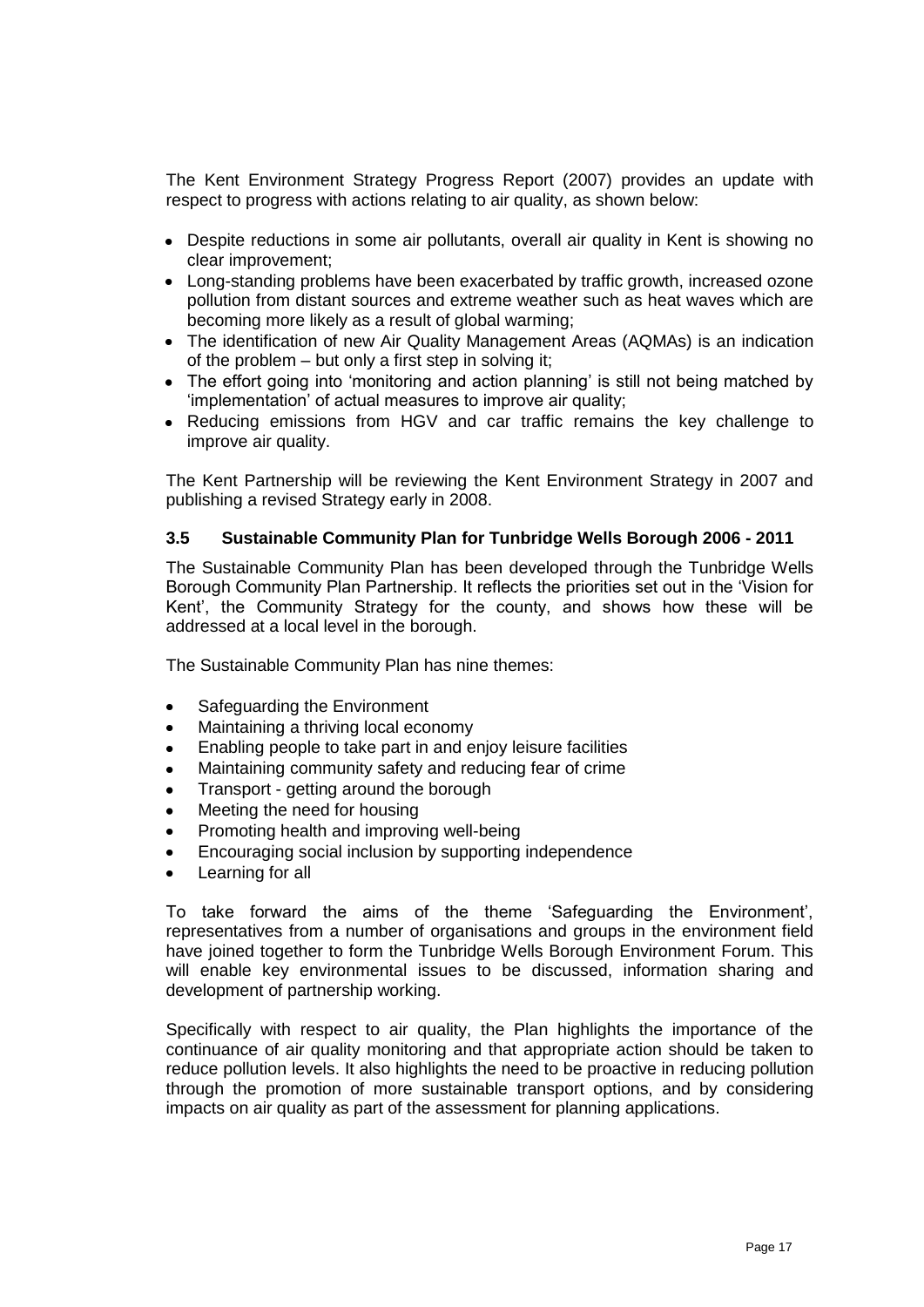# **3.6 Draft Strategic Plan (2008 - 2011)**

The Council has produced a revised draft Strategic Plan for 2008- 2011, which builds on the 2007-2010 Strategic Plan. It sets out the Council's approach to delivering against its corporate priorities and will underpin the Council's performance over the next three years. The Strategic Plan takes into account national, regional, sub regional and local priorities which together, contribute to how the Council plans, delivers and manages its performance.

- In 2005, the Council set itself four corporate priorities:
- 1. Promote and maintain a thriving and diverse local economy;
- 2. Care for our environment;
- 3. Have housing suitable for local people;
- 4. Develop safer and stronger communities.

Under each priority, the Council has set a number of corporate objectives (COs) and criteria for success.

The Corporate Objectives (March 2006) of most relevance to air quality include:

*CO2: Working with partners to improve the efficiency of the transport system including parking, traffic management systems, congestion, pedestrian access and including lobbying for improvements to the A21 and A228*

*CO3: Reach a strategic view on parking issues including the merits of Park and Ride CO7: Develop proposals to improve air quality in the Southborough and Tunbridge Wells Air Quality Management Area*

#### **3.7 Tunbridge Wells Borough Council Local Development Framework**

The Local Development Framework (LDF) together with the Regional Spatial Strategy (South East Plan) provides the framework for planning in Tunbridge Wells Borough. The LDF is a collection of planning documents that will eventually take over from the current Local Plan and the Kent and Medway Structure Plan.

Tunbridge Wells Borough Council has produced a Local Development Scheme (LDS), which sets out which documents will be produced. The planning policy documents that will be produced are Development Plan Documents (DPDs) or Supplementary Planning Documents (SPDs).

Policies in the adopted Local Plan (March 2006) are saved for three years or until such time as appropriate replacement policies are included within the Core Strategy or subsequent DPDs. The Core Strategy sets out the key elements of the planning framework for the Borough. It comprises a vision and strategic objectives for the area, along with a spatial strategy, a number of core policies and a monitoring and implementation framework. Consultation on the Core Strategy Preferred Options Report took place from December 2007 – January 2008.

## **3.8 Tunbridge Wells Borough Local Plan (2006)**

The adopted Local Plan, which forms part of the overall development plan for Tunbridge Wells up to 2011, details the land use planning policies and proposals for the Borough. The Tunbridge Wells Borough Local Plan (2006) supersedes the previously adopted Tunbridge Wells Borough Local Plan (1996) and forms part of the statutory development plan for the area. This comprises the Kent Structure Plan (1996) and subsequently the Kent and Medway Structure Plan (2006); together with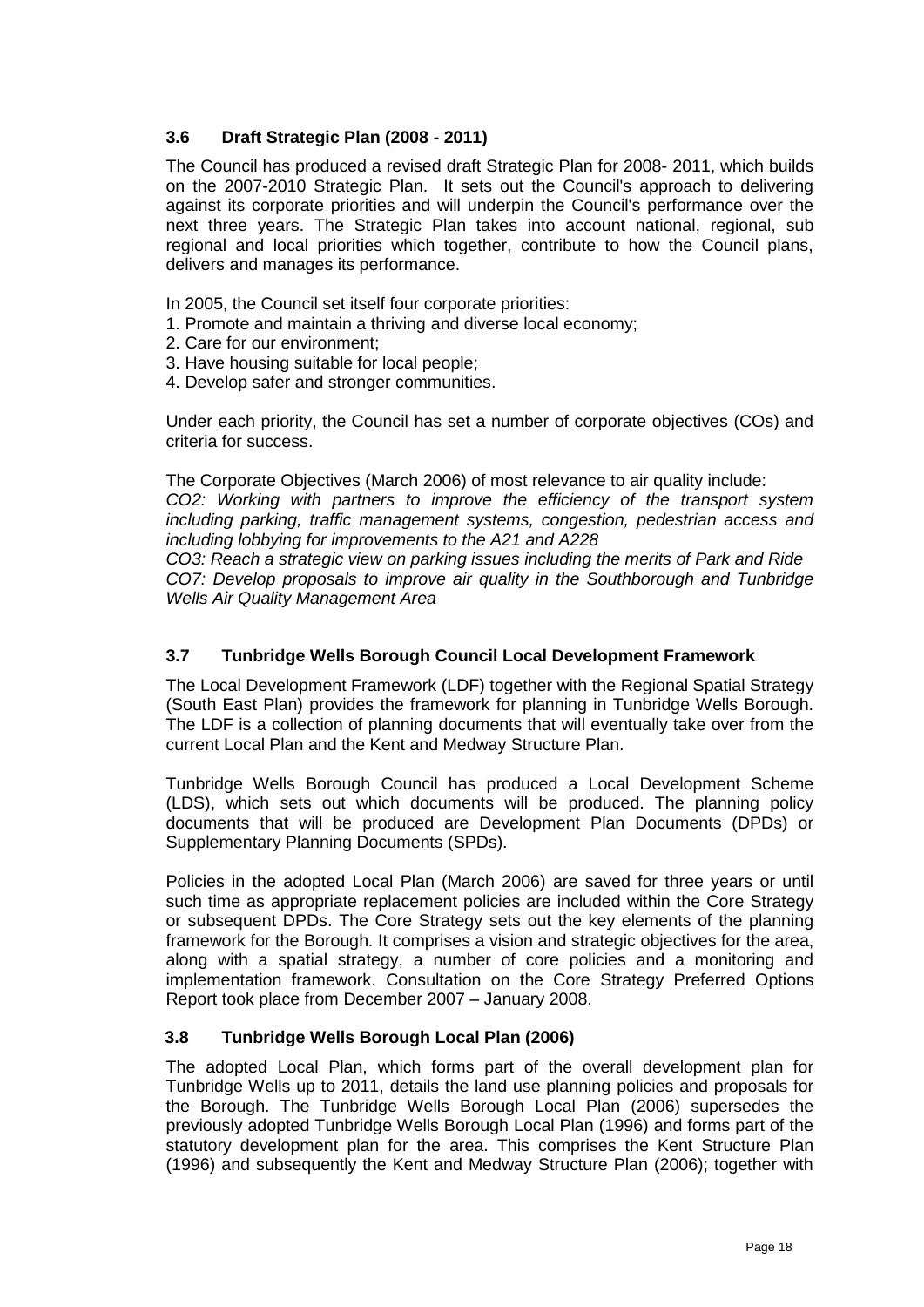the Kent Minerals Local Plan and the Kent Waste Local Plan and the South East Plan Regional Spatial Strategy.

The overall aim of the Local Plan is to promote sustainable development and for that reason the Planning Strategy is guided by three strategic objectives:

1. To protect the unique, high-quality environmental character of the area and to promote enhancement by encouraging excellence in the quality of all development;

2. To conserve finite, non-renewable resources such as land, energy, water, soil and air quality; and

3. To retain and provide an appropriate level and distribution of development to meet identified housing, economic and community needs.

It is fundamental to the achievement of the aims of the Air Quality Action Plan to have a Local Plan that recognises the importance of air quality in terms of the environmental impact of development and the need for sustainable transport measures. Tunbridge Wells Borough Local Plan incorporates relevant policies with respect to sustainable transport objectives, as outlined below.

*"Policy TP1: Transport Assessments and Travel Plans*

*Proposals for large-scale non-residential development will be required to be accompanied by a Transport Assessment and a Travel Plan to demonstrate the adequacy of transport infrastructure to serve the development.* 

*Where adequate transport infrastructure is not available to serve the development, the Local Planning Authority will seek the provision of, or contributions towards, appropriate measures which will address the identified inadequacy and which assist walking, cycling, public transport, other highway improvements and/or Park and Ride provision.* 

*Transport Assessments and Travel Plans should also accompany development proposals for new or significantly expanded schools, and may also be required by the Local Planning Authority in support of a development which would otherwise be unacceptable due to the level of traffic which would be generated."*

Policies TP2 and TP3 also set out, for smaller-scale non-residential development and larger-scale residential development, the requirements for Transport Assessments and expected contributions towards, appropriate measures which will address any identified inadequacy in transport infrastructure and which assist walking, cycling, public transport and other highway improvements.

## **3.9 Tunbridge Wells Borough Transport Strategy (2003)**

Tunbridge Wells Borough Council and Kent County Council worked in partnership to produce the Tunbridge Wells Borough Transport Strategy. This was adopted in July 2003 and provides a framework for the future development and provision of transport services and facilities in the Borough.

Strategy objectives for Kent include strategic highway and rail improvements, the provision of long distance pedestrian and cycle routes and concentrating long distance traffic on appropriate roads. Transport improvements to achieve these objectives include major rail schemes such as the Thameslink Project, with connections from north London linking to Sevenoaks. Equally, feasibility studies have been conducted to consider the reopening of the Uckfield to Lewes line and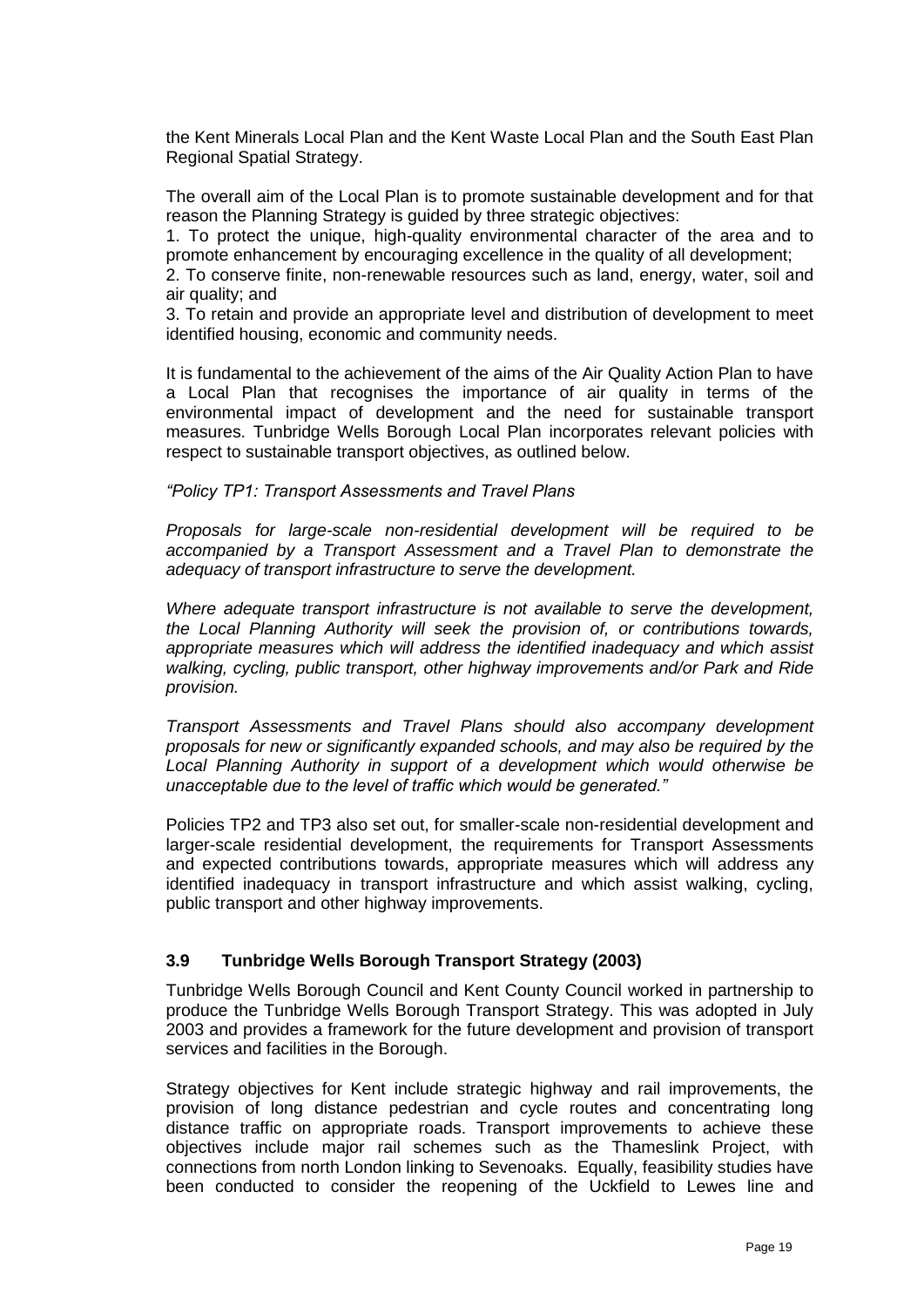potentially linking Tunbridge Wells west to Eridge. Improvements are also being considered to the A21 and A228 and the establishment of a Quality Freight Partnership.

The Action Plan for the urban area formed by Tunbridge Wells and Southborough, includes traffic management measures and public transport improvements to relieve congestion on the main routes, including the A26 (AQMA). Junction improvements at key junctions in the A26 AQMA are proposed e.g. St John's Road/Grosvenor Road and St John's Road/Yew Tree Road/Speldhurst Road junctions. Public transport improvements include working with bus operators to develop bus priority schemes as part of a Quality Bus Partnership and supporting Park & Ride proposals.

The Tunbridge Wells Borough Transport Strategy 2003 is currently under review.

#### **3.10 Environment Strategy for Tunbridge Wells Borough (2005)**

The Environment Strategy has been produced by Tunbridge Wells Borough Council, in consultation with partner organisations and local interest groups with the aim to provide a framework to tackle local environmental issues for five years (to 2010). The objectives of most relevance to improving air quality are set out below:

Objectives for air quality:

- To monitor air quality against national standards, and take action to address potential problems as they arise.

- To raise awareness of air quality issues and of actions that the public can take to improve air quality.

Objectives for transport, traffic and access:

- To reduce the environmental impacts of personal travel and goods transport within the borough.

- To encourage safer and more efficient use of motor vehicles.

- To promote more environmentally friendly means of transport, with dedicated routes where possible.

- To ensure adequate levels of access to basic needs and services, particularly for people without personal transport.

The Environment Strategy Year 1 Monitoring Report showed that good progress has been made on the majority of targets. However, targets were missed with respect to travel and transport; including mid-term review of the Borough Transport Strategy and implementation of the Council Travel Plan.

#### **3.11 Carbon Management Action Plan (2006)**

The Carbon Management Action Plan (2006) sets out activities to develop and enhance the role of Tunbridge Wells Borough Council towards energy usage and carbon management. There is an increasing expectation from Government for local authorities to take a pivotal role in achieving national carbon reduction targets. The actions in the Plan work towards reducing carbon emissions that are generated through energy use.

Measures to reduce energy use are expected to have benefits to air quality through reductions in background concentrations of pollutants.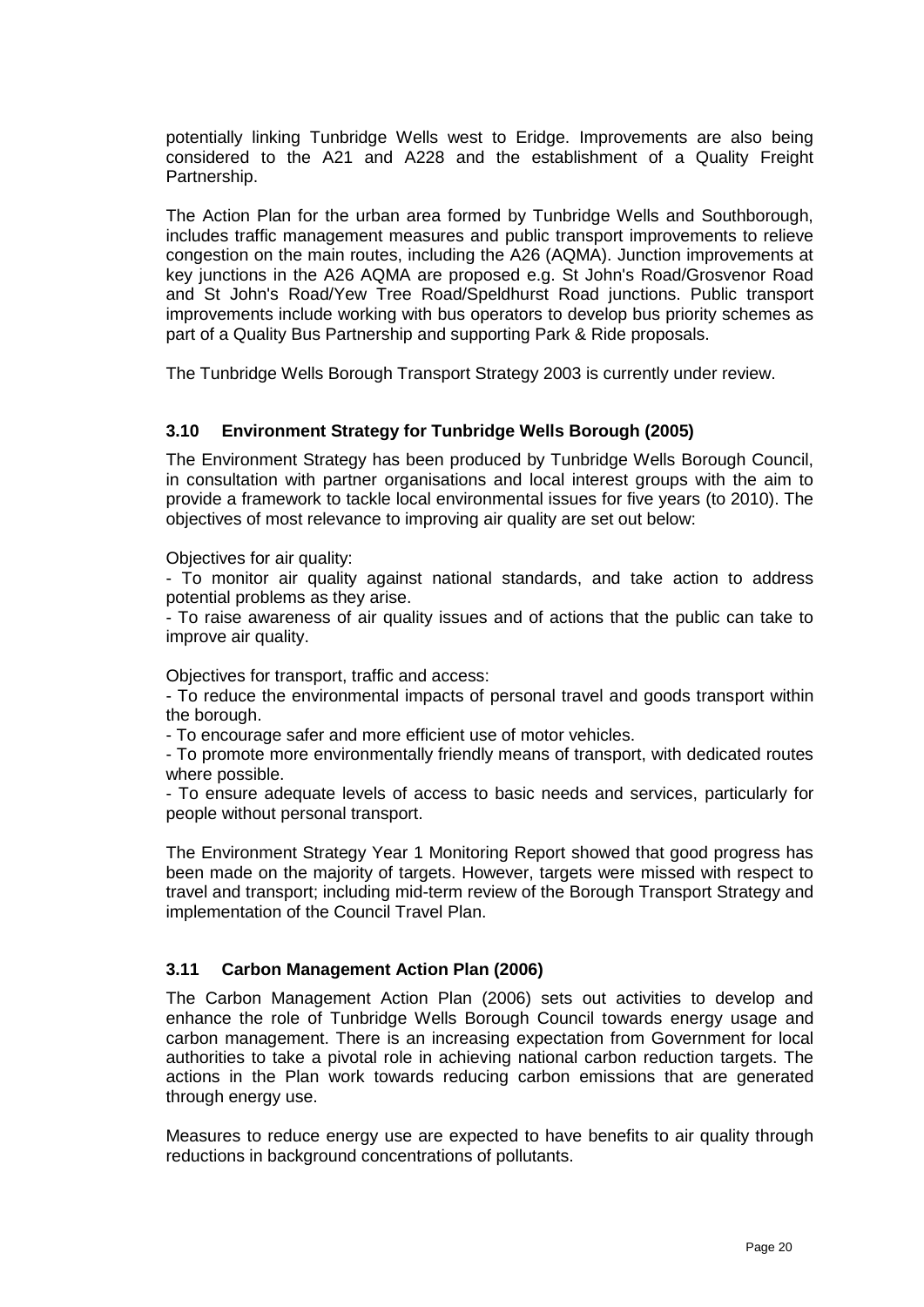# **3.12 Nottingham Declaration**

Tunbridge Wells Borough Council signed the Nottingham Declaration on 9 February 2007 acknowledging the increasing impact that climate change will have on the community and the Council"s commitment to tackling the causes and effects of a changing climate on the borough.

The Council, through this Declaration, is committed to:

- Work with Central Government to contribute, at a local level, to the delivery  $\bullet$ of the UK Climate Change Programme, the Kyoto Protocol and the target for carbon dioxide reduction by 2010.
- Participate in local and regional networks for support.
- Within the next two years develop plans with partners and local communities to progressively address the causes and the impacts of climate change, according to local priorities, securing maximum benefit for local communities.
- Publicly declare, within appropriate plans and strategies, the commitment to achieve a significant reduction of greenhouse gas emissions from the authority's operations, especially energy sourcing and use, travel and transport, waste production and disposal and the purchasing of goods and services.
- Assess the risk associated with climate change and the implications for the Council"s services and local communities of climate change impacts and adapt accordingly.
- Encourage all sectors in the local community to take the opportunity to adapt to the impacts of climate change, to reduce their own greenhouse gas emissions and to make public their commitment to action.
- Monitor the progress of the plans against the actions needed and publish the results.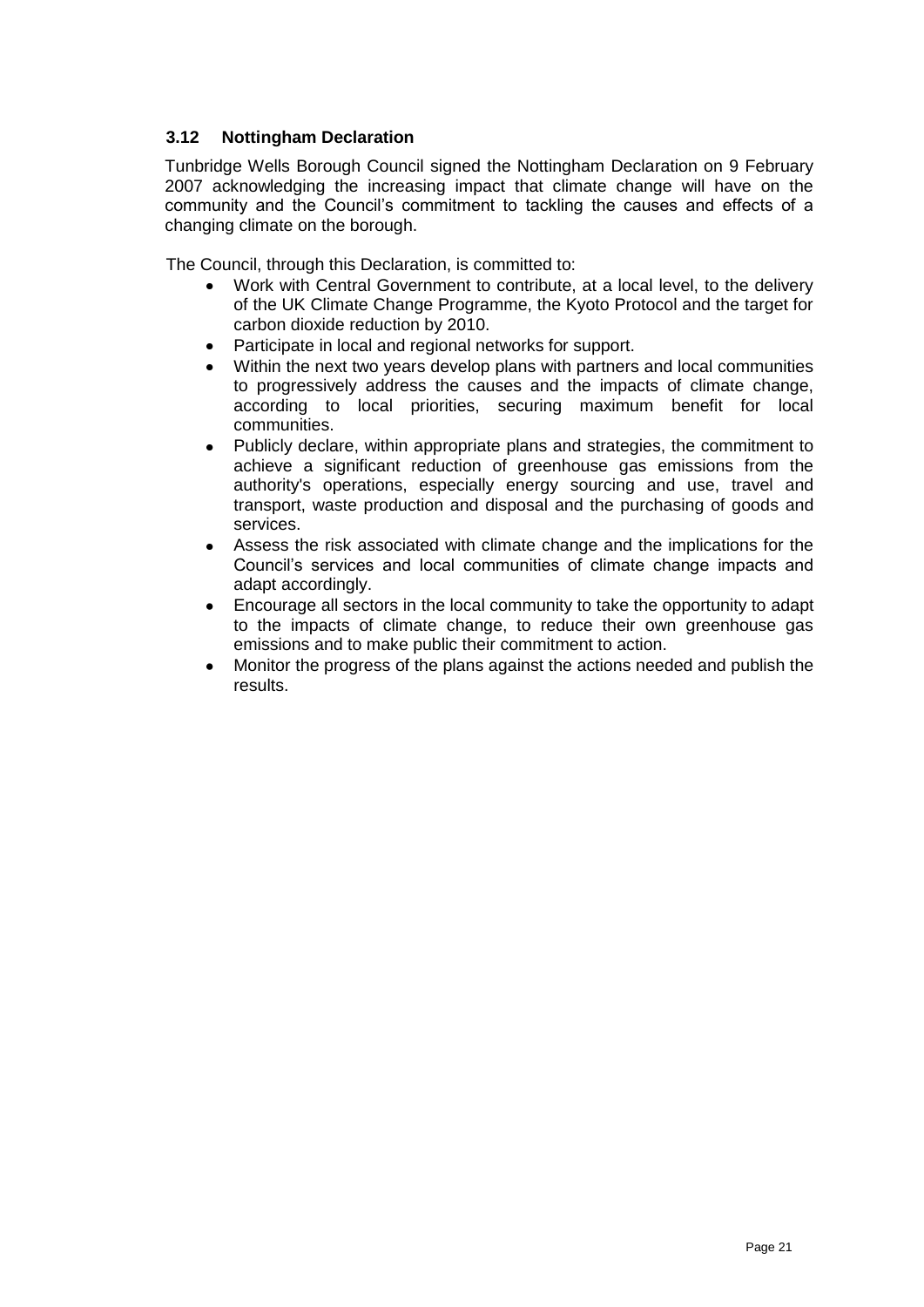# **4 FINANCING**

Under LTP2, Kent County Council has allocated funding to a number of schemes in the Borough of Tunbridge Wells that tie in with Action Plan measures to improve air quality in the area, such as traffic management measures and encouraging the uptake of travel plans.

Annual funding for development of Quality Bus Partnerships, Safer Routes to School, Cycle Strategy and Walking Strategy are being made available through the LTP. TWBC will work together with KCC to review current schemes for the area in the light of the declaration of the A26 AQMA. Additional schemes will be implemented where possible to secure further improvements in air quality.

Other measures to improve air quality in the A26 AQMA and Borough wide, such as air quality monitoring, specific targets within the action pan and promotional activities, will be funded by TWBC, or by developers if appropriate e.g. through the use of S106 contributions from developments in the A26 area. In addition, an Air Quality Grant has been secured from Defra to assist with action planning, and this is being used as part of a transport model development for Tunbridge Wells, which will aid in the targeting of effective air quality improvement measures.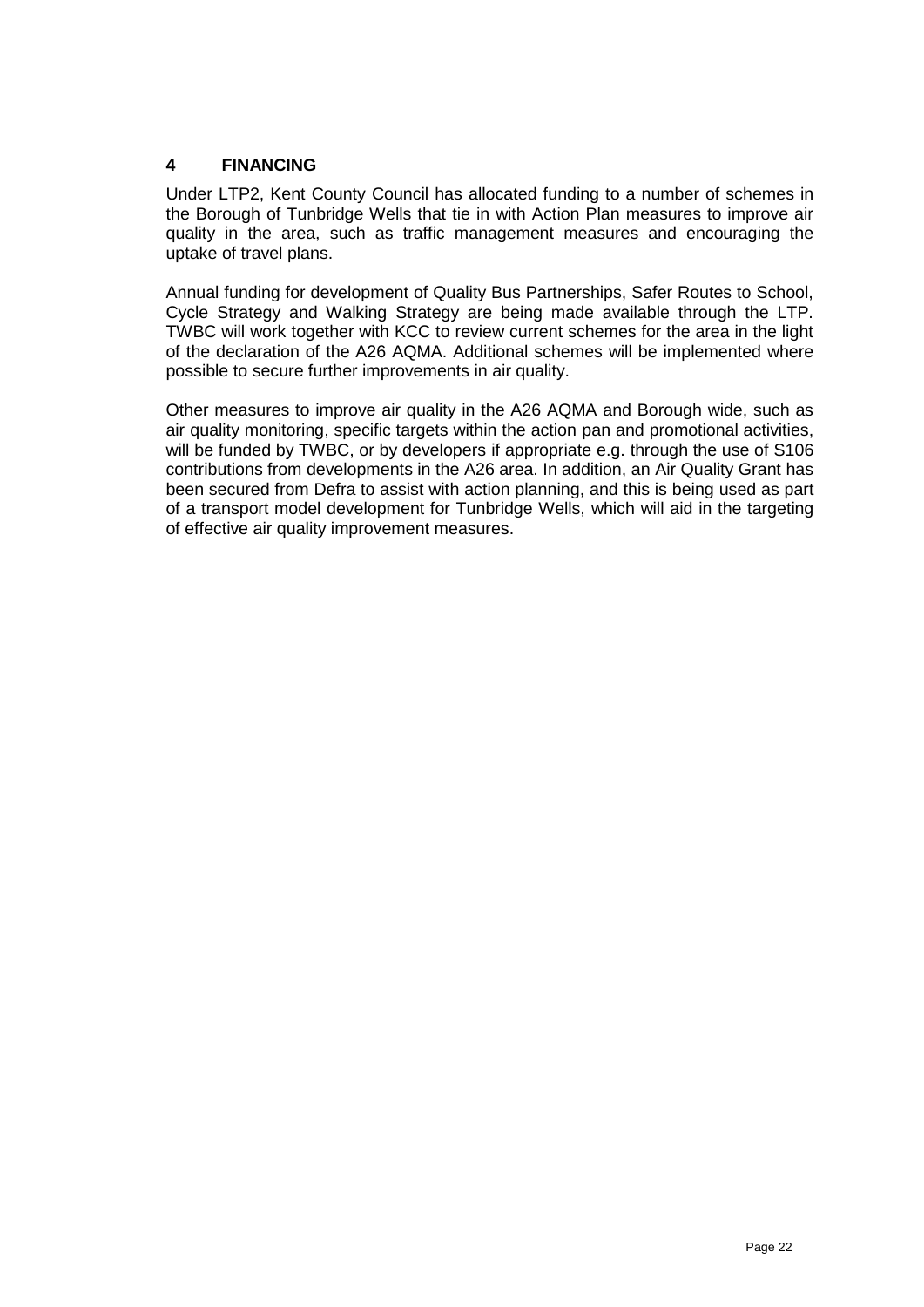# **5 CONSULTATION**

Under Schedule 11 of the Act, Local Authorities are required to consult on their draft LAQM Action Plan. It is important for the success of the Action Plan to have involvement by all local stakeholders including local residents, community groups and local businesses in drawing up the Action Plan, in addition to their active participation in achieving the action plan measures. The Action Plan has been drawn up for consultation with relevant representatives from TWBC and KCC, through the A26 AQMA Air Quality Steering Group.

The following is a list of statutory and non-statutory consultees to which this draft Plan will be sent:

- $\bullet$ The Secretary of State
- The Environment Agency  $\bullet$
- Primary Care Trusts  $\bullet$
- Kent County Council  $\bullet$
- TWBC Councillors and Officers  $\bullet$
- Neighbouring local authorities  $\bullet$
- Local residents within and bordering the AQMA  $\bullet$
- Relevant local businesses, community groups and forums
- Other relevant local stakeholders  $\bullet$

All comments from both Statutory and non-statutory consultees received on the draft Action Plan will be considered and incorporated where appropriate into the final Action Plan**.** The timescale for consultation shall be a minimum of 8 weeks.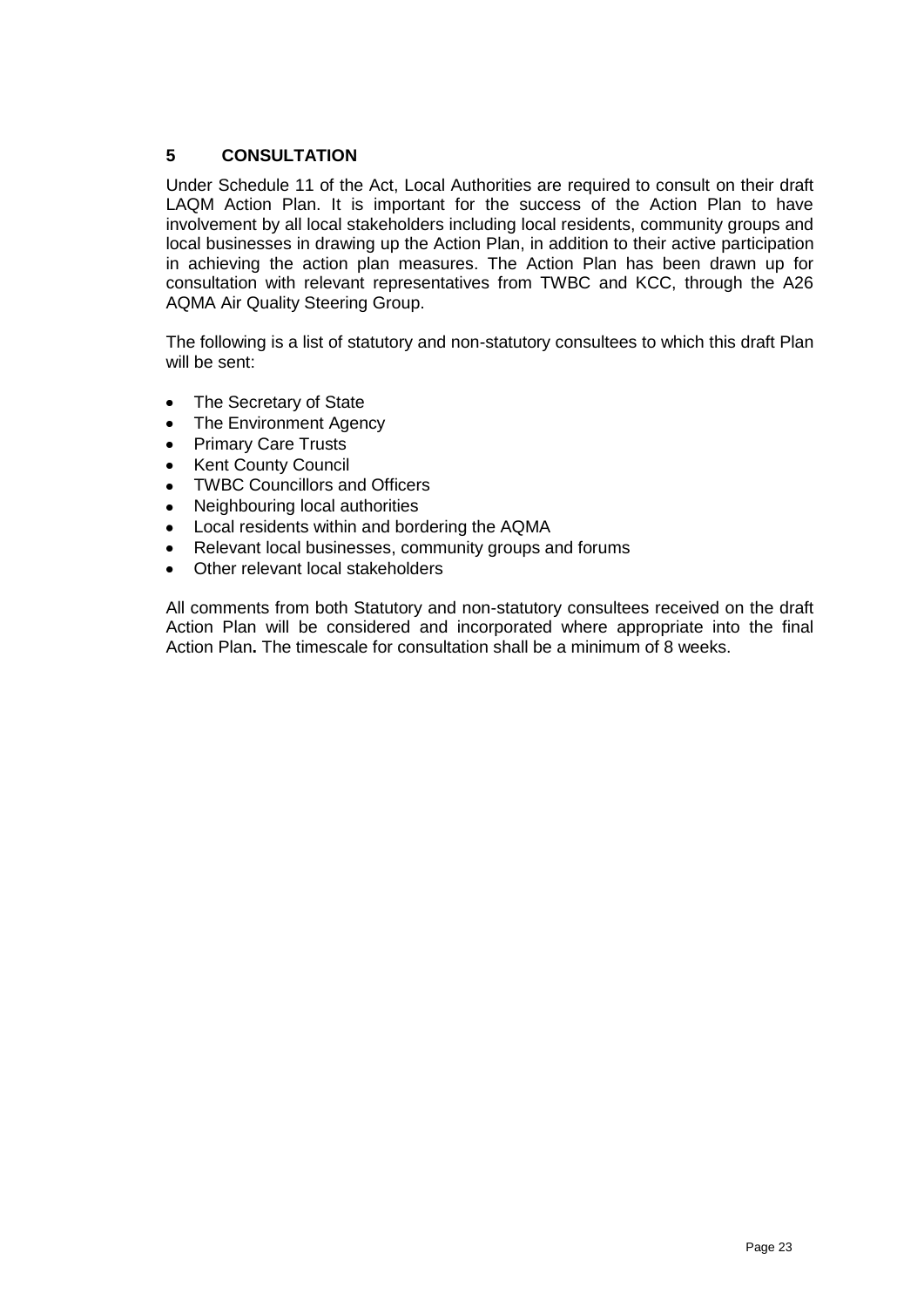# **6 PROPOSED MEASURES**

The following section outlines a number of proposed measures; those directly related to the A26 AQMA and those more indirect, general measures, which aim to improve air quality throughout the Borough.

**Direct measures (DM)** aim to reduce NO<sub>2</sub> concentrations within the AQMA, concentrating on the dominant sources of emissions – road traffic and are considered within the context of the longer term transport strategy for the area.

**General measures (GM)** target those emissions within a more general area, and aim to further reduce background levels of pollution above and beyond that likely to be achieved by existing national and international agreements and policy.

The ranking of options has been based on professional judgement through the assessment of a number of considerations; including the costs and benefits of all the options, feasibility and acceptability, and whether they will achieve the Air Quality Objective. It is likely that the  $NO<sub>2</sub>$  annual mean Objective will only be achieved through a combination of measures.

At this stage the impact assessment is qualitative. Quantitative air quality impact assessment of the principal 2<sup>nd</sup> LTP measures will be undertaken when relevant information on the detailed schemes becomes available.

The costs are provided as:

- "Low" (up to £100,000);  $\bullet$
- 'Moderate' (between £100,000 £1 million); and,
- "High" (greater than £1 million).

The benefits are provided as:

- 'Low' (< $0.2 \mu$ g/m<sup>3</sup>);  $\bullet$
- 'Moderate' (between  $0.2 1$  µg/m<sup>3</sup>); and,  $\bullet$
- 'High' (greater that 1  $\mu$ g/m<sup>3</sup>).  $\bullet$

The direct measures proposed within the air quality management area are; -

- $\triangleright$  Those already being undertaken.
- Measures proposed as part of Kent County Council Local Transport Plan, LTP2.
- $\triangleright$  Those that require further work and research as to their feasibility and cost benefit in terms of improving air quality in the AQMA allowing for future more specific target setting.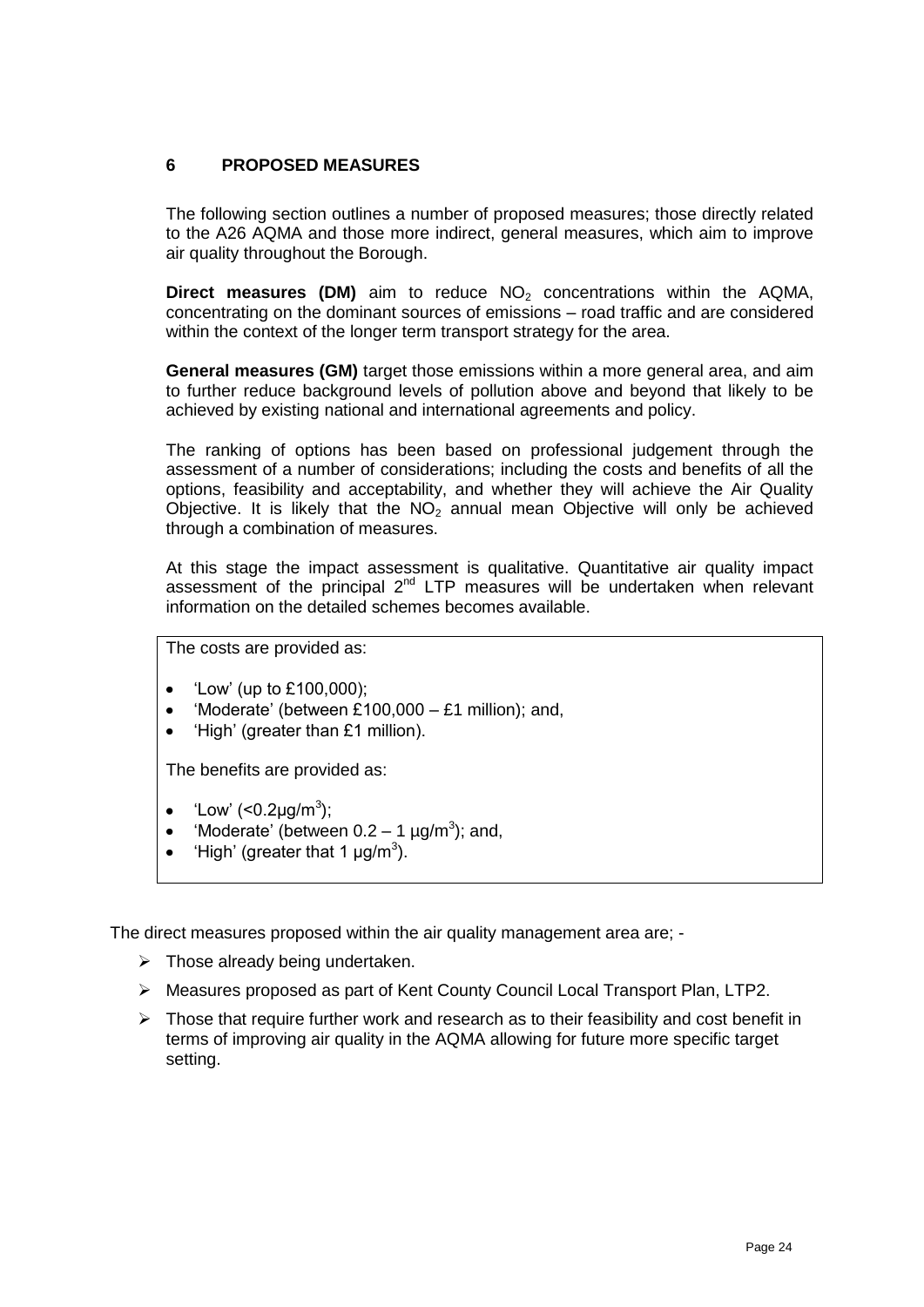# **6.1 Proposed Direct Measures for the A26 AQMA**

The following provides the outcome of discussions with TWBC and KCC with respect to a number of direct action plan measures that have been proposed to reduce  $NO_x$ emissions in the AQMA in pursuit of the annual mean Air Quality Objective and EU Limit Value.

The A26 is a key strategic route through Tunbridge Wells and Southborough for traffic travelling to/from the north and therefore achieving the necessary reductions in traffic on this road to achieve the  $NO<sub>2</sub>$  annual mean objective/EU Limit value by 2010 is considered challenging. The Further Assessment modelling has predicted that in 2010 exceedences of the air quality objective would still occur along the A26, without the introduction of local intervention measures.

The solution to the air quality problem in the A26 AQMA is likely to be through the implementation of a package of measures, with individual measures being insufficient on their own to achieve the  $NO<sub>2</sub>$  annual mean Air Quality Objective and EU Limit Value.

## **6.1.1 Traffic Model Development VISUM**

Tunbridge Wells Borough Council is working in conjunction with Kent County Council to develop a multi-modal transport model, (VISUM), which will be used to assess transport plans and policies for the Town. Tunbridge Wells is recognised as a regional transport hub in conjunction with neighbouring Tonbridge. The provision of an integrated sustainable transport service and associated infrastructure will play a significant part in addressing local transport issues. The development of VISUM and the assessment of transport plans and policies are essential in ensuring local transport does not adversely affect the air quality, but also plays a key part in working towards improving the local air quality.

Funding provided by DEFRA towards air quality action planning is being used to support and use VISUM to identify measures that will be more effective in ensuring improvements to local air quality and therefore enable action plan measures to be more accurately targeted and prioritised.

**DM 1: DEFRA air quality grant funding for action planning has been used to support the development of VISUM a transport model being produced by Jacobs on behalf of Tunbridge Wells and KCC. The model will be able to be used to inform the Action Plan and target measures more effectively and enable prioritisation of actions. The VISUM project is due to be completed in August 2010.**

## **6.1.2 Traffic Management Measures**

A number of Traffic Management measures are being considered for implementation along the A26, through the Borough Transport Strategy and Kent Local Transport Plan 2006 -2011. Tunbridge Wells Borough Council will work in partnership with Kent County Council and neighbouring local authority Tonbridge & Malling Borough Council to secure improvements along the A26.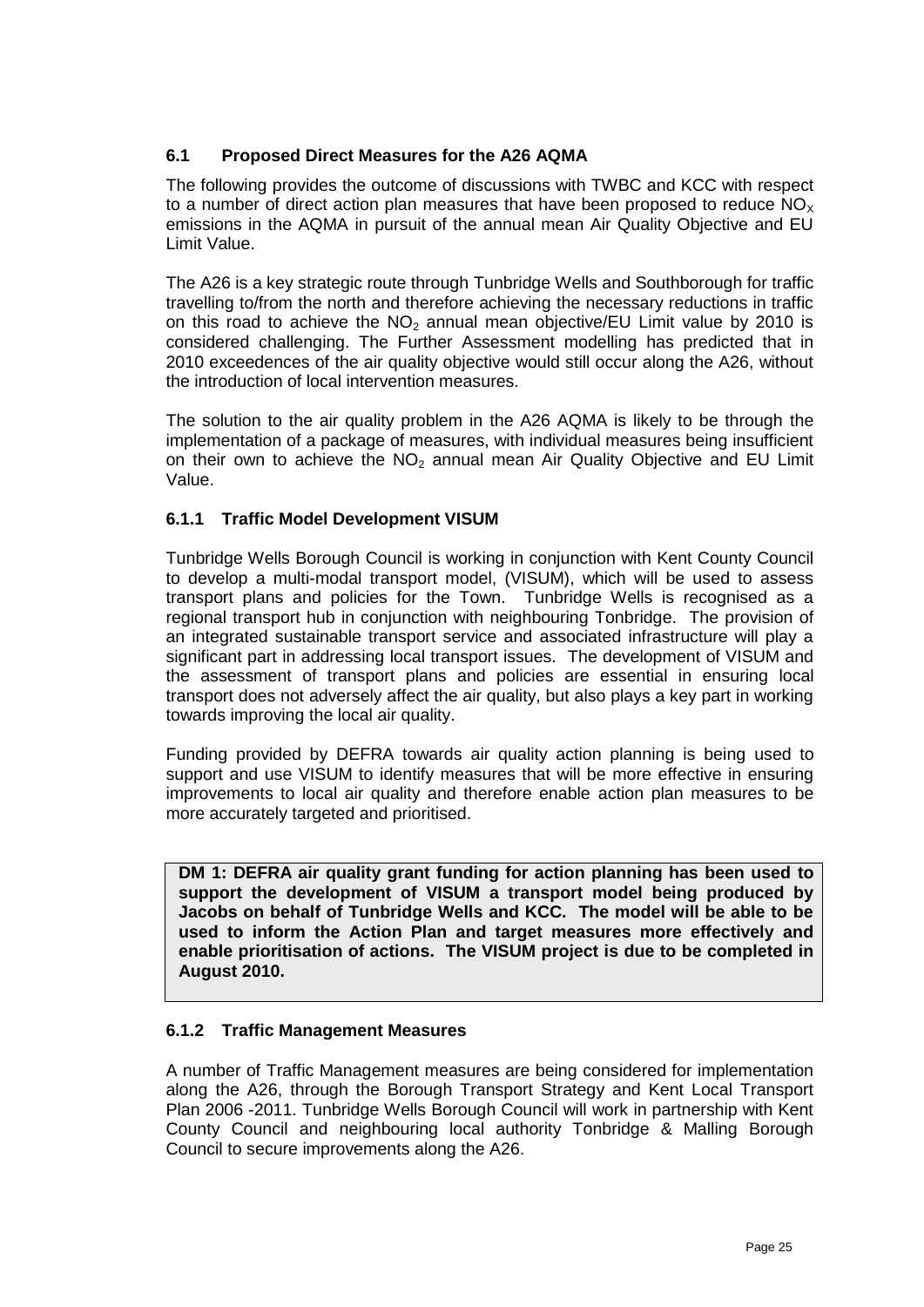Junction alterations A26 (north) Royal Tunbridge Wells and Southborough:

A review is to be undertaken of the operation of major junctions on the A26 (north) to improve junction efficiency and enhance protection of vulnerable road users. [Borough Transport Strategy Action 3.1.4]. The locations include:

St John"s Road/Grosvenor Road junction [Borough Transport Strategy Proposal B3]. Introduce gateway treatment to junction, retaining operation as a roundabout.

London Road/Mount Ephraim junction [Borough Transport Strategy Proposal B5]. Improve the right-turn into Mount Ephraim. Manage Long term parking outside shops on Mount Ephraim. Indicative cycle lane markings to be provided across the junction.

London Road/Yew Tree Road/Speldhurst Road junction [Borough Transport Strategy Proposal D6]. Review signalised junctions to improve operation. Provide additional stop line capacity on side roads and review feasibility of bus and cycle advance stop lines. Introduce pedestrian phase to allow safer crossing. Some of the proposed changes to this junction such as a pedestrian phase have already been introduced.

**DM 2: TWBC will work in partnership with KCC and Tonbridge & Malling Borough Council to implement traffic management improvements along the A26 as appropriate.**

#### **6.1.3 Public Transport Improvement Measures**

TWBC will work in partnership with KCC to implement bus infrastructure to support the Quality Bus Partnership for Royal Tunbridge Wells and Southborough [Borough Transport Strategy Action 3.1.19, 3.4.5 and 3.4.9]. The aim is to improve bus usage and reliability on selected corridors through partnership working with local bus operators.

The possibility of explore improvements in emissions standards through Quality Bus Partnerships is high, such as through increased fleet renewal. It is essential that this area of the QBP is reviewed further with the potential for implementation progressed.

#### **DM 3: TWBC will continue to support the Quality Bus Partnership for Royal Tunbridge Wells and Southborough and will also consider the opportunities the QPB affords to improve vehicle emissions.**

There are proposals in the Borough Transport Strategy and Kent Local Transport Plan to extend bus priority measures on the A26 (north) [Borough Transport Strategy Action 3.1.23] to improve bus reliability and reduce journey times on key corridors. The A26 London Road, Southborough and St John's Road bus priority scheme [Borough Transport Strategy Proposal PR5] will seek improvements to bus lane provision and hurry-calls at signal controlled junctions.

In addition, there are proposals for a Bus Real Time Information and Priority System for Tunbridge Wells and Southborough and to achieve full functionality of the Kent Busnet system. This will include complete fitting of GPS systems on buses and traffic light controlled junctions [Borough Transport Strategy Action 3.4.4 and 3.4.6] to provide reliable bus service information and reduce bus journey times to increase bus usage.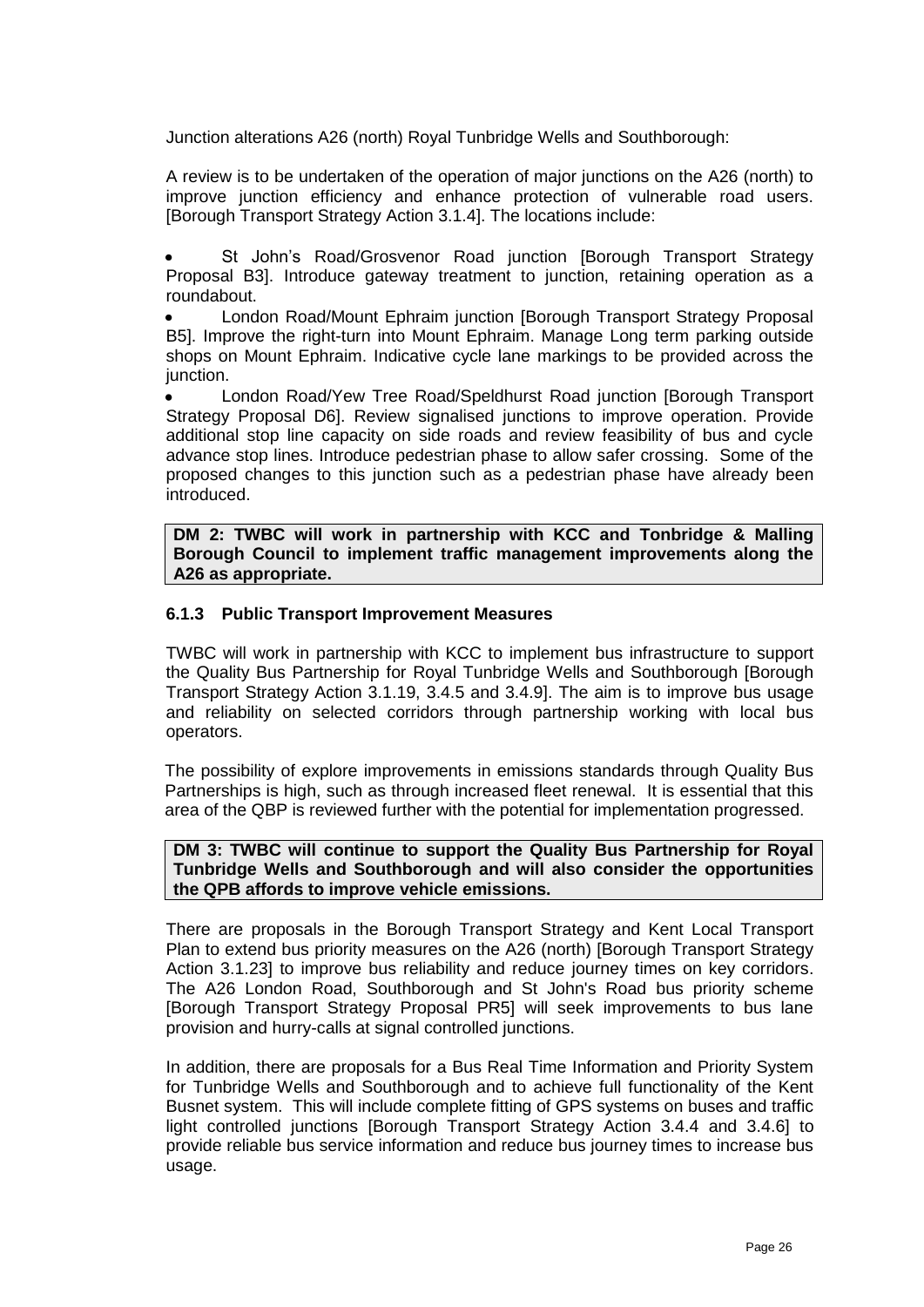#### **DM 4: TWBC will continue to work in partnership with KCC to implement A26 (north) Bus Priority Measures**

Park and Ride for Tunbridge Wells has been proposed within the Borough Transport Strategy and Kent Local Transport Plan 2006 -2011. Proposals to construct priority Park and Ride sites [Borough Transport Strategy Action 3.1.26] aim to reduce car trips into the town centre to reduce congestion and maintain the viability of the town centre. There are economic benefits, the impact with regards to air quality will need to be identified as there may be more limited benefits in terms of less car-km being driven.

The draft Strategic Plan 2008 – 2011 considers the issue of improving the access to the town centre and the Borough further. The Council will jointly work with Kent County Council and Tonbridge and Malling Borough Council to commence a study of travel options to determine the suitability of an enhanced public transport system. It will also be essential to fully assess the impact in relation to air quality.

**DM 5: TWBC will continue to work in partnership with Kent County Council to undertake an initial study, which will assist in establishing a strategy for determining the suitability of an enhanced public transport system for Royal Tunbridge Wells and Tonbridge at a strategic level. The aim of the Action Plan is to support an effective integrated transport strategy which forms part of the Transport review. This will also include the potential to review any accelerated uptake of low emissions busses.**

## **6.1.4 Tunbridge Wells Transport Strategy**

The current Tunbridge Wells Transport Strategy 2003 is under review and was developed in conjunction with Kent"s first Local Transport Plan 2001/06. The Kent LTP 2001/06 was superseded in March 2006 and hence the Borough's transport strategy is being revised to take into account the achievements of LTP2006/11 and take on board the development of LTP3.

**DM 6: TWBC is working with KCC to review and develop a new Tunbridge Wells Transport Strategy. Amongst its key objectives the Strategy will also recognise air quality as one of its aims and objectives. Joint working initiatives and reviews will be established to enable action planning to be progressed to develop more specific targeted and cost benefit assessed actions for improving air quality.**

## **6.1.5 Heavy Duty Vehicle Emissions**

The Further Assessment clearly shows that HDV contribute disproportionately to  $NO<sub>x</sub>$ concentrations in the AQMA; contributing to half the  $NO<sub>x</sub>$  concentrations, but being only a small proportion (5 - 7%) of the vehicle fleet. Therefore, further work is required in relation to targeting these emissions more effectively.

TWBC will in partnership with KCC to consider a review the local freight polices and assess mechanisms for reducing emissions. This could include improvements to vehicle standards, the development of local voluntary schemes such as the Sheffield "Eco-Star" scheme which recognises and highlights the best environmental and fuel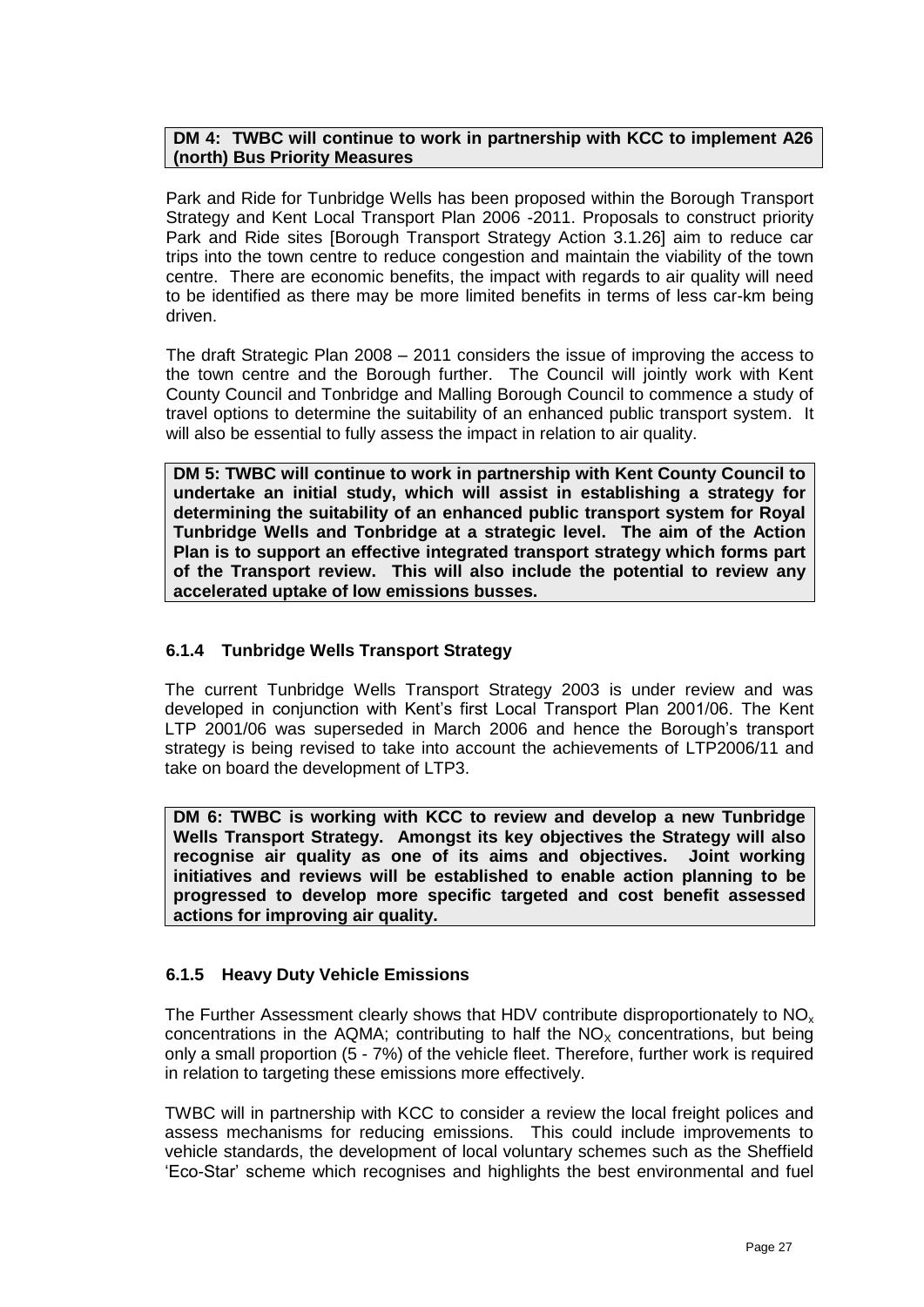efficiency practice amongst Freight and Bus fleets. Similarly, a review of Low Emission Zones in relation to HGV"s will be undertaken.

**DM 7: TWBC as part of the Transport Strategy review will investigate possible partnership work with Kent County Council to assess the feasibility to review freight policies and possible identify a series of specific measures aimed at reducing HGV emissions. The feasibility of developing Low Emission Zones for HGVs will be also explored further in conjunction with voluntary schemes.**

#### **6.1.6 Parking Measures**

The Kent Local Transport Plan 2006 – 2011 includes a strategy for tackling congestion which comprises five broad approaches; one of which is active management of the availability, cost and enforcement of parking provision at the journey destination.

In Tunbridge Wells and Southborough, parking issues have been identified as contributing to congestion issues.

Borough Transport Strategy D2 -Southborough short-stay car park: A package of improvements including additional lighting, improved enforcement of short-stay restrictions, improvements to pedestrian footpath at northern end and additional spaces.

Borough Transport Strategy D3 - London Road parking restrictions: On-street parking and loading restrictions through shopping area. Improve pedestrian footpaths/crossings and bus stop facilities including provision of lay-bys where possible. Road appearance may be altered to encourage slower speeds.

**DM 8: TWBC are enforcing local parking restrictions in Southborough and Tunbridge Wells (Mount Ephraim Road)**

#### **6.1.7 Travel Plans**

A Travel Plan is a general term for a package of tailored measures to encourage the use of sustainable methods of transport and reduce the reliance on the private car, particularly single occupancy travel. They can be for one or a group of organisations and involve the development of a set of mechanisms, initiatives and targets that together can reduce the environmental and health impacts of travel. Using alternative fuels and home working can also be included. Travel Plans are also being developed for schools, residential developments and area-wide, including mixed use developments.

A School Travel Plan is a set of measures to help cut the number of car journeys people make to school, encourage more journeys by public transport, and increase walking and cycling. There are a number of schools within or near to the A26 AQMA, where implementation of School Travel Plans will be of particular significance.

- Tunbridge Wells Boys Grammar School (A26)
- The Skinners' School (A26)  $\bullet$
- St Gregory's Comprehensive School (A26)
- Tunbridge Wells Girls" Grammar School (A26)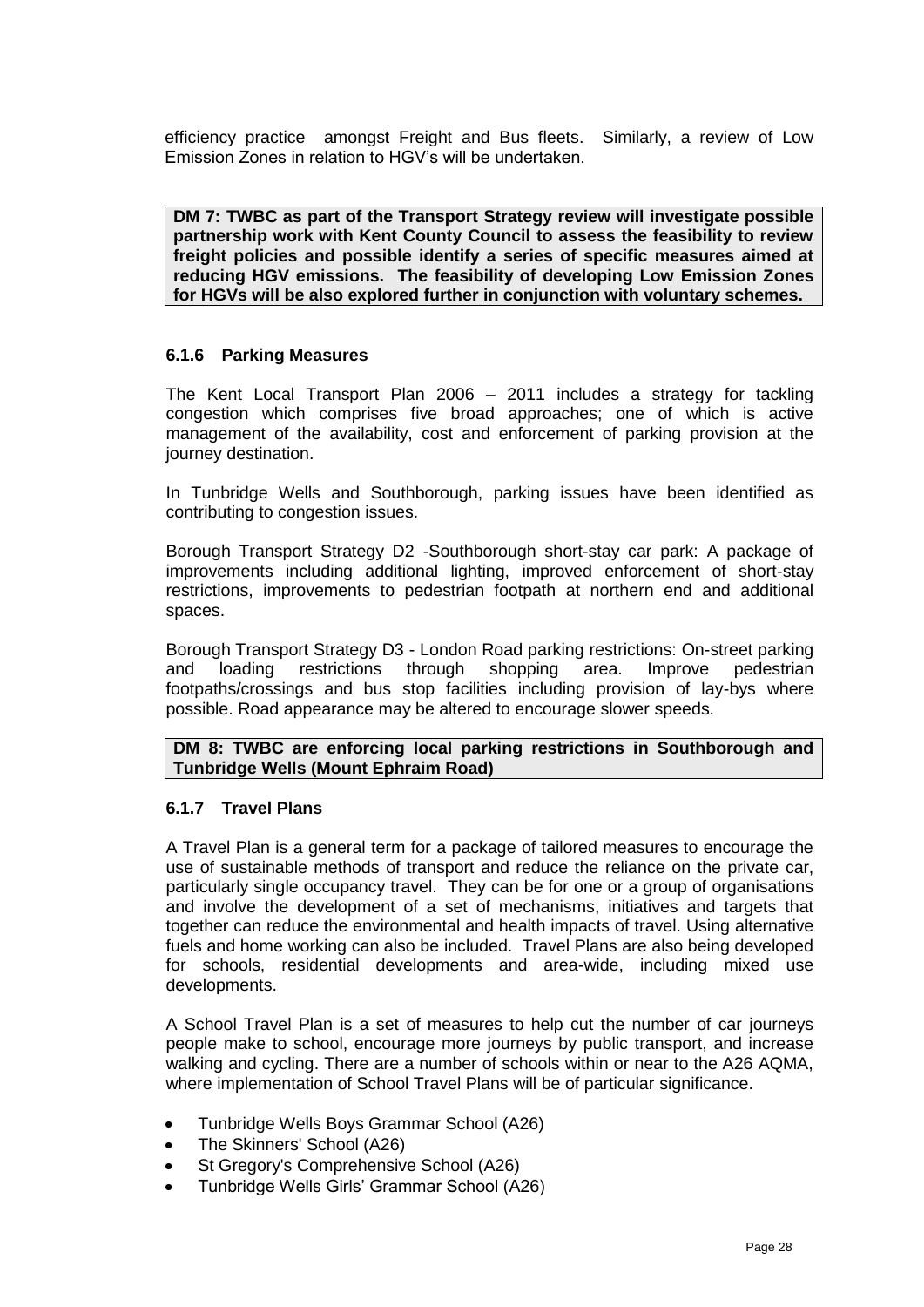- Beechwood Sacred Heart (A264)
- Tunbridge Wells High School (A264)

The 2009 school census update results indicate a 2% shift from single occupancy car trips in the borough, compared to 2008 data. That's a significant achievement and keeps the County on a trajectory to achieve a 5% shift by 2011/12.

A Workplace Travel Plan should be tailored to the needs of individual businesses. It considers journeys from home to work, but can also include business journeys, travel by visitors, deliveries, contractors and company cars. Large organisations may benefit from a whole range of new ideas and changes, while small businesses may only need to make one or two very simple changes to make a big difference. "New Ways 2 Work" is a KCC led initiative to encourage everyone from small businesses to major corporations to look more closely at the impact which commuting and business travel has on their staff, productivity and corporate image. This promotes simple steps that organisations can take, such as setting up a car sharing scheme, or asking for KCC help to set up a comprehensive Workplace Travel Plan.

The  $2^{nd}$  LTP objective for Workplace Travel Plans is to approach all major employers with more than 200 personnel and offer assistance to establish Sustainable Travel Plans and assist in the implementation of 10 Travel Plan"s per year. Within Tunbridge Wells there is already a planning requirement for all new business developments likely to generate significant travel demand and/or travel movement to submit travel plans as part of their planning permission. TWBC will work in partnership with KCC to target those organisations in the borough which are generating high volumes of traffic, notably those impacting on the A26 AQMA.

The Government is keen for local authorities to demonstrate their commitment to delivering cleaner air by leading by example and therefore the implementation of a Council Travel Plan is a key measure to take forward in the Plan.

TWBC do not currently have an adopted Council Travel Plan. However, staff already can take advantage of a flexible working/home working policy. In addition there are three spaces in the Council car park dedicated for vehicles where staff choose to car share.

**DM 9: TWBC will continue to support and work with KCC to increase uptake and implementation of School and Workplace Travel Plans; particularly where likely to impact on the A26 AQMA**

**DM 10: TWBC will investigate the feasibility of develop and implementing a Borough Council Travel Plan**

## **6.1.8 Cycling Measures**

The Borough Transport Strategy contains an action [Borough Transport Strategy Action 3.9.7] to improve the A26 cycle lanes. Cycle lanes on the A26 (north) will be reviewed and upgraded where practicable. The aim is to provide a network of safe continuous and integrated facilities for cyclists and increase trips made by cycling. This will be implemented and funded through the Kent LTP.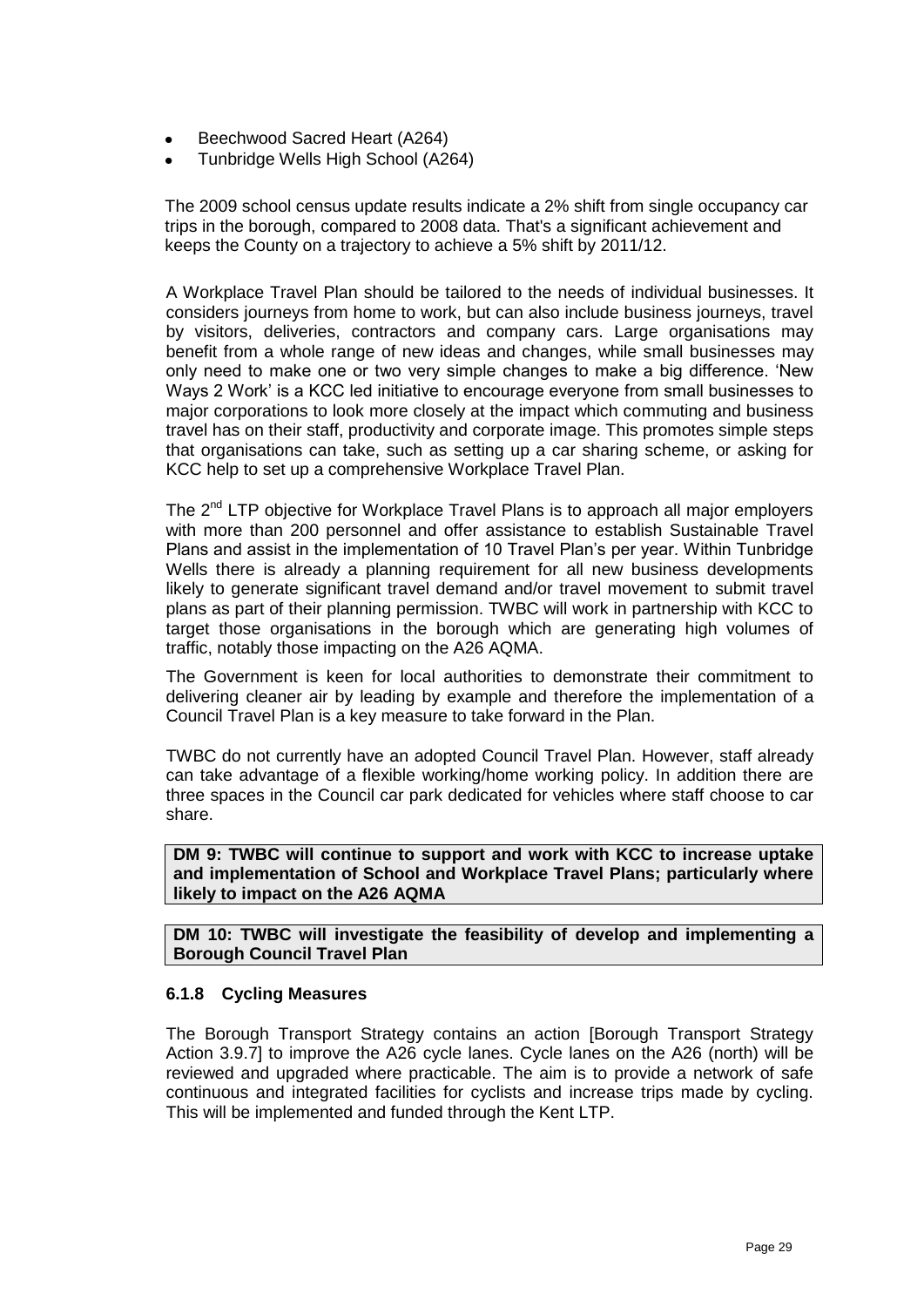**DM 11: TWBC will work in partnership with Kent County Council to review and if appropriate support improvements to Tunbridge Wells and Southborough Local Cycle Network. A cycling strategy is being proposed as part of the Tunbridge Wells Transport Strategy.**

## **6.1.9 Land Use Planning**

Section 106 agreements (S.106), or planning obligations, are legal agreements between local authorities and developers, which are linked to planning permission for a development. Section 106 agreements are drawn up when it is considered that a development will have negative impacts that cannot be dealt with satisfactorily through conditions in the planning permission.

To provide support to local plan policies, the development of a supplementary planning document, SPD, for air quality assessments of developments and, in particular, for development, which may impact on an AQMA is recommended in the Policy Guidance LAQM.PG (03), as updated by PG (09). The development of planning documents will be essential to ensure a consistent approach to development and air quality is taken.

**DM 12: During the preparation of the Local Development Framework, TWBC will give further consideration to how to manage and address problems of poor air quality. This could include consideration of seeking financial further contributions as appropriate for developments which, due to increased traffic or general activity, will impact on areas of poor air quality as identified through an air quality assessment.**

**A Summary of the direct measures for the A26 AQMA is shown in Table 4.**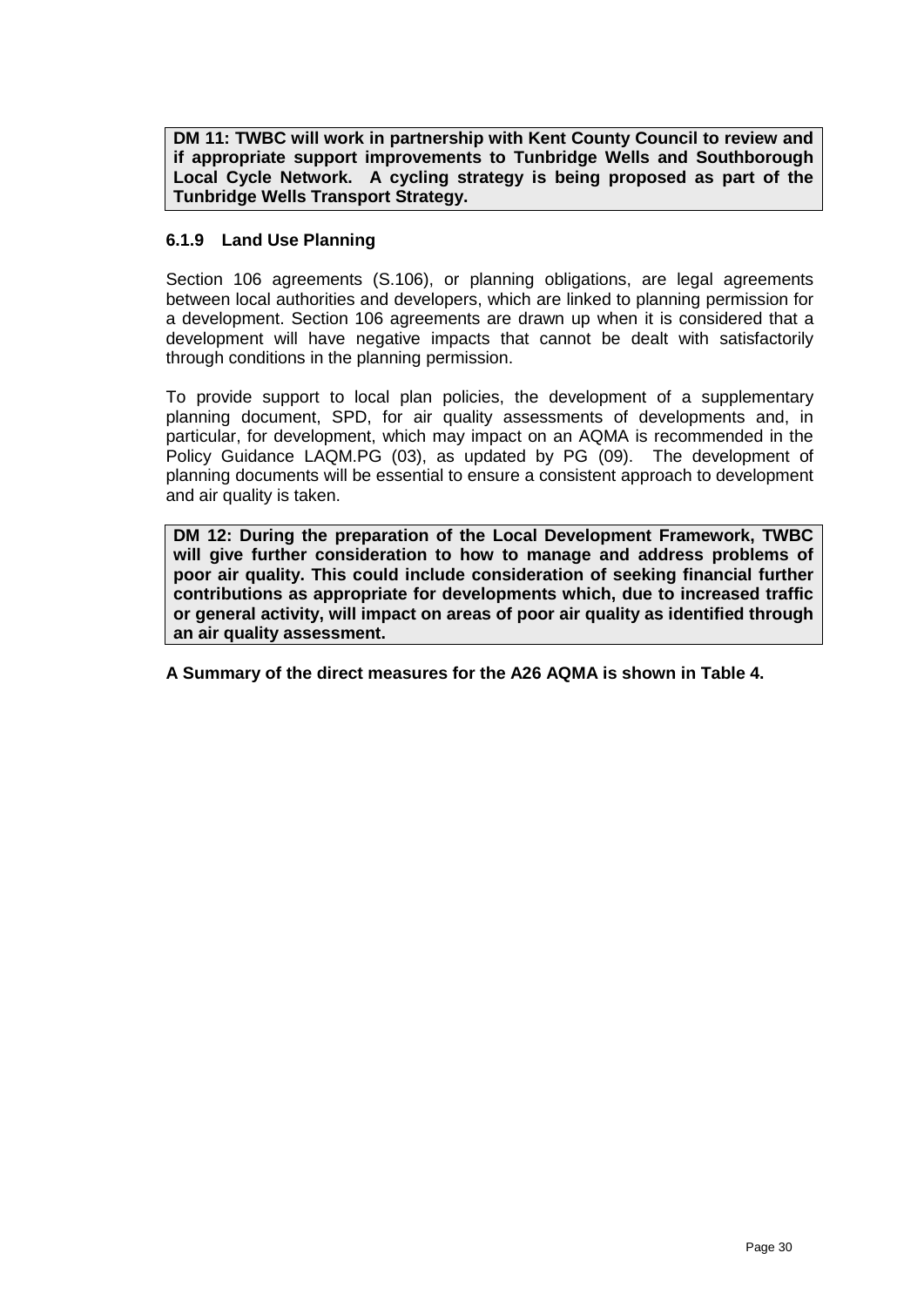#### **Direct Measures currently not considered but will be reviewed in more detail with the development of more specific targets for the updated air quality action plan**

TWBC will continue to monitor progress and best practice on these and other measures and work in partnership with KCC and other partners to investigate their potential for implementation to improve air quality and the environment in general.

#### **Low Emission Zone (LEZ) or Clear Zone**

A Low Emission Zone (LEZ) is a geographic zone defined for an area where vehicles of an acceptable emissions standard (currently Euro III) can enter and move around. The concept is held widely as a way of achieving air quality objectives within large urban area where economies of scale can be achieved with respect to set-up and operating costs.

Reducing the number of polluting vehicles might also be achieved by a range of other methods. For example, incentivisation mechanisms, partnerships to encourage lower emission vehicles or take-up of emission abatement technologies. Such as the Quality Bus Partnership and Freight Transport Partnerships.

Further consideration to the implementation of a full LEZ as found in London for the A26 AQMA is likely to be too expensive on grounds of cost and feasibility. However, alternatives will be explored further as specified above and the possibility of inclusion within the planning process.

A Clear Zone is a defined urban area, usually a City, which exploits new technologies and operational approaches to improve quality of life and support economic growth, whilst minimising the adverse impacts of its transport systems. The implementation of a Clear Zone along the A26 (AQMA) is dismissed on the grounds of costeffectiveness and feasibility.

## **Road User Charging or Workplace Parking Levy**

The Transport Act 2000 gave local authorities powers to introduce road user charging or workplace parking levy schemes. The revenue generated from such schemes would be used to improve local transport in the area.

The costs of introducing a road charging scheme can be offset by the revenue that is generated. Area wide charging is likely to be more costly to introduce than a designated route. The feasibility of area wide schemes is discussed in the South East Plan and it is unlikely that they will be introduced in the short term to achieve the air quality objective. Road User Charging is not being pursued by Kent County Council at this stage. Any consideration to potential schemes in Tunbridge Wells would need to be compatible with a regional scheme. Also, any scheme would need to be part of an overall package and promoted as such to highlight the range of benefits, countering any negative arguments.

Based on charging workers for parking at their place of work, the implementation of a workplace parking levy could reduce the number of private vehicles entering Tunbridge Wells. An area-wide parking levy could be investigated for the future but there are already organisations in Tunbridge Wells who are charging their staff and/or visitors to park in conjunction with promotion of alternatives as part of their Travel Plans. This is likely to grow both in terms of the level of charging and the organisations implementing it as more organisations develop Travel Plans and more are required through the planning process.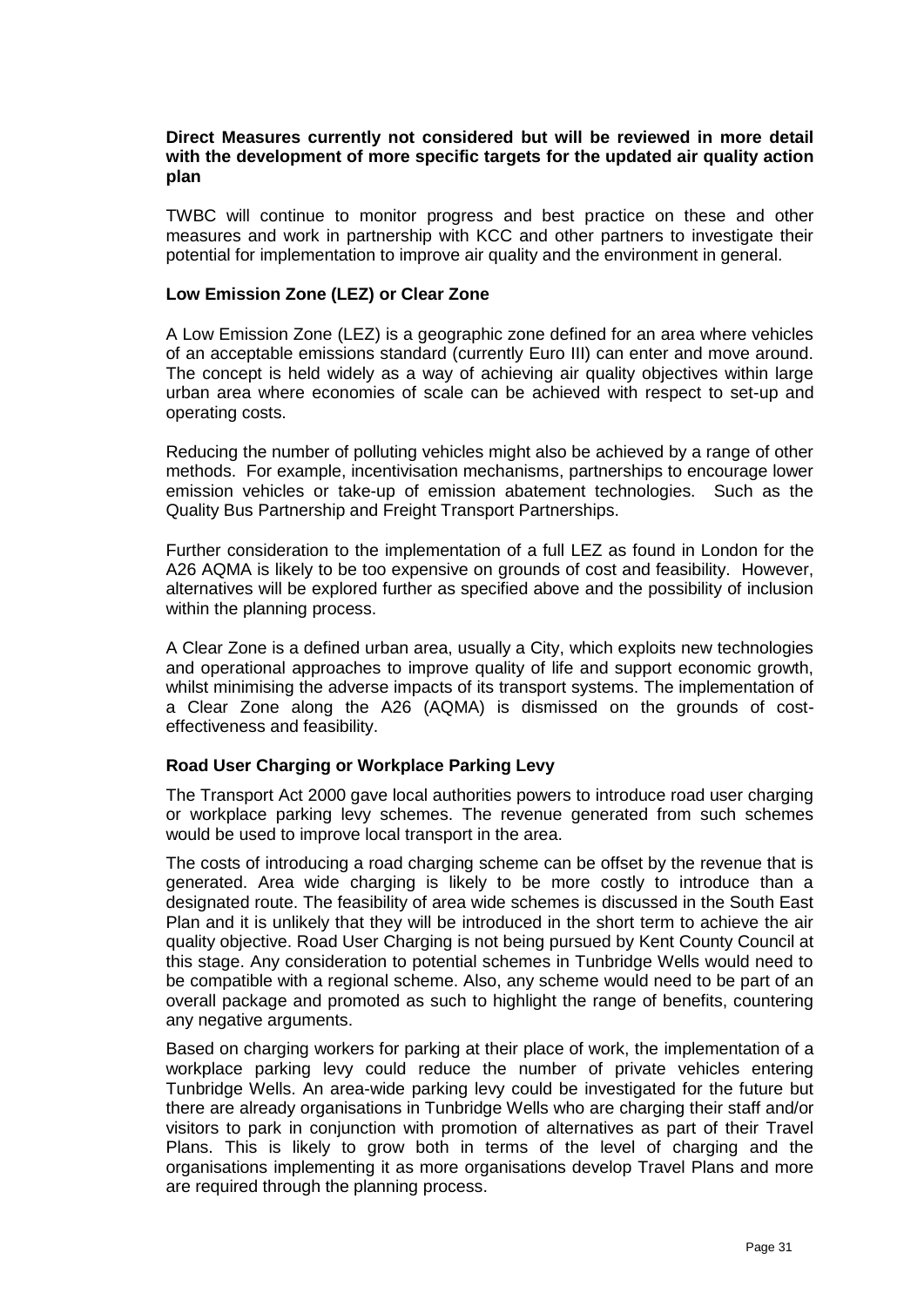#### **Roadside Emissions Testing**

Under the Road Traffic (Vehicle Emissions) (Fixed Penalty) (England) Regulations 2002 (Statutory Instrument Number 1808) local authorities with AQMA are able to apply to the Secretary of State for Transport for the power to conduct roadside emissions testing of vehicles. The aim is to identify those vehicles that make a disproportionate contribution to emissions through poor maintenance with on-the-spot fines for those that fail. The scheme of a formal roadside emissions testing programme is not considered viable for stand-alone authorities and has therefore been dismissed as a possibility for inclusion in the current action plan.

However, as an authority consideration will be given to undertaking promotional road side emissions testing, with the aim to promote improvements to air quality and vehicle emissions.

#### **Idling Engine Emissions**

The Road Traffic (Vehicle Emissions)(Fixed Penalty) (England) Regulations 2002 permit all local authorities in England to take action against drivers who leave their vehicle engines running unnecessarily when parked. The local authority can issue a fixed penalty (£20) to any driver blatantly running their engine unnecessarily and who refuses all reasonable requests to switch off.

Idling emissions from parked vehicles are not considered a significant issue in the AQMA to warrant introducing specific measures with necessary resource implications. The proposal has therefore been dismissed on the ground of costeffectiveness.

## **Freight Emissions**

TWBC will work in partnership with KCC to encourage the sustainable distribution of freight and to reduce their impact on sensitive areas, such as the A26 AQMA. The appropriateness of any local freight strategy and signing with respect to the A26 will need to be reviewed as part of the revision of this action plan. Care must be taken that movement of freight to another route does not simply move the problem to another area. Further consideration to freight emissions will be made.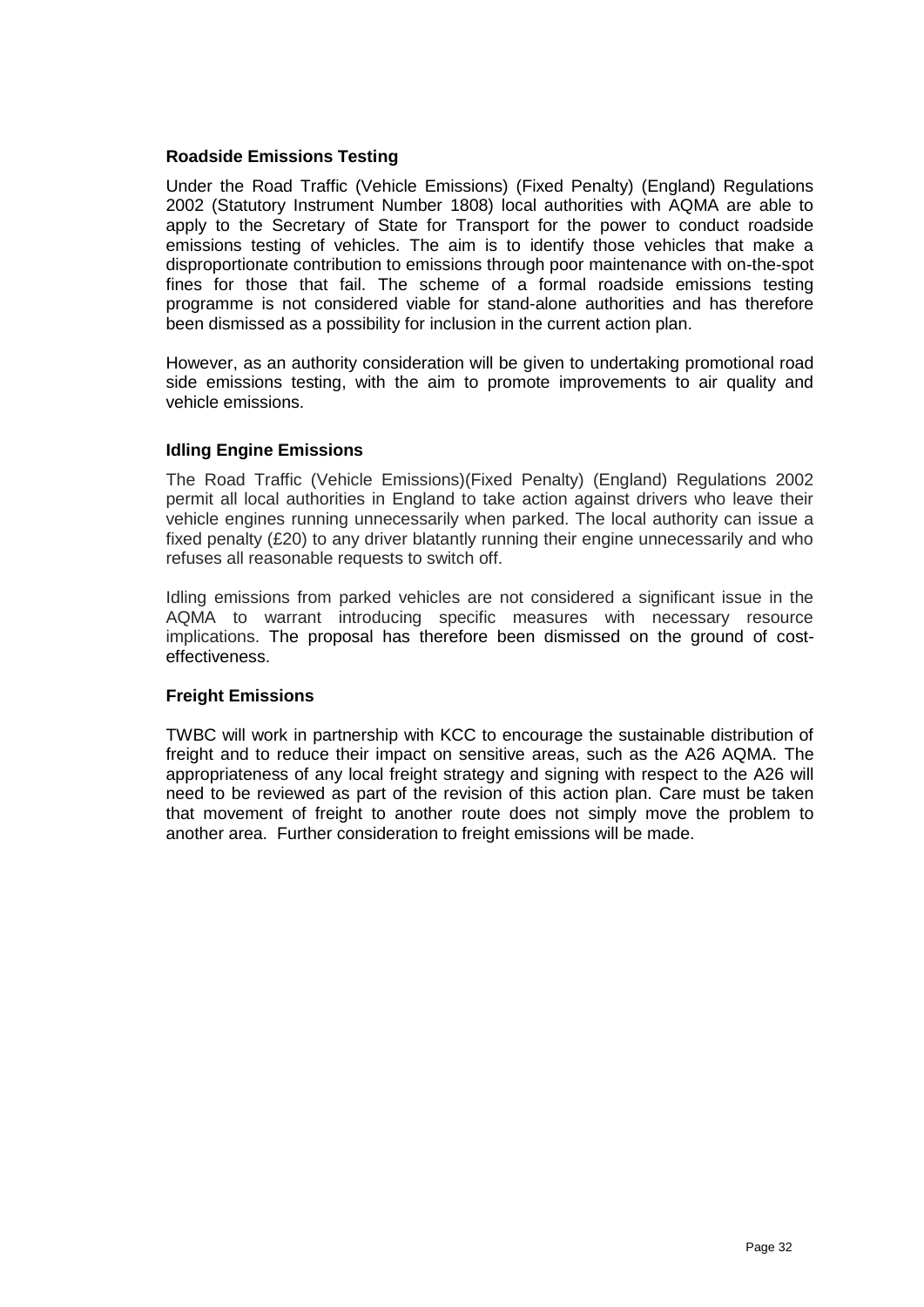# **6.2 Proposed General Borough-wide Measures to Improve Air Quality**

There are general measures that can be implemented by TWBC, or which TWBC can feed into, aimed at improving the air quality throughout the Borough. These are contained within adopted policy documents, or those currently under development and a number have funding secured. These will reduce background pollution concentrations and indirectly or directly will work towards achieving the Air Quality Objectives within the AQMA. Of those included below, a number have the potential to have a greater, impact on improving air quality through the ability to concentrate efforts in certain areas e.g. along the A26 AQMA. These measures will again be reviewed as part of the action plan review process.

## **6.2.1 Improve Emissions Standards for Council Fleet and Public Service Vehicles**

This measure would lead to reductions in emissions of  $NO<sub>x</sub>$  by improving emissions standards of vehicles in the public service sectors.

## *Quality Bus Partnerships*

A Quality Bus Partnerships has been developed in Tunbridge Wells through the 2<sup>nd</sup> Local Transport Plan. *Taxis*

With respect to taxi emissions, consideration could be given to setting minimum emissions standards for taxis through a review of the current licensing system.

## *Council fleet and contractor vehicles*

The scope for improvements in the Council fleet and for contractor vehicles can be investigated through the Council Travel Plan and contract renewal/review. The Government is keen for local authorities to demonstrate their commitment to delivering cleaner air by leading by example and therefore the implementation of the Council Travel Plan and improving the Council"s fleet emissions are key measures to take forward in the Plan.

**GM 1: TWBC will continue to work with KCC and other partners to deliver improvements in emissions standards, where practicable. This will include undertaking an emission awareness raising exercise by holding a voluntary roadside emissions testing day in the AQMA, by working together with the Kent Police and KCC.**

## **6.2.2 Car Share and Car Club Schemes**

Kentcarshare.com is a regional car sharing scheme for businesses and the public. **[http://kentcarshare.com/.](http://kentcarshare.com/)** TWBC is a Kentcarshare partner and encourage their staff to car share.

**GM 2: TWBC will continue to work with partners to actively support and promote the Kent-wide car share scheme, to encourage greater uptake.**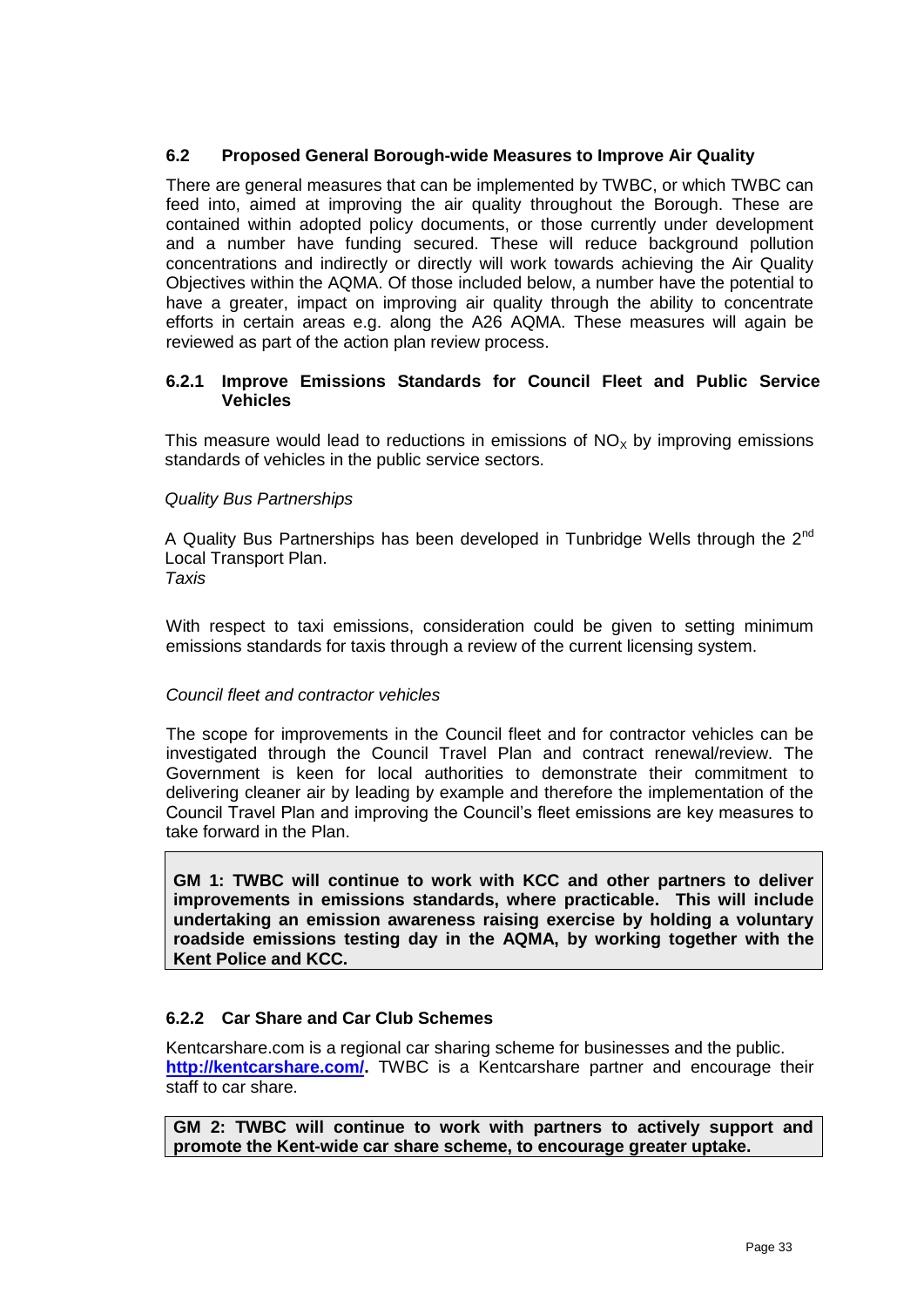A Car Club provides its members with quick and easy access to a car for short term hire. Members can make use of Car Club vehicles as and when they need them. Car Clubs offer cost savings as members of a car club pay lower fixed costs than car owners. The annual membership typically costs less than a tax disc. There are often low user membership fees for those doing only one or two trips a month. After that you pay as you drive.

Car Clubs result in a reduction in car miles driven, with members walking or cycling more, using public transport more often or simply re-arranging how they make journeys and travelling less. Reducing car miles driven in turn reduces exhaust emissions and improves air quality.

Belonging to a car club makes it easier for people to meet their transport needs without running their own car, or in some cases without owning a second car. Research in the UK and overseas has found significant changes in travel behaviour once the link between car use and car ownership is broken. Car club members typically drive less and make more use of public transport, cycling and walking. In the UK, former car owners increase their use of non-car transport modes by 40% after joining a car club. Two-thirds of those who owned a car before joining saw their mileage fall, by an average of around 25%. Car club users typically give up owning a first or second car on joining; others defer purchasing one due to using the car club instead. The result being that each car club car typically replaces 6 private cars.

Within Kent, there is a Car Club operating in Maidstone town centre. The cars are located in the lay-by area immediately outside Sessions House and adjacent to the County Council Members car-park.

#### **GM 3: TWBC will explore the potential for operation of a Car Club in Tunbridge Wells.**

## **6.2.3 Land Use Planning**

Section 3.8 summarises the main Tunbridge Wells Borough Local Plan (2006) policies, which will contribute to securing air quality improvements. Air quality considerations have also been incorporated within the emerging TWBC LDF.

**GM 4: All relevant TWBC Departments including Environmental Health, Planning Policy and Development Control will continue working closely together, to ensure that air quality is taken into account in the planning process when considering future land uses particularly with sites in or close to AQMAs or in areas marginally below air quality objectives. The specific commitment of each service needs to be developed and progressed.**

Land use planning has a key role in delivering sustainable transport systems within the area by considering and influencing the accessibility, location, scale, density, design and mix of development and encouraging alternative modes of travel. The Local Plan requires major development which would significantly increase travel to implement travel plans.

**GM 5: TWBC will continue to work together with developers, KCC and other partners to improve sustainable transport links serving new developments and secure travel plan agreements, where required by planning policy.**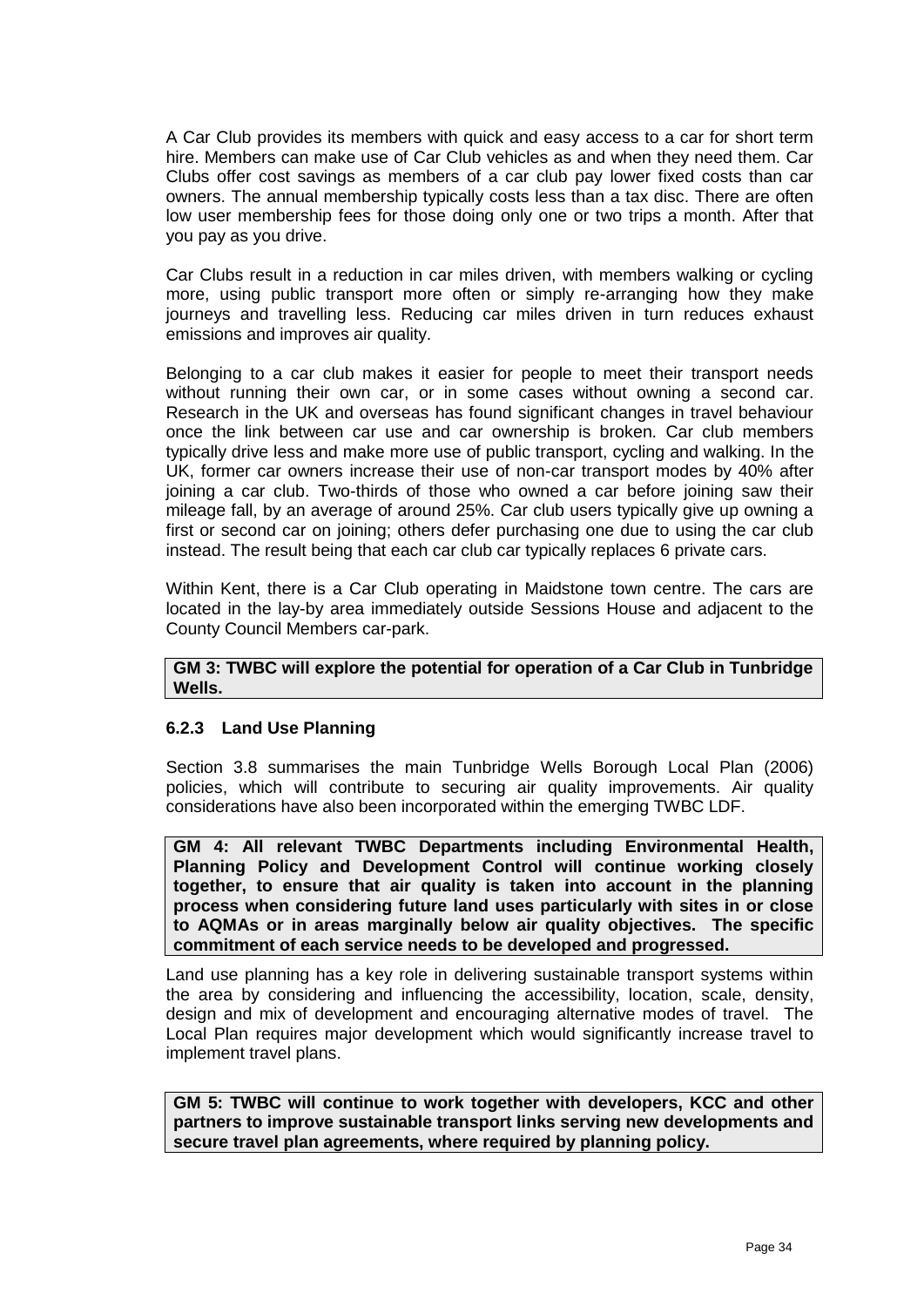TWBC currently uses the available Environmental Protection UK guidance for assessing air quality impacts of developments. The Kent & Medway Air Quality Partnership, of which TWBC is a member, are currently developing a County wide general planning guidance document for air quality and development control.

The Kent & Medway Air Quality Partnership have drafted a general Planning Guidance Document on Air Quality and Development, suitable for use by local authority officers and developers and provides general advice and also outline"s possible s106 requirements and process. In Tunbridge Wells benefits will be sought on new development where increased traffic generation or general activity will impact on areas of poor air quality as identified through an air quality assessment.

**GM 6: TWBC will continue to develop through the Kent & Medway Air Quality Partnership a general planning guidance document to assist with air quality assessments of development proposals.**

## **6.2.4 Low Emissions Strategy**

Low emission strategies (LES) provide a package of measures to help mitigate the transport impacts of developments. They aim to accelerate the uptake of low emission fuels and technologies in and around development site's. As such, they sit alongside and strengthen other transport emission mitigation options such travel planning, smarter choices and provision of public transport infrastructure.

Strategies are secured through a combination of planning conditions and legal obligations. They may incorporate policy measures and/or require financial investments in and contributions to the delivery of low emission transport projects and plans, including strategic monitoring and assessment activities.

LES guidance has been developed which explains the underlying principles of Low Emission Strategies and outlines how they can be deployed.

The LES Partnership supports adoption and implementation of Low Emission Strategies by local authorities. The partnership comprises a peer group of fifteen local authorities working together to support local implementation of LES and to demonstrate good practice; an advisory group encompassing experts and practitioners from central government, local government, consultancies, industry, academia and the NGO sector; and a management board.

TWBC are part of the Peer Review group and will work in partnership with other local authorities to develop the implementation of a low emissions strategy further, to aid in the improvements of local air quality and the dissemination of good practice.

**GM 7: TWBC will continue to actively participate in the Low Emissions Strategy Peer Review Group to develop local measures and a Low Emissions Strategy that will support improvements to local air quality.**

## **6.2.5 Local Air Quality Management and Pollution Control**

**Air Quality Monitoring**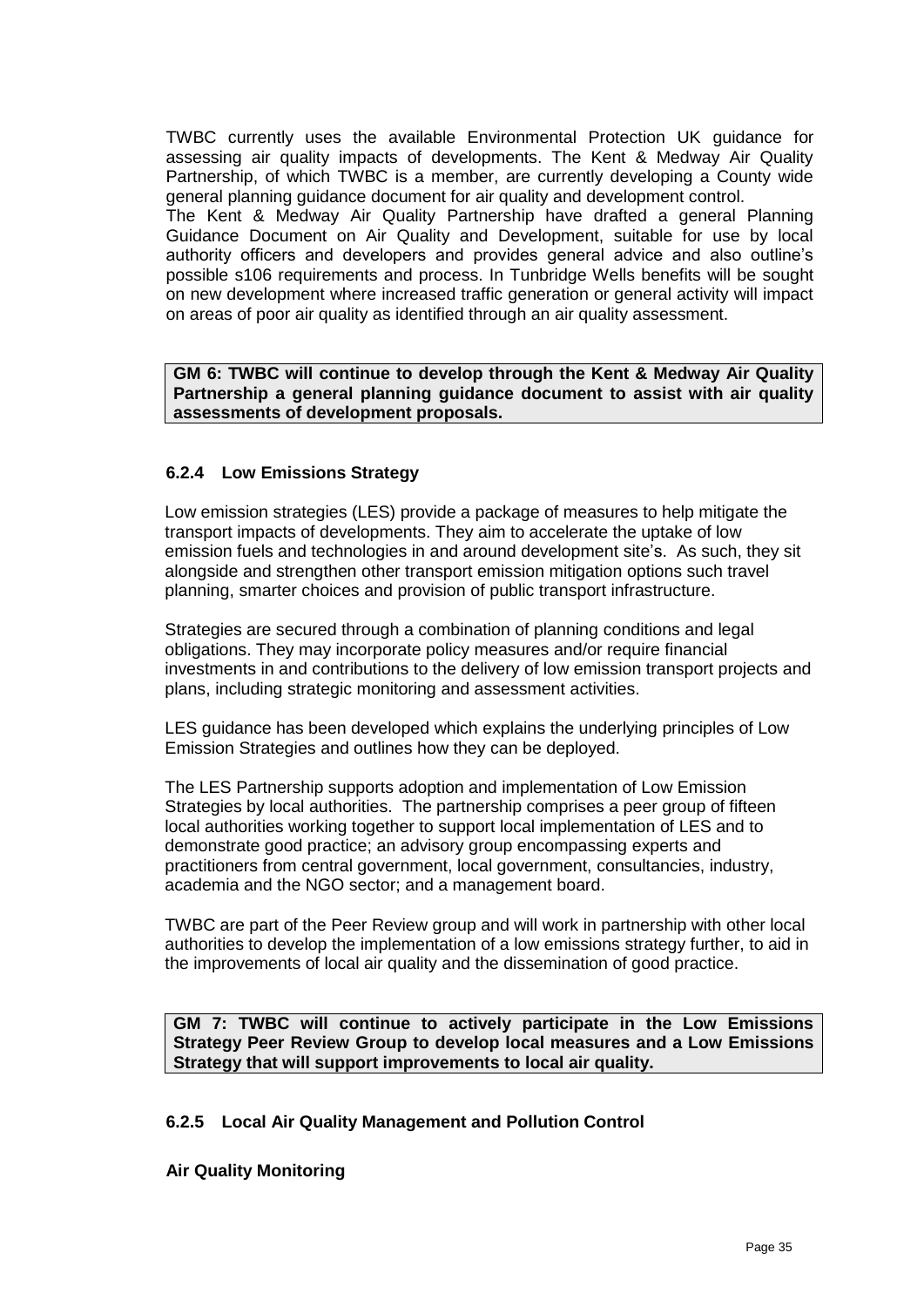The air quality monitoring network in TWBC provides more accurate information and understanding of air quality within the Borough. Continuous monitoring stations are installed at two sites within the Borough, which monitor nitrogen dioxide ( $NO<sub>2</sub>$ ) (2) sites) and particulate (PM<sub>10</sub>) (1 site) concentrations. A continuous NO<sub>2</sub> & PM<sub>10</sub> monitor was installed in the A26 AQMA in June 2005, which will provide more accurate information on pollutant concentrations in the AQMA as Action Plan measures are implemented. The continuous monitoring is supplemented by  $NO<sub>2</sub>$ passive diffusion tubes, a number of which are within the A26 AQMA.

**GM 8: TWBC will continue the commitment to undertake local air quality monitoring within the Borough to ensure a high standard of data is achieved to assess against air quality objectives**

#### **Promotion and Information Sharing**

It is important that information on air quality is provided in a clear and accessible way. The Council web site <http://www.tunbridgewells.gov.uk/> provides details on air quality within the Borough and LAQM Review and Assessment Reports are available for viewing.

**GM 9: TWBC will make details of the Action Plan measures and annual progress reports available on its Website to ensure accessibility to the consultation and implementation process.** 

In addition, a public information system is being set up by the Council at The Gateway (in the Town Centre), which could include provision of air quality information.

TWBC will actively promote information campaigns in the Borough and Innovative funding methods will be explored. This may include requiring developers to promote air quality improvements for occupants of their new developments.

**GM 10: TWBC will actively work towards providing information for the Community of Tunbridge Wells Borough, to assist in choosing and using alternative sustainable modes of transport and understand the impact of pollution and air quality.**

TWBC is a member of the Kent & Medway Air Quality Partnership (K&MAQP), which was formed in 1992. The members of the Partnership are shown below.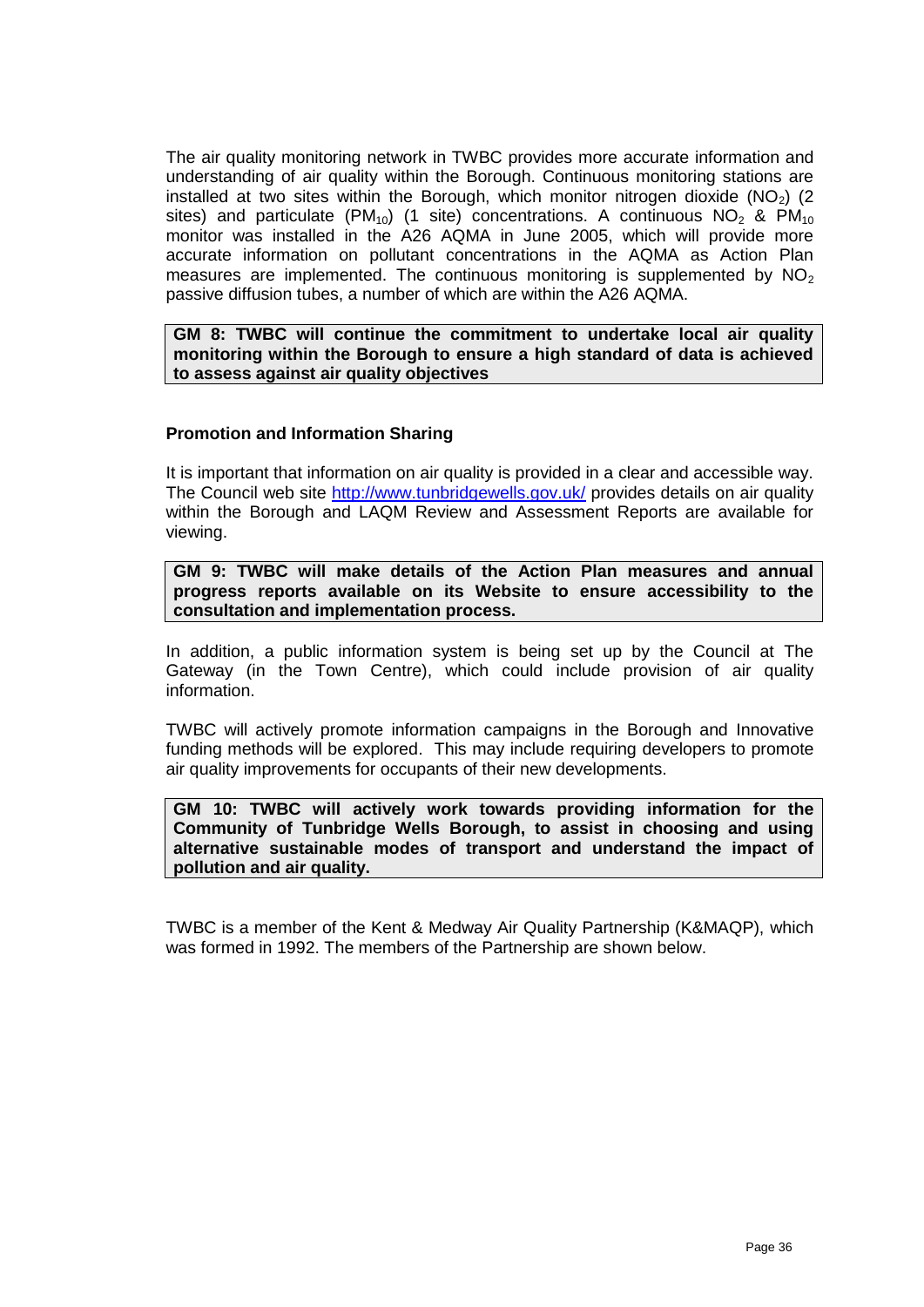

The major aims and objectives of the Partnership are:

 $\bullet$ To facilitate a co-ordinated approach throughout Kent and Medway to the Local Air Quality Management (LAQM) obligations placed on local authorities under the Environment Act 1995.

To compile, update and maintain an Emissions Inventory of air pollution sources  $\bullet$ in and around Kent, to assist with the LAQM process.

To comment on and influence the economic, planning and transport policies  $\bullet$ within the county so that air quality issues are properly considered and dealt with.

 $\bullet$ To gain an understanding of the health implications associated with poor air quality and the extent to which air quality threatens the health of Kent and Medway's communities.

To work with national agencies, neighbouring authorities and European partners to promote an awareness of air quality issues and to participate in joint initiatives to further the knowledge and understanding of air quality issues.

Liaise with DEFRA and government bodies to assist with the implementation of the National Air Quality Strategy.

The Partnership co-ordinates a county-wide air quality monitoring network, the Kent & Medway Air Quality Monitoring Network, which is funded in partnership with all the Kent local authorities. The K&MAQP represents the views of Kent at regional and national Air Quality Management Groups.

**GM 11: TWBC will continue to support and be a Member of the Kent and Medway Air Quality Partnership and Monitoring Network Group. Tunbridge Wells will also work together with the Kent & Medway Air Quality Partnership on air quality studies within the County to raise the profile of air quality in Tunbridge Wells and County-wide.**

#### **Pollution Control**

Prescribed Industrial Processes are regulated by TWBC and the Environment Agency under the Environmental Protection Act 1990 Part I A & B and subsequent Pollution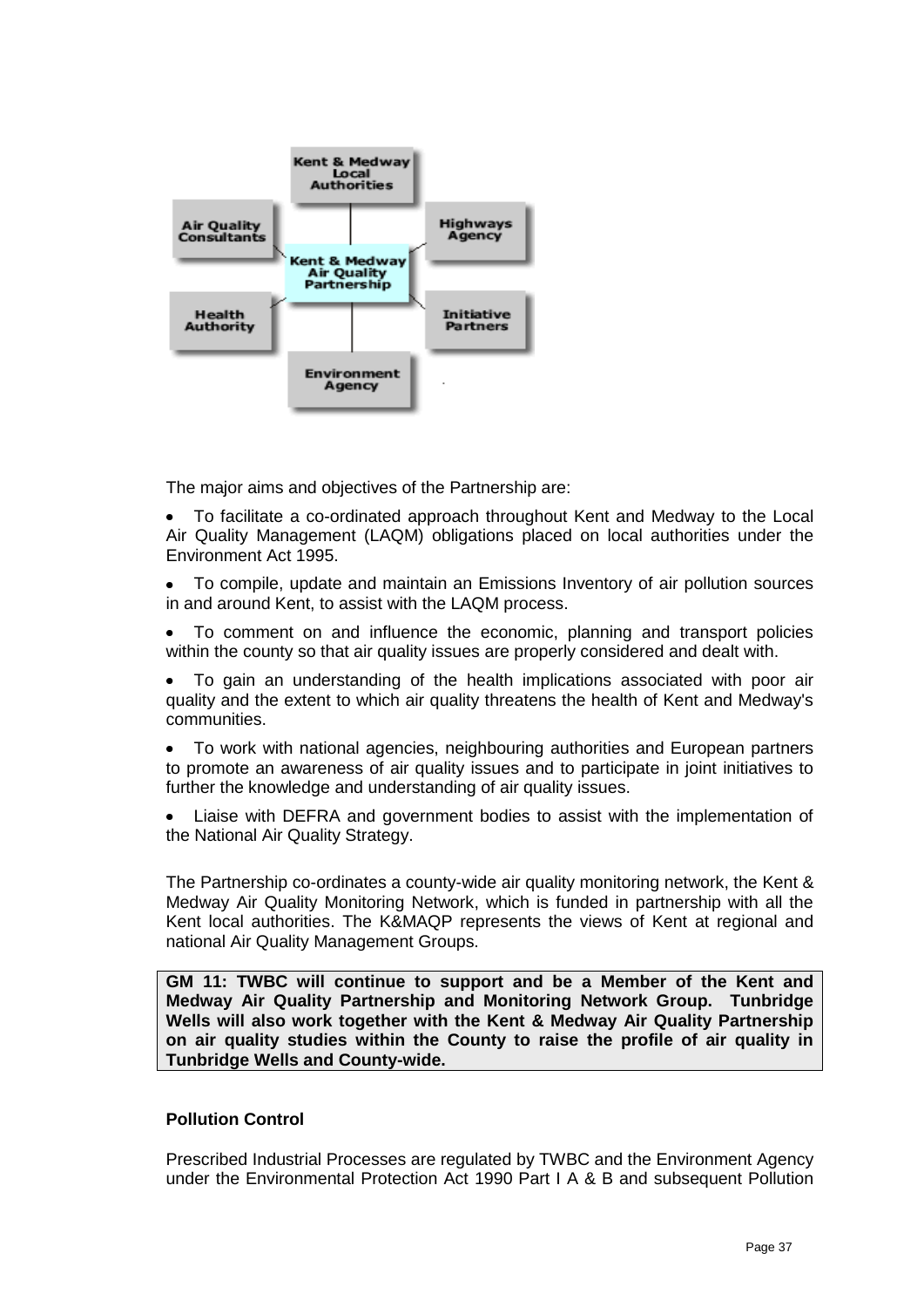Prevention and Control Regulations 2000. There are 33 prescribed Part B/A2 Processes in Tunbridge Wells regulated by TWBC.

With regard to nuisance emissions from unregulated processes, Statutory Nuisance is enforced by Environmental Health under the Environmental Protection Act 1990 Part III. This controls smoke, dust, fumes or gas emissions from commercial and domestic premises which are causing a nuisance or are prejudicial to health. TWBC has an Enforcement Policy in place to ensure that, where the Local Authority has jurisdiction, effective measures are enforced against persons responsible.

**GM 12: TWBC will continue to proactively enforce industrial control and nuisance legislation to minimise pollutant emissions from these sources in Tunbridge Wells.**

#### **6.2.6 Energy Management**

#### **Domestic Energy Use**

TWBC are working in partnership with the Kent Energy Centre to promote increased energy efficiency in residential properties in the Borough. An annual Home Energy Survey is sent to residents with advisory leaflets on help available e.g. grant schemes. The energy savings can be calculated on a 12 monthly basis and includes the likely costs of improvement works to residents. TWBC also have a planned maintenance programme for Council housing stock to increase energy efficiency.

The Kent Energy Centre is co-ordinating the implementation of the Kent Health & Affordable Warmth Strategy (2001) on behalf of all Kent local authorities including TWBC, which aims to tackle fuel poverty and promote energy efficiency measures. There is a Comprehensive Energy Savings Programme which includes projects such as distribution of energy efficient light bulbs, as well as promoting uptake of grants for improving energy efficiency and insulation. All these measures will lead to improvements in domestic energy efficiency throughout the Borough.

Reporting will be in line with the National Indicator NI 186.

#### **Building Control**

Building Control can contribute to the development of policies for air quality improvement through the promotion of emission-reducing technologies in new developments and buildings.

The Building Control Service has a statutory responsibility to ensure that new building works within the Borough meet minimum technical standards in relation to health, safety, welfare and energy conservation, as prescribed under the Building Regulations 1991. The Legislation sets out substantive requirements and technical guidance to achieve minimum standards. This technical guidance is contained in Approved Documents giving general guidance as well as practical guidance about some of the ways of meeting the requirements of the Regulations. Approved Document L, "Conservation of Fuel and Power" requires reasonable provision to be made for the conservation of fuel and power in buildings by:

- limiting the heat loss through the fabric of the building;
- controlling the operation of the space heating and hot water systems;  $\bullet$
- limiting the heat loss from hot water vessels and hot water service pipe work;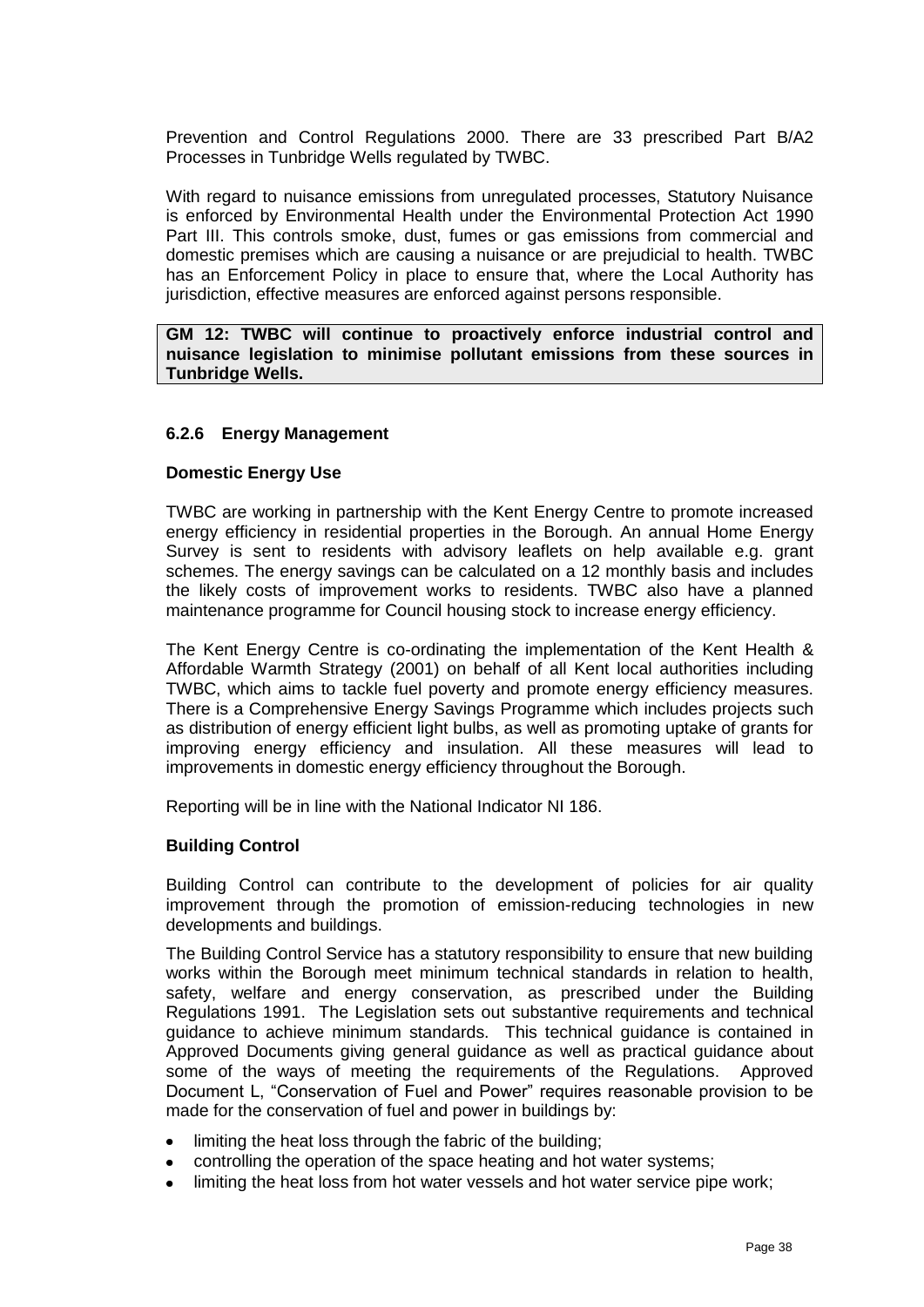• limiting the heat loss from hot water pipes and hot air ducts used for space heating; and

 $\bullet$ installing in buildings artificial lighting systems, which are designed and constructed, to use no more fuel and power than is reasonable in the circumstances and making reasonable provision for controlling such systems.

Part L of the Building Regulations identifies the legal minimum a development needs to meet in terms of energy efficiency in the UK. However, in Kent developers should additionally look to meet more stringent demands to satisfy the aims of the Kent and Medway Structure Plan (Policy SP1 and NR1) and the overarching aim of reducing  $CO<sub>2</sub>$  emissions, improving energy efficiency and increasing the proportion of energy generated from renewable sources. Many of these options have direct synergies with the improvement of local air quality

**GM 13: TWBC will continue to work together with the Kent Energy Centre and other partners to promote and implement energy efficiency measures in Tunbridge Wells**

#### **6.2.7 Review of Action Plan**

This current Action Plan was drafted in March 2008. Since then further air quality review and assessments have confirmed exceedences of the nitrogen dioxide air quality objective beyond the boundaries of the declared A26 AQMA.

There is therefore a need to extend the current AQMA to include the areas of further exceedance and review the Action Plan to ensure targets/measures remain valid, new measures are explored and appropriate and applicable cost benefit analysis is undertaken.

**GM 14: TWBC will review the Action Plan in consultation with all relevant parties to update the plan and include the changes in local air quality management and in light of the review and assessment results for air quality. The plan shall be reviewed by quarter 4, 2010/11.**

**A summary of the proposed general Borough-wide measures to improve air quality is provided in Table 5.**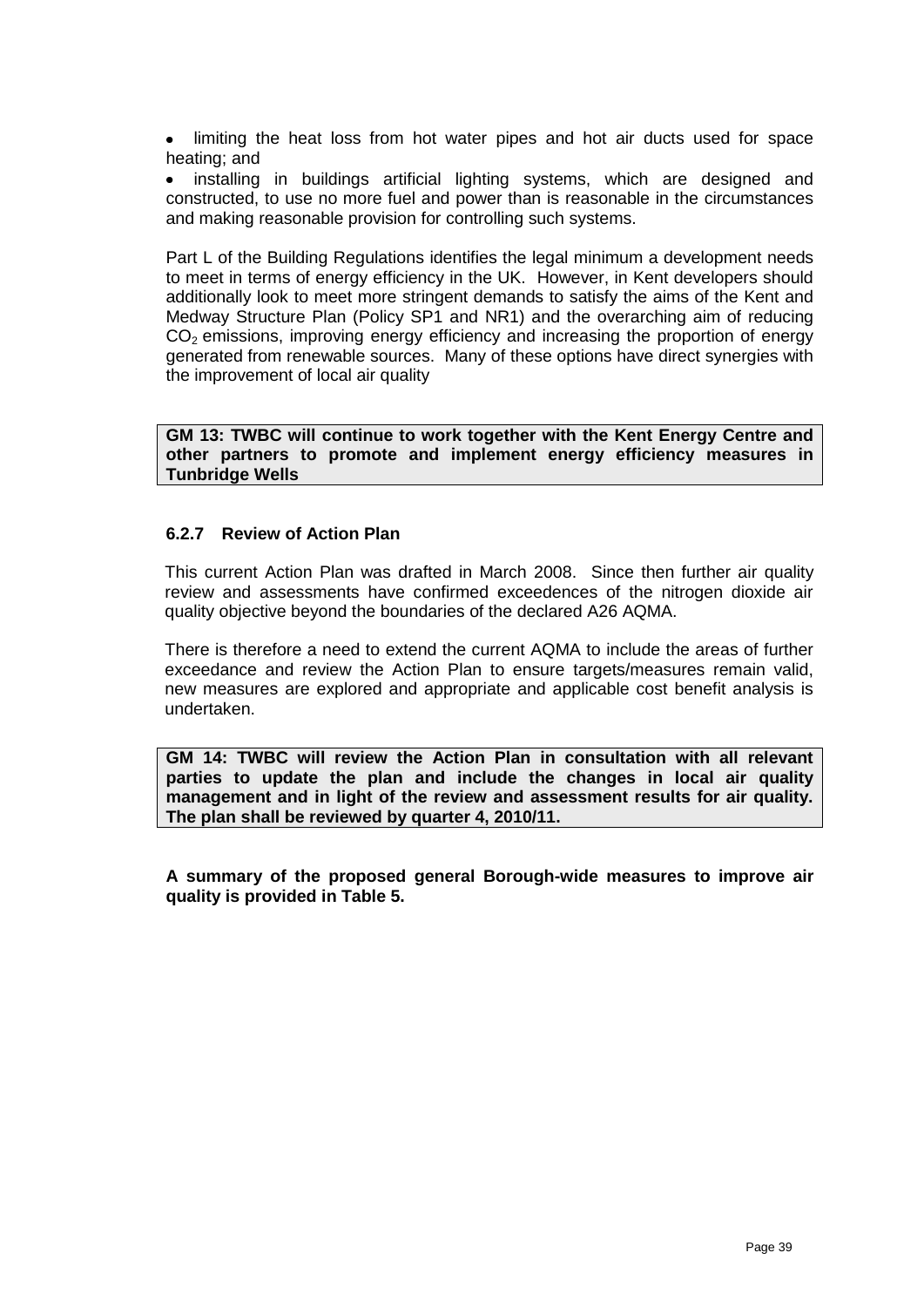# **Table 4 Summary Table of Direct Action Plan Measures**

| <b>Action</b>   | <b>Description</b>                                                                                                                                                                                                                                                                                                                                                                                                                   | Organisation<br>responsible | Date to<br>be<br>achieved by | Cost/<br><b>Funding</b><br><b>Source</b>                                                                                                                 | Air<br>quality<br>improvement in<br><b>AQMAs</b>                                  | Other potential impacts                                                                                                                        | <b>Performance</b><br>Indicator                                                  |  |  |  |
|-----------------|--------------------------------------------------------------------------------------------------------------------------------------------------------------------------------------------------------------------------------------------------------------------------------------------------------------------------------------------------------------------------------------------------------------------------------------|-----------------------------|------------------------------|----------------------------------------------------------------------------------------------------------------------------------------------------------|-----------------------------------------------------------------------------------|------------------------------------------------------------------------------------------------------------------------------------------------|----------------------------------------------------------------------------------|--|--|--|
|                 | Direct Measures for the A26 AQMA                                                                                                                                                                                                                                                                                                                                                                                                     |                             |                              |                                                                                                                                                          |                                                                                   |                                                                                                                                                |                                                                                  |  |  |  |
| DM <sub>1</sub> | DEFRA air quality grant funding for action<br>planning has been used to support the<br>development of VISUM a transport model<br>being produced by Jacobs on behalf of<br>Tunbridge Wells and KCC. The model<br>will be able to be used to inform the<br>Action Plan and target measures more<br>effectively and enable prioritisation of<br>actions. The VISUM project is due to be<br>completed in August 2010.                    | <b>KCC/TWBC</b>             | 2010                         | Overall cost of<br>project high<br>but funding<br>from<br>grant<br>low. Funding<br>already<br>committed.<br>£20,000<br>(Air<br>Quality Grant<br>Funding) | $N/A$ - indirect<br>benefits<br>from<br>improved<br>prioritisation of<br>measures | Improved information on<br>travel behaviour                                                                                                    | Completion<br>of<br><b>VISUM</b><br>model<br>and being used.                     |  |  |  |
| DM2             | TWBC will work in partnership with KCC<br>and Tonbridge & Malling Borough Council<br>implement any proposed traffic<br>to<br>management improvements along the<br>A26                                                                                                                                                                                                                                                                | KCC/TWBC/<br>T&MBC          | 2010/11                      | LTP2 (Local<br>Transport<br>Plan)                                                                                                                        | High                                                                              | Reduction in congestion;<br>Reduction<br>in<br>noise:<br>improved journey times                                                                | introduction<br>of<br>improvement<br>schemes                                     |  |  |  |
| DM <sub>3</sub> | TWBC will continue to support the Quality<br>Bus Partnership for Royal Tunbridge<br>Wells and Southborough and will also<br>consider the opportunities the QPB<br>affords to improve vehicle emissions.                                                                                                                                                                                                                              | <b>KCC/TWBC</b>             | 2010/11                      | Local<br>Transport<br><b>Process</b>                                                                                                                     | Moderate                                                                          | Reduced<br>congestion;<br>improved journey times;<br>safer roads; increased<br>public transport use                                            | introduction<br>and<br>implementation of<br>Quality<br><b>Bus</b><br>partnership |  |  |  |
| DM4             | TWBC will continue to work in partnership<br>with KCC to implement A26 (north) Bus<br><b>Priority Measures</b>                                                                                                                                                                                                                                                                                                                       | <b>KCC/TWBC</b>             | 2010/11                      | LTP <sub>2</sub>                                                                                                                                         | Moderate                                                                          | Reduced<br>congestion;<br>improved journey times;<br>safer roads; increased<br>public transport use                                            | Implementation of<br>the improvement<br>schemes.<br>Passenger<br>numbers.        |  |  |  |
| DM <sub>5</sub> | TWBC will continue to work in partnership<br>with Kent County Council to undertake an<br>initial study, which will assist in<br>establishing a strategy for determining<br>the suitability of an enhanced public<br>transport system for Royal Tunbridge<br>Wells and Tonbridge at a strategic level.<br>The aim of the Action Plan is to support<br>an effective integrated transport strategy<br>which forms part of the Transport | <b>KCC/TWBC</b>             | Staged<br>2010/11            | Local<br>Transport<br>Process                                                                                                                            | moderate.                                                                         | Reduced<br>congestion;<br>improved journey times;<br>safer roads; increased<br>public<br>transport use;<br>improved town centre<br>environment | Implementation of<br>the improvement<br>schemes.<br>Passenger<br>numbers.        |  |  |  |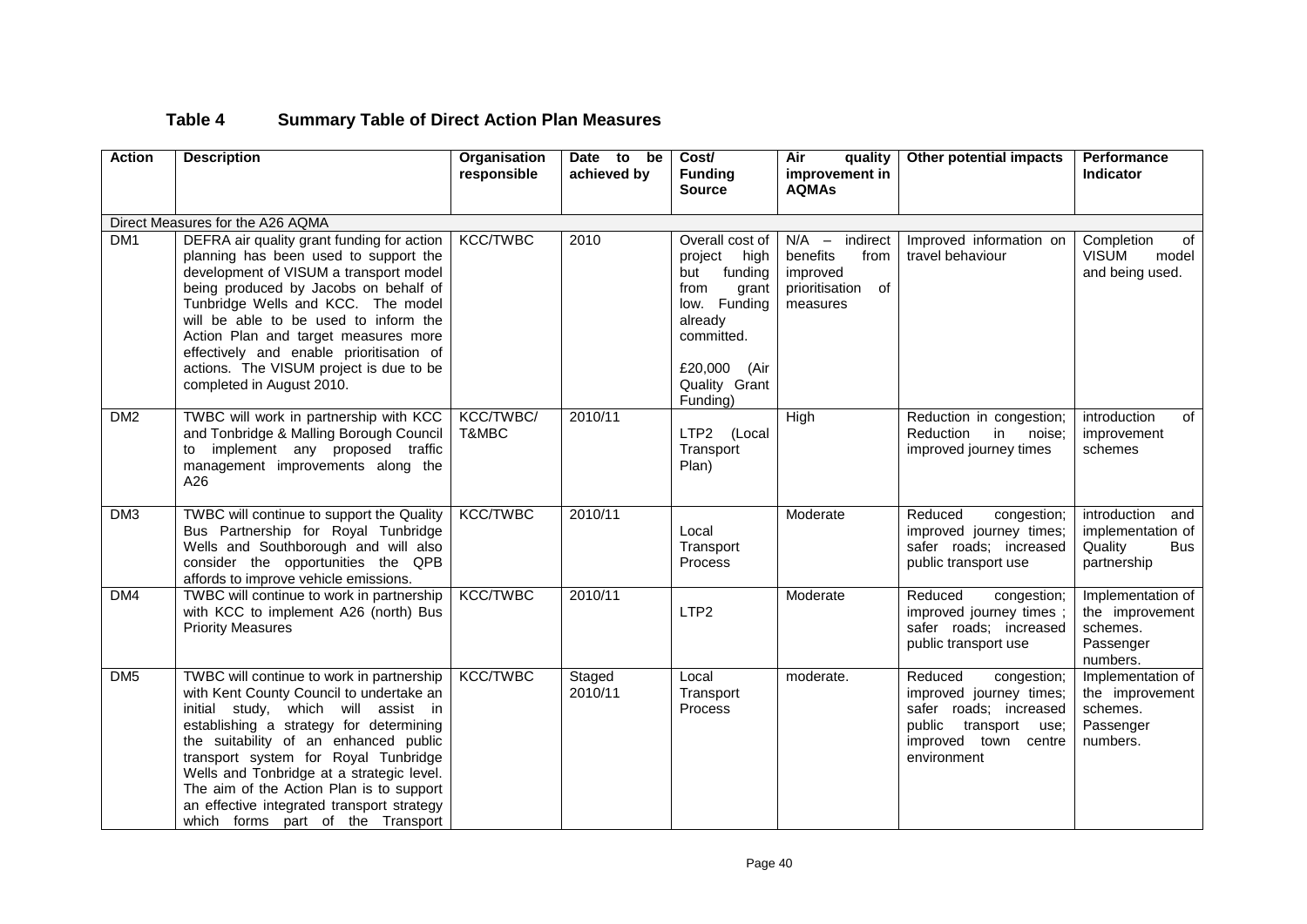| Strategy review. This will also include the<br>potential to review any accelerated<br>uptake of low emission busses. |  |  |  |
|----------------------------------------------------------------------------------------------------------------------|--|--|--|
|                                                                                                                      |  |  |  |

# **Table 4 (Continued) Summary Table of Direct Action Plan Measures**

| <b>Action</b>   | <b>Description</b>                                                                                                                                                                                                                                                                                                                                                                                                       | Organisation<br>responsible | Date to be<br>achieved<br>by | Cost/<br><b>Funding</b><br><b>Source</b> | Air<br>quality<br>improvement<br>in AQMAs                      | Other<br>potential<br>impacts                                                               | <b>Performance</b><br>Indicator                                                  |
|-----------------|--------------------------------------------------------------------------------------------------------------------------------------------------------------------------------------------------------------------------------------------------------------------------------------------------------------------------------------------------------------------------------------------------------------------------|-----------------------------|------------------------------|------------------------------------------|----------------------------------------------------------------|---------------------------------------------------------------------------------------------|----------------------------------------------------------------------------------|
| DM <sub>6</sub> | TWBC is working with KCC to review and<br>develop a new Tunbridge Wells Transport<br>Amongst its key objectives the<br>Strategy.<br>Strategy will also recognise air quality as one of<br>its aims and objectives. Joint working initiatives<br>and reviews will be established to enable action<br>planning to be progressed to develop more<br>specific targeted and cost benefit assessed<br>actions for air quality. | <b>TWBC/KCC</b>             |                              | Local<br>Transport<br><b>Process</b>     | N/A<br>will<br>assists in the<br>prioritisation of<br>actions. |                                                                                             | <b>New</b><br>Transport<br>Strategy for Royal<br>Tunbridge<br>Wells<br>in place. |
| DM <sub>7</sub> | TWBC as part of the Transport Strategy review<br>will investigate possible partnership work with<br>Kent County Council to assess the feasibility to<br>review freight policies and possible identify a<br>series of specific measures aimed at reducing<br>HGV emissions. The feasibility of developing<br>Low Emission Zones for HGV's will be explored<br>further in conjunction with voluntary schemes.              | <b>KCC/TWBC</b>             |                              | Local<br>Transport<br><b>Process</b>     | High                                                           | Potential<br>reduced<br>congestion                                                          |                                                                                  |
| DM <sub>8</sub> | TWBC are enforcing local parking restrictions in<br>Southborough and Tunbridge Wells (Mount<br>Ephraim Road).                                                                                                                                                                                                                                                                                                            | <b>TWBC</b>                 | Ongoing<br>2009              | Low<br>Existing<br>budgets               | Low                                                            | Potential<br>reduced<br>congestion                                                          |                                                                                  |
| DM9             | TWBC will continue to support and work with<br>KCC to increase uptake and implementation of<br>School and Workplace Travel Plans; particularly<br>where likely to impact on the A26 AQMA                                                                                                                                                                                                                                 | <b>KCC/TWBC</b>             | 2010/11                      | LTP <sub>2</sub>                         | Moderate                                                       | Potential improvement<br>journey<br>time,<br>in.<br>through<br>reduced<br>congestion<br>and | Number of<br>new<br>plans<br>travel<br>in in<br>place.                           |
| <b>DM10</b>     | TWBC will investigate the feasibility of<br>developing and implementing a Borough<br><b>Council Travel Plan</b>                                                                                                                                                                                                                                                                                                          | <b>TWBC</b>                 |                              | To<br>be<br>identified                   | Low                                                            | increased<br>walking,<br>cycling and<br>public<br>transport uptake                          | of<br>Adoption<br>Council<br>Travel<br>plan;<br>progress<br>with targets.        |
| <b>DM11</b>     | TWBC will work in partnership with Kent County<br>Council to review and if appropriate support<br>improvements to Tunbridge Wells and<br>Southborough Local Cycle Network. A cycling                                                                                                                                                                                                                                     | <b>KCC/TWBC</b>             | 2010/11                      | LTP <sub>2</sub>                         | Low                                                            | Reduced congestion;<br>health benefits: better<br>quality environment                       | Number<br>miles<br>new cycle<br>lanes/<br>routes.                                |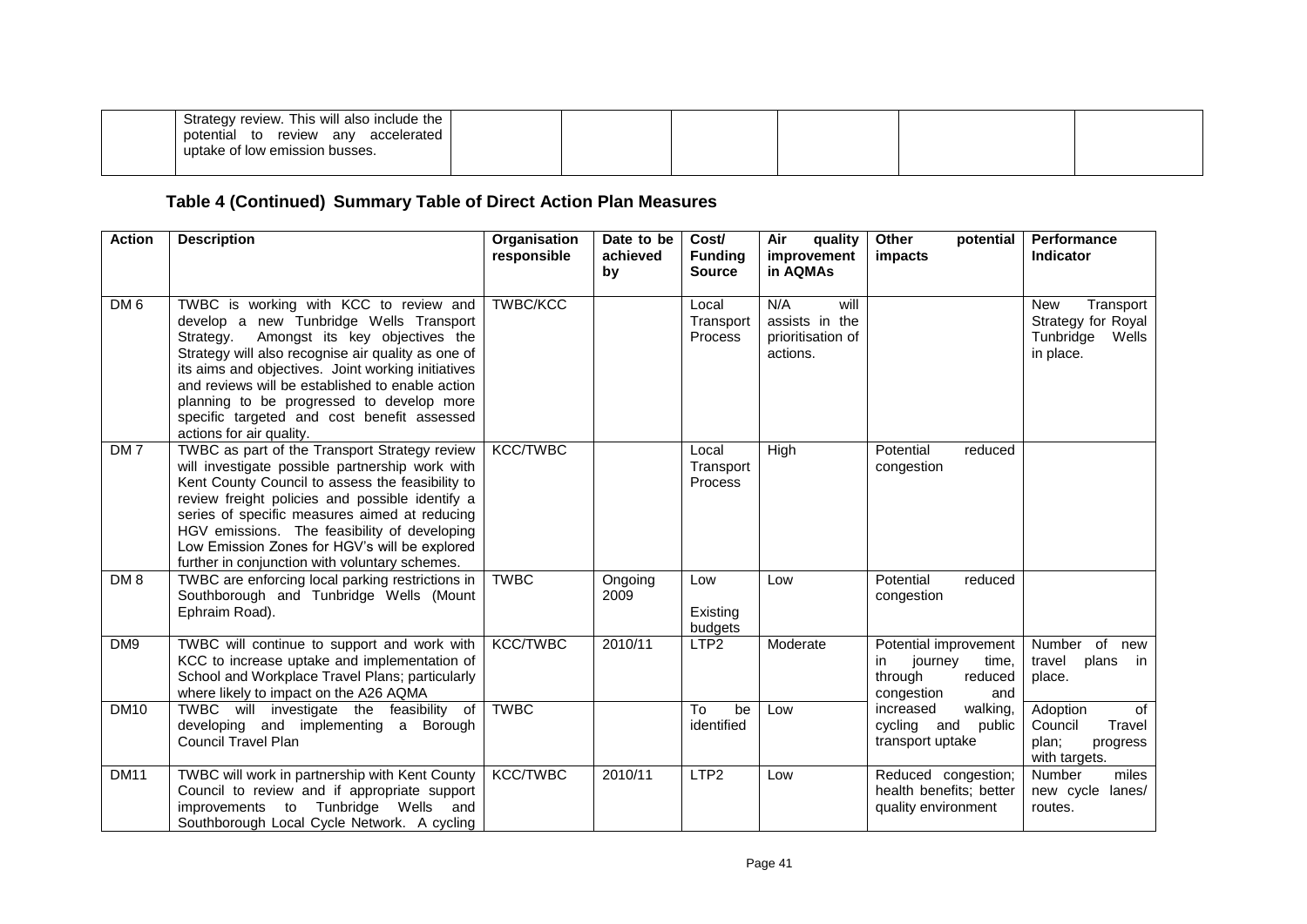|             | strategy is being proposed as part of the<br>Tunbridge Wells Transport Strategy.                                                                                                                                                                                                                                                                                                                                                                      |      |                  |                            |          |                                                                            |                                                                                  |
|-------------|-------------------------------------------------------------------------------------------------------------------------------------------------------------------------------------------------------------------------------------------------------------------------------------------------------------------------------------------------------------------------------------------------------------------------------------------------------|------|------------------|----------------------------|----------|----------------------------------------------------------------------------|----------------------------------------------------------------------------------|
| <b>DM12</b> | During the preparation of the<br>Local I<br>Development Framework, TWBC will give<br>further consideration to how to manage and<br>address problems of poor air quality. This could<br>include consideration of seeking financial<br>further contributions as appropriate for<br>developments which, due to increased traffic or<br>general activity, will impact on areas of poor air<br>quality as identified through an air quality<br>assessment. | TWBC | Ongoing,<br>2010 | Low<br>Existing<br>budgets | Moderate | Socio-economic<br>implications<br>of<br>increased costs for<br>development | Contributions<br>for<br>secured<br>air<br>quality<br>through<br>S <sub>106</sub> |

The costs are provided as: [Low' (up to £100,000); 'Moderate' (between £100,000 – £1 million); and 'High' (greater than £1 million). The air quality improvements are provided as: 'Low' (<0.2µg/m<sup>3</sup>); 'Moderate' (between 0.2 – 1 µg/m<sup>3</sup>); and, 'High' (greater that 1 µg/m<sup>3</sup>). The timescales are provided as: short term (1-2 years), medium term (2-5 years), long term (>5 years)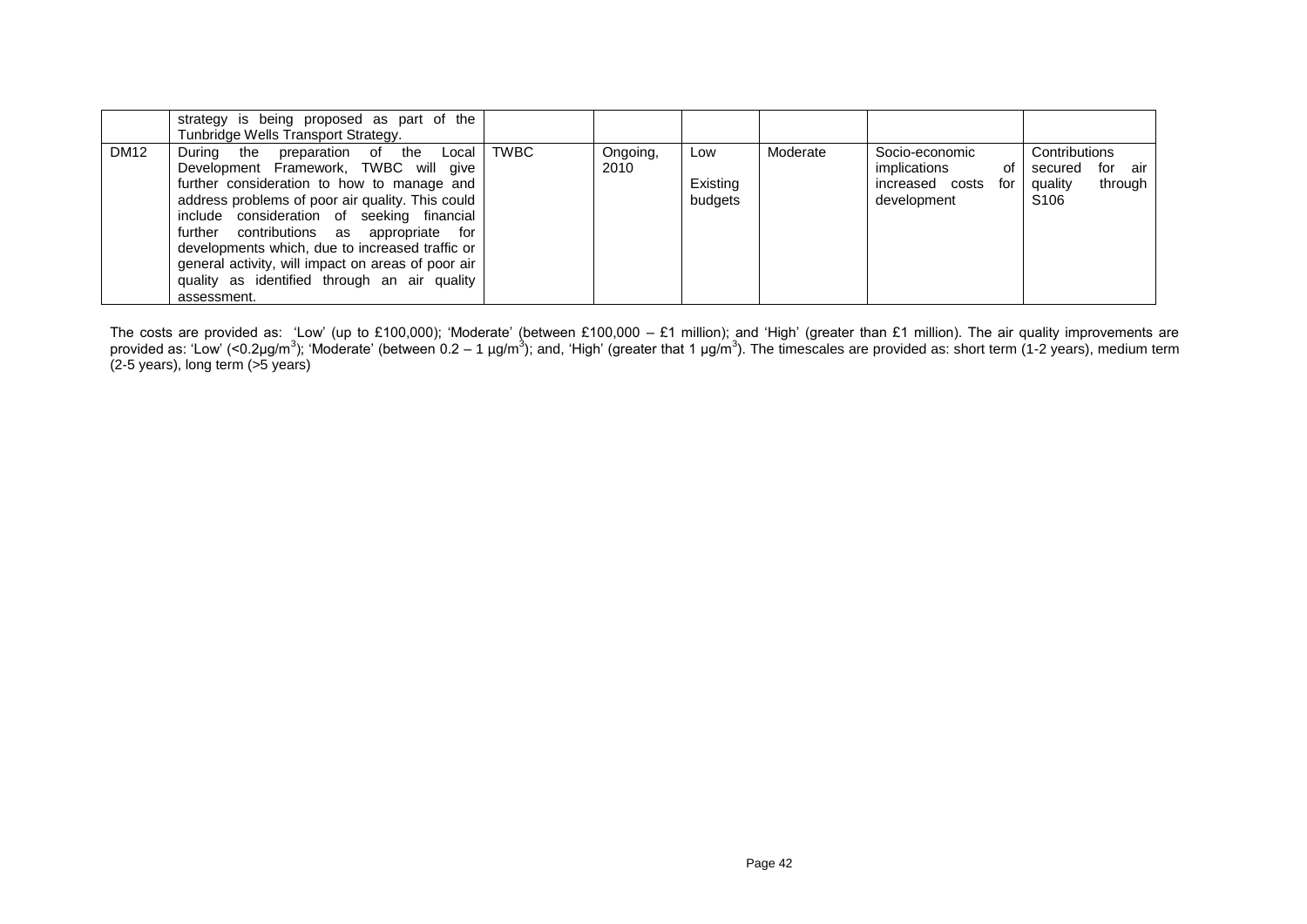# **Table 5 Summary Table of General Action Plan Measures**

| <b>Action</b>   | <b>Description</b>                                                                                                                                                                                                                                                                                                                                                                                                                                              | Organisation<br>responsible                     | Date to be<br>achieved | Cost/ Funding<br><b>Source</b>                                                              | Air<br>quality                     | Other<br>potential<br>impacts                                                                                        | Performance<br>Indicator                                                          |
|-----------------|-----------------------------------------------------------------------------------------------------------------------------------------------------------------------------------------------------------------------------------------------------------------------------------------------------------------------------------------------------------------------------------------------------------------------------------------------------------------|-------------------------------------------------|------------------------|---------------------------------------------------------------------------------------------|------------------------------------|----------------------------------------------------------------------------------------------------------------------|-----------------------------------------------------------------------------------|
|                 |                                                                                                                                                                                                                                                                                                                                                                                                                                                                 |                                                 | by                     |                                                                                             | improve<br>ment in<br><b>AQMAs</b> |                                                                                                                      |                                                                                   |
|                 | General Borough-wide Measures                                                                                                                                                                                                                                                                                                                                                                                                                                   |                                                 |                        |                                                                                             |                                    |                                                                                                                      |                                                                                   |
| GM <sub>1</sub> | TWBC will continue to work with KCC and other partners to<br>deliver improvements in emissions standards, where<br>practicable. This will include undertaking an emission<br>awareness raising exercise by holding a voluntary roadside<br>emissions testing day in the AQMA, by working together with<br>the Kent Police and KCC.                                                                                                                              | TWBC/KCC/<br>Public<br>transport<br>operators   | Ongoing                | <b>TBC</b>                                                                                  | Low<br>moderate                    | Socio-economic<br>implications<br>of<br>increased costs to<br>transport<br>operators,<br>contractors<br>and<br>TWBC. | Number of<br>new/improved<br>vehicles within<br>fleets                            |
| GM2             | TWBC will continue to work with partners to actively support<br>and promote the Kent-wide car share scheme, to encourage<br>greater uptake.                                                                                                                                                                                                                                                                                                                     | <b>TWBC/KCC</b>                                 | Ongoing                | Low<br><b>TWBC</b><br>existing<br>budgets                                                   | Low                                | Reduced<br>congestion                                                                                                | Number new joiners<br>to share schemes                                            |
| GM <sub>3</sub> | TWBC will explore the potential for operation of a Car Club in<br>Tunbridge Wells.                                                                                                                                                                                                                                                                                                                                                                              | <b>TWBC</b>                                     | 2008                   | Low<br><b>TWBC</b><br>existing<br>budgets                                                   | Low                                | Reduced<br>congestion                                                                                                | Introduction of Car<br>Club                                                       |
| GM4             | All relevant TWBC Departments, including Environmental<br>Health, Planning Policy and Development Control, will<br>continue working closely together to ensure that air quality is<br>taken into account in the planning process when considering<br>future land uses, particularly with sites in or close to AQMAs<br>or in areas marginally below air quality objectives. The<br>specific commitment of each service needs to be developed<br>and progressed. | <b>TWBC</b>                                     | Ongoing                | Low<br><b>TWBC</b><br>existing<br>budgets                                                   | Low                                | Health benefits for<br>residents in new<br>development<br>proposals                                                  | Number of planning<br>applications with air<br>quality conditions/<br>assessments |
| GM <sub>5</sub> | TWBC will continue to work together with developers, KCC<br>and other partners to improve sustainable transport links<br>serving new developments and secure travel<br>plan<br>agreements, where required by policy.                                                                                                                                                                                                                                            | TWBC/KCC/d<br>evelopers/tran<br>sport providers | Ongoing                | Low<br><b>TWBC</b><br>existing<br>budgets                                                   | Low                                | Reduced<br>congestion                                                                                                | Number of new<br>travel plans                                                     |
| GM <sub>6</sub> | TWBC will continue to develop, through the Kent & Medway<br>Air Quality Partnership, a general planning guidance<br>document to assist with air quality assessments of<br>development proposals.                                                                                                                                                                                                                                                                | <b>TWBC</b>                                     | 2007/8                 | Low<br><b>TWBC</b><br>existing<br>budgets                                                   | Low                                | Reduction<br>in<br>nuisance<br>complaints                                                                            | Completion of<br>planning guidance                                                |
| GM <sub>2</sub> | TWBC will continue to actively participate in the Low<br>Emissions Strategy Peer Review Group to develop local<br>measures and a Low Emissions Strategy that will support<br>improvements to local air quality.                                                                                                                                                                                                                                                 | <b>TWBC</b>                                     | Ongoing                | <b>DEFRA</b><br>grant<br>funding<br>£10K<br>2009/10 plus use<br>οf<br>existing<br>resources | Moderate                           | Links with climate<br>change<br>and<br>greenhouse<br>qas<br>emissions.                                               | Low emissions<br>strategy in use as<br>part of planning<br>process                |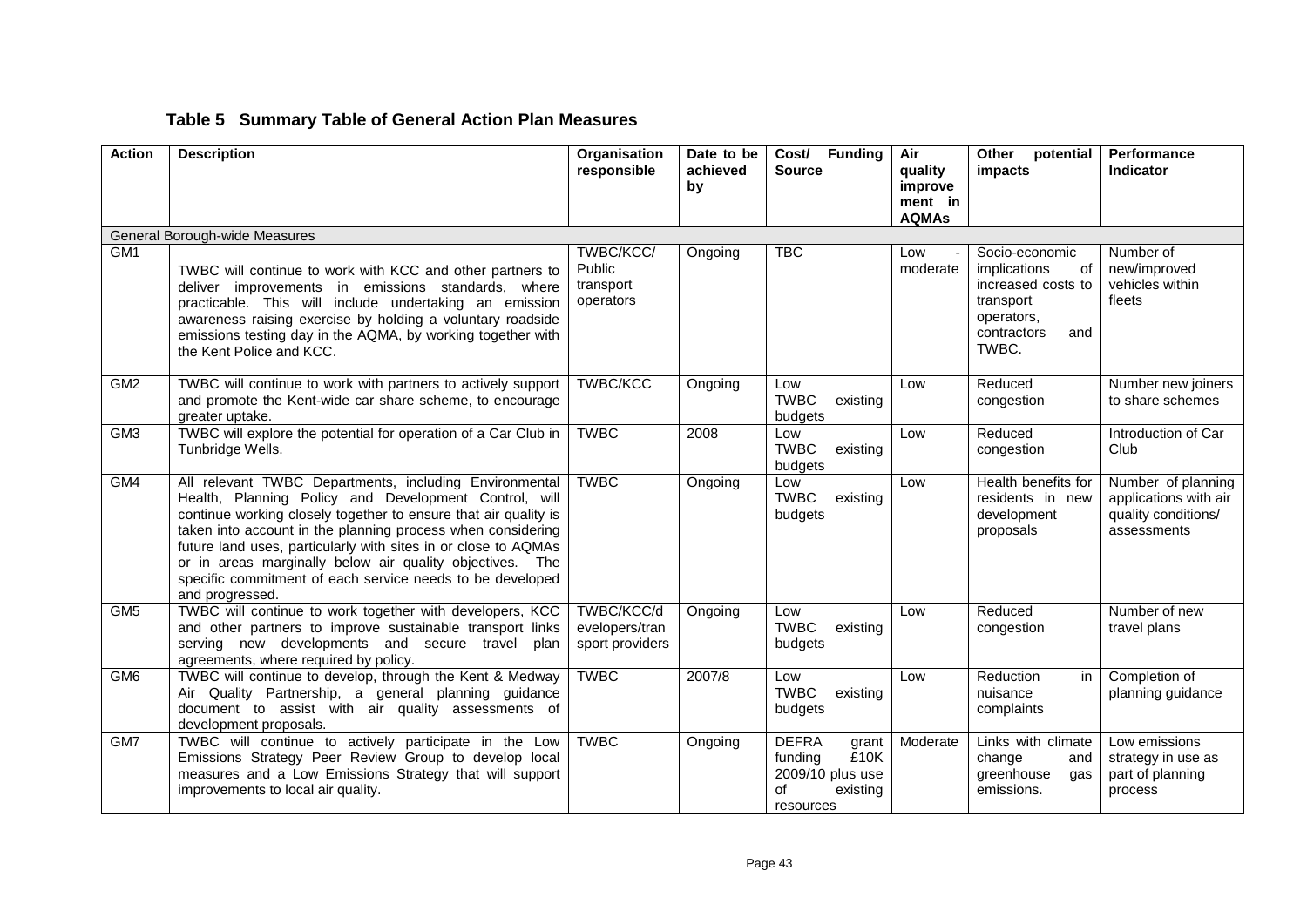# **Table 5 (Continued) Summary Table of General Action Plan Measures**

| <b>Action</b>   | <b>Description</b>                                                                                                                                                                                                                                                                                                                                | Organisation<br>responsible | Date to be<br>achieved<br>by | Cost/<br><b>Funding</b><br><b>Source</b>  | Air<br>quality<br>improvem<br>ent<br>in<br><b>AQMAs</b> | Other<br>potential<br><i>impacts</i>                                     | Performance<br><b>Indicator</b>                                                                                            |
|-----------------|---------------------------------------------------------------------------------------------------------------------------------------------------------------------------------------------------------------------------------------------------------------------------------------------------------------------------------------------------|-----------------------------|------------------------------|-------------------------------------------|---------------------------------------------------------|--------------------------------------------------------------------------|----------------------------------------------------------------------------------------------------------------------------|
| GM <sub>8</sub> | TWBC will continue the commitment to undertake local air<br>quality monitoring within the Borough to ensure a high standard<br>of data is achieved to assess against air quality objectives.                                                                                                                                                      | <b>TWBC</b>                 | Ongoing                      | Low<br><b>TWBC</b><br>Existing<br>budgets | Low                                                     | Enable<br>effective<br>monitoring<br>and<br>evaluation<br>0f<br>progress | Number of<br>monitoring sites<br>% data capture                                                                            |
| GM9             | TWBC will make details of the Action Plan measures and annual<br>progress reports available on its Website to ensure accessibility<br>to the consultation and implementation process.                                                                                                                                                             | <b>TWBC</b>                 | Ongoing                      | Low<br><b>TWBC</b><br>Existing<br>budgets | Low                                                     | Improve<br>awareness                                                     | Availability of recently<br>published reports on<br>the Website                                                            |
| GM10            | TWBC will actively work towards providing information for the<br>Community of Tunbridge Wells Borough, to assist in choosing<br>and using alternative sustainable modes of transport and<br>understand the impact of pollution and air quality.                                                                                                   | <b>TWBC</b>                 | Ongoing                      | Low TWBC<br>existing<br>budget            | Low                                                     | Improve<br>awareness                                                     | One promotional<br>activity per year and<br>two information<br>updates in the<br>Borough's information<br>paper undertaken |
| GM11            | TWBC will continue to support and be a Member of the Kent<br>and Medway Air Quality Partnership and Monitoring Network<br>Group. Tunbridge Wells will also work together with the Kent &<br>Medway Air Quality Partnership on air quality studies within the<br>County to raise the profile of air quality in Tunbridge Wells and<br>County-wide. | <b>TWBC</b>                 | Ongoing                      | <b>TWBC</b><br>Low<br>Existing<br>budgets | Low                                                     | Improve<br>awareness                                                     | Membership,<br>continuation of<br>network and and<br>feedback to<br>Tunbridge Wells<br>Borough.                            |
| GM12            | TWBC will continue to proactively enforce industrial control and<br>nuisance legislation to minimise pollutant emissions from these<br>sources in Tunbridge Wells.                                                                                                                                                                                | <b>TWBC</b>                 | Ongoing                      | Low<br><b>TWBC</b><br>Existing<br>budgets | Low                                                     | Reduction<br>in.<br>nuisance<br>complaints                               | BVPI for upgrade of<br>permitted industrial<br>processes                                                                   |
| GM13            | TWBC will continue to work together with the Kent Energy<br>Centre and other partners to promote and implement energy<br>efficiency measures in Tunbridge Wells.                                                                                                                                                                                  | <b>TWBC</b>                 | Ongoing                      | Low<br><b>TWBC</b><br>Existing<br>budgets | Low                                                     | Improve<br>energy<br>efficiency; reduce<br>costs                         | in line with NI 186                                                                                                        |
| <b>GM14</b>     | TWBC will review the Action Plan in consultation with all relevant<br>parties to update the plan and include the changes in local air<br>quality management and in light of the review and assessment<br>results for air quality. The plan shall be reviewed in quarter 4,<br>2010/11                                                             | <b>TWBC</b>                 |                              |                                           | Moderate                                                | Improved<br>awareness<br>and<br>links with partners<br>strengthened      | Action Plan reviewed<br>and updated.                                                                                       |

The costs are provided as: "Low" (up to £100,000); "Moderate" (between £100,000 – £1 million); and "High" (greater than £1 million).

The air quality improvements are provided as: 'Low' (<0.2µg/m<sup>3</sup>); 'Moderate' (between 0.2 – 1 µg/m<sup>3</sup>); and, 'High' (greater that 1 µg/m<sup>3</sup>).

The timescales are provided as: short term (1-2 years), medium term (2-5 years), long term (>5 years)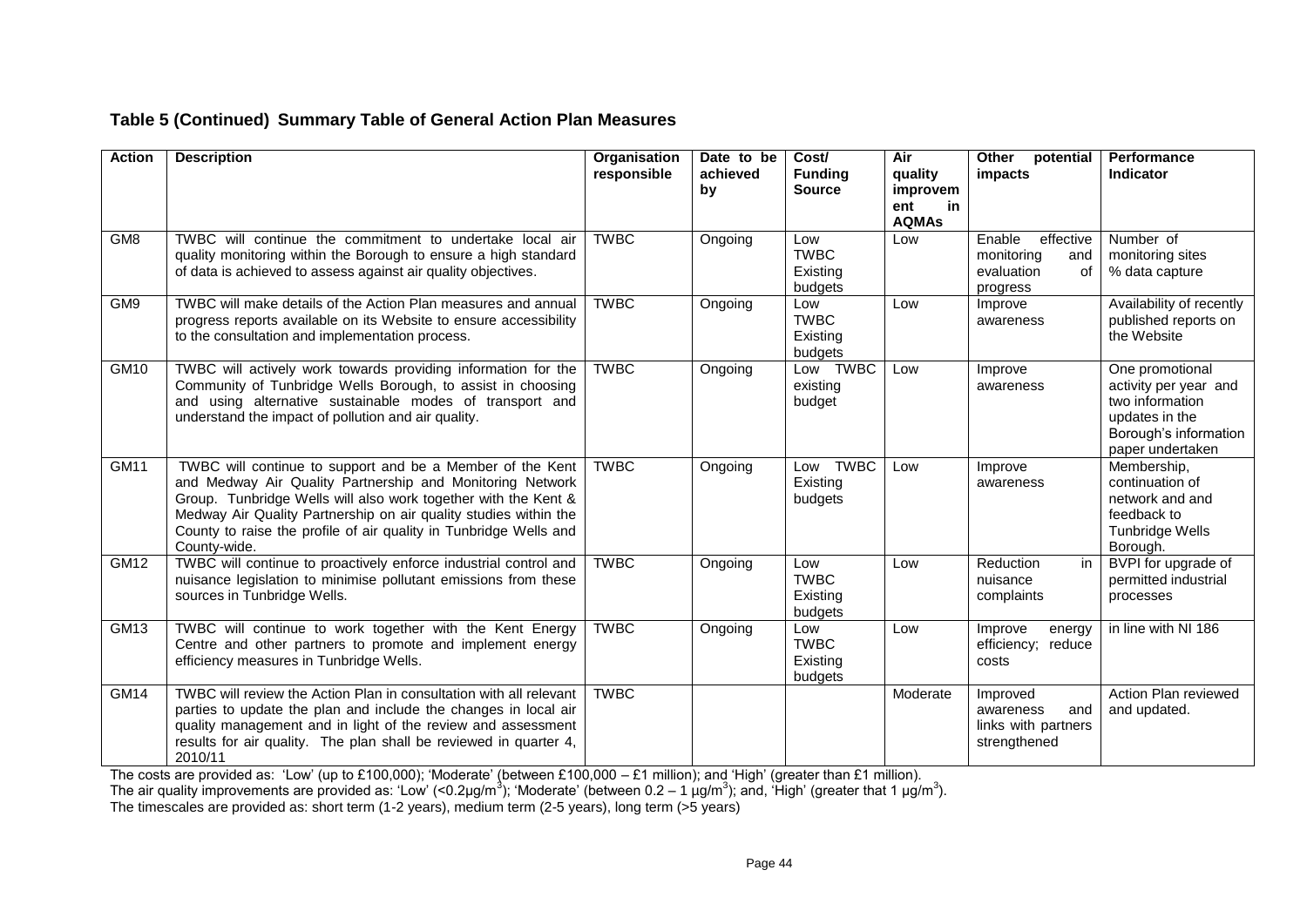# **7 IMPLEMENTATION AND MONITORING**

TWBC will work jointly on the action plan measures with its partners including KCC, transport operators, schools and local businesses. To secure the necessary air quality improvements there must be involvement by all local stakeholders and TWBC will actively work to encourage community participation in the process.

The implementation and effectiveness of the Action Plan will be carefully monitored through monitoring of nitrogen dioxide at relevant receptor locations within the AQMA. In addition, traffic flow changes on the key roads will also be assessed through the review and assessment process, and the uptake of local measures such as Travel Plans will be monitored. Indicators have been provided for measures to be undertaken by the Council to monitor progress annually.

Targets and indicators have also been established through the 2<sup>nd</sup> Local Transport Plan. Below are those specific to the air quality shared priority, although other indictors relating to congestion and accessibility shared priorities will also be of relevance.

Air quality (Shared priority) Air quality target related to traffic Target: 5 or less AQMAs by 2010 based on 11 declarations

Trajectory shows intermediate indicator relating to cumulative traffic flows (AADT) in all 11 AQMAs.

There will be regular review and assessment of the action plan proposals to evaluate progress and this will be reported annually, including through LAQM and  $2<sup>nd</sup>$  Local Transport Plan progress reports.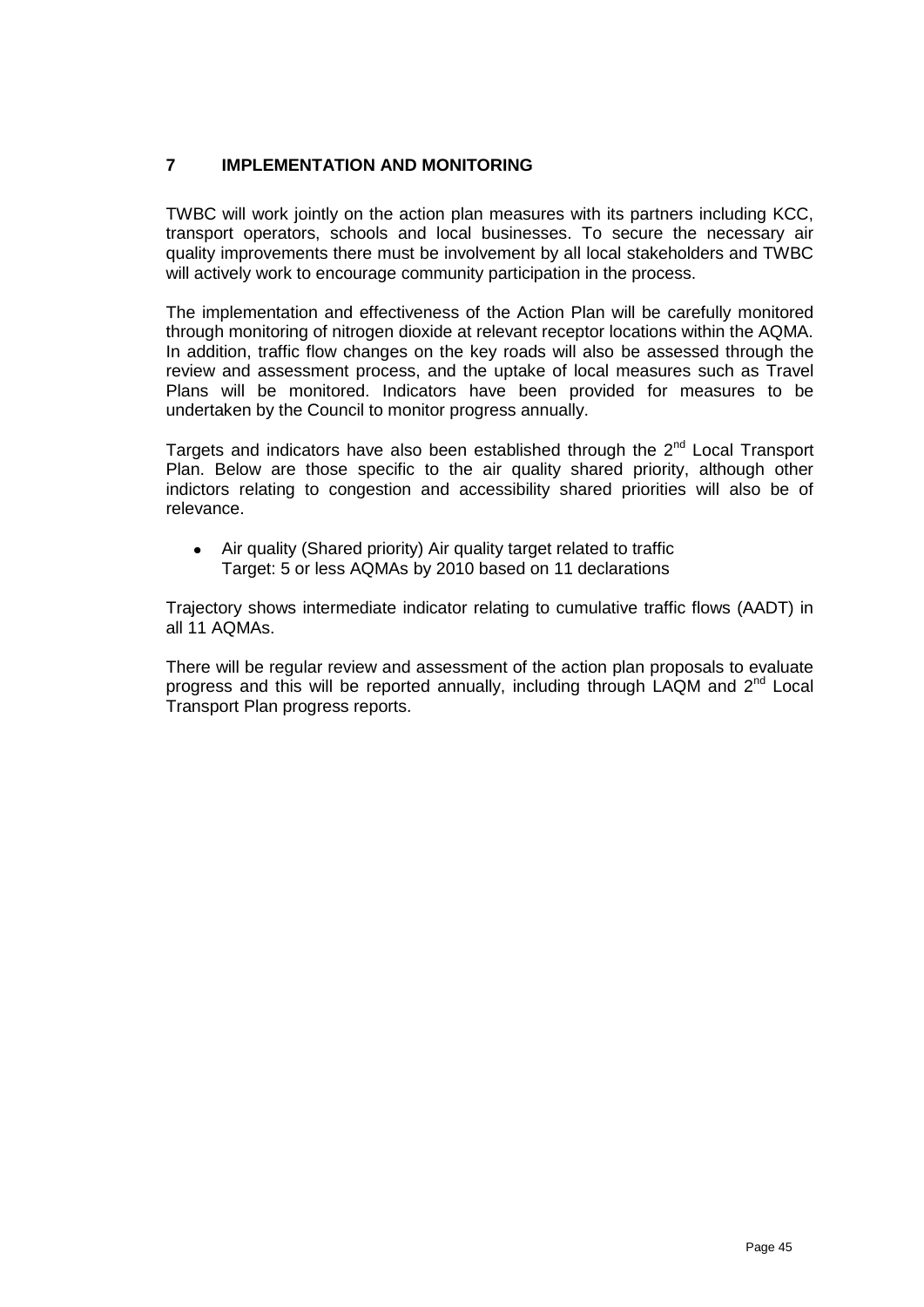# **8 DEFRA ACTION PLANNING REQUIREMENTS COMPLIANCE CHECKLIST**

| <b>WORK AREA</b>                                                     | <b>CONSIDERED/INCLUDED</b> | <b>LOCATION</b><br>IN<br><b>PLAN/</b><br><b>ACTION</b><br><b>COMMENTS</b> |
|----------------------------------------------------------------------|----------------------------|---------------------------------------------------------------------------|
| <b>Adherence to Guidelines and Consideration of Policies</b>         |                            |                                                                           |
| <b>Statutory Consultees consulted?</b>                               |                            |                                                                           |
| Consulted with other Local Authorities and<br>internal departments?  |                            |                                                                           |
| Statement of Pollutant causing AQMA?                                 |                            |                                                                           |
| Principle sources of pollutants identified?                          |                            |                                                                           |
| Have other local authorities' plans and policies<br>been considered? |                            |                                                                           |
| Options timetable included?                                          |                            |                                                                           |
| Have options been costed?                                            |                            |                                                                           |
| Have the impacts been assessed?                                      |                            |                                                                           |
| <b>Checklist of Measures</b>                                         |                            |                                                                           |
| Have options been considered?                                        |                            |                                                                           |
| How many options considered?                                         |                            |                                                                           |
| Transport impacts assessed?                                          |                            |                                                                           |
| Have air quality impacts been assessed<br>modelled or measured?      |                            |                                                                           |
| Have socio-economic impacts been assessed?                           |                            |                                                                           |
| Have other environmental<br>impacts<br>been<br>assessed?             |                            |                                                                           |
| Have costs been considered?                                          |                            |                                                                           |
| <b>Appropriateness and Proportionality</b>                           |                            |                                                                           |
| Do measures seem appropriate to the problem?                         |                            |                                                                           |
| Have the measures been assessed?                                     |                            |                                                                           |
| Are the measures likely to succeed?                                  |                            |                                                                           |
| Have wider impacts been assessed?                                    |                            |                                                                           |
| Was the costing method appropriate?                                  |                            |                                                                           |
| Is it likely that the AQMA objective will be met?                    |                            |                                                                           |
| Do the chosen options comply with Government<br>Policies?            |                            |                                                                           |
| Implementation                                                       |                            |                                                                           |
| Are measures realistic?                                              |                            |                                                                           |
| Have responsibilities been assigned to the<br>relevant party?        |                            |                                                                           |
| Does the assigned party have the necessary<br>powers?                |                            |                                                                           |
| Is the financing secure and identify who pays?                       |                            |                                                                           |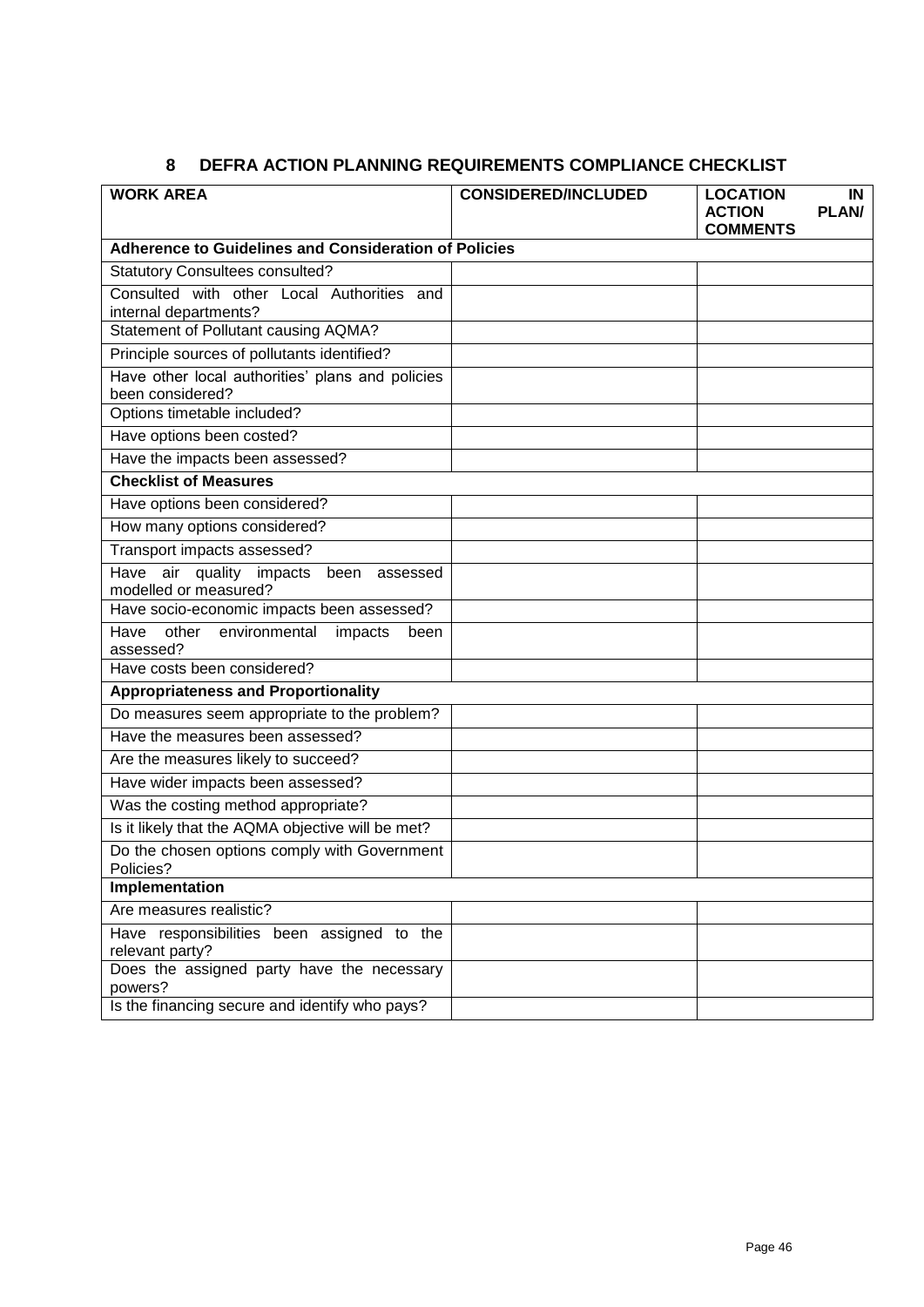# **9 GLOSSARY OF TERMS**

| Abbreviation           | <b>Full name</b>                                   |
|------------------------|----------------------------------------------------|
| <b>AQMA</b>            | Air Quality Management Area                        |
| <b>AQS</b>             | <b>Air Quality Strategy</b>                        |
| <b>BAT</b>             | <b>Best Available Technology</b>                   |
| <b>DEFRA</b>           | Department for Environment, Food and Rural Affairs |
| <b>DfT</b>             | <b>Department for Transport</b>                    |
| <b>DOE</b>             | Department of the Environment                      |
| <b>HDV</b>             | <b>Heavy Duty Vehicles</b>                         |
| <b>HGV</b>             | <b>Heavy Goods vehicles</b>                        |
| <b>KCC</b>             | <b>Kent County Council</b>                         |
| <b>LAQM</b>            | <b>Local Air Quality Management</b>                |
| <b>LES</b>             | Low Emissions Strategy                             |
| <b>LDD</b>             | <b>Local Development Documents</b>                 |
| LDF                    | <b>Local Development Framework</b>                 |
| LDV                    | <b>Light Duty Vehicles</b>                         |
| <b>LEZ</b>             | <b>Low Emission Zone</b>                           |
| <b>LSP</b>             | Local Strategic Partnership                        |
| <b>LTP</b>             | <b>Local Transport Plan</b>                        |
| <b>NAQS</b>            | <b>National Air Quality Strategy</b>               |
| NO <sub>2</sub>        | Nitrogen dioxide                                   |
| <b>NO<sub>x</sub></b>  | Oxides of nitrogen                                 |
| <b>NSCA</b>            | National Society for Clean Air                     |
| $PM_{10}$              | Fine particle matter less than 10um diameter       |
| ppb                    | Parts per billion                                  |
| SO <sub>2</sub>        | Sulphur dioxide                                    |
| <b>SPD</b>             | <b>Supplementary Planning Document</b>             |
| <b>TWBC</b>            | Tunbridge Wells Borough Council                    |
| $\mu$ g/m <sup>3</sup> | Micrograms per cubic metre                         |
| <b>UTMC</b>            | <b>Urban Traffic Management Control</b>            |
| <b>VMS</b>             | Variable Message Signage                           |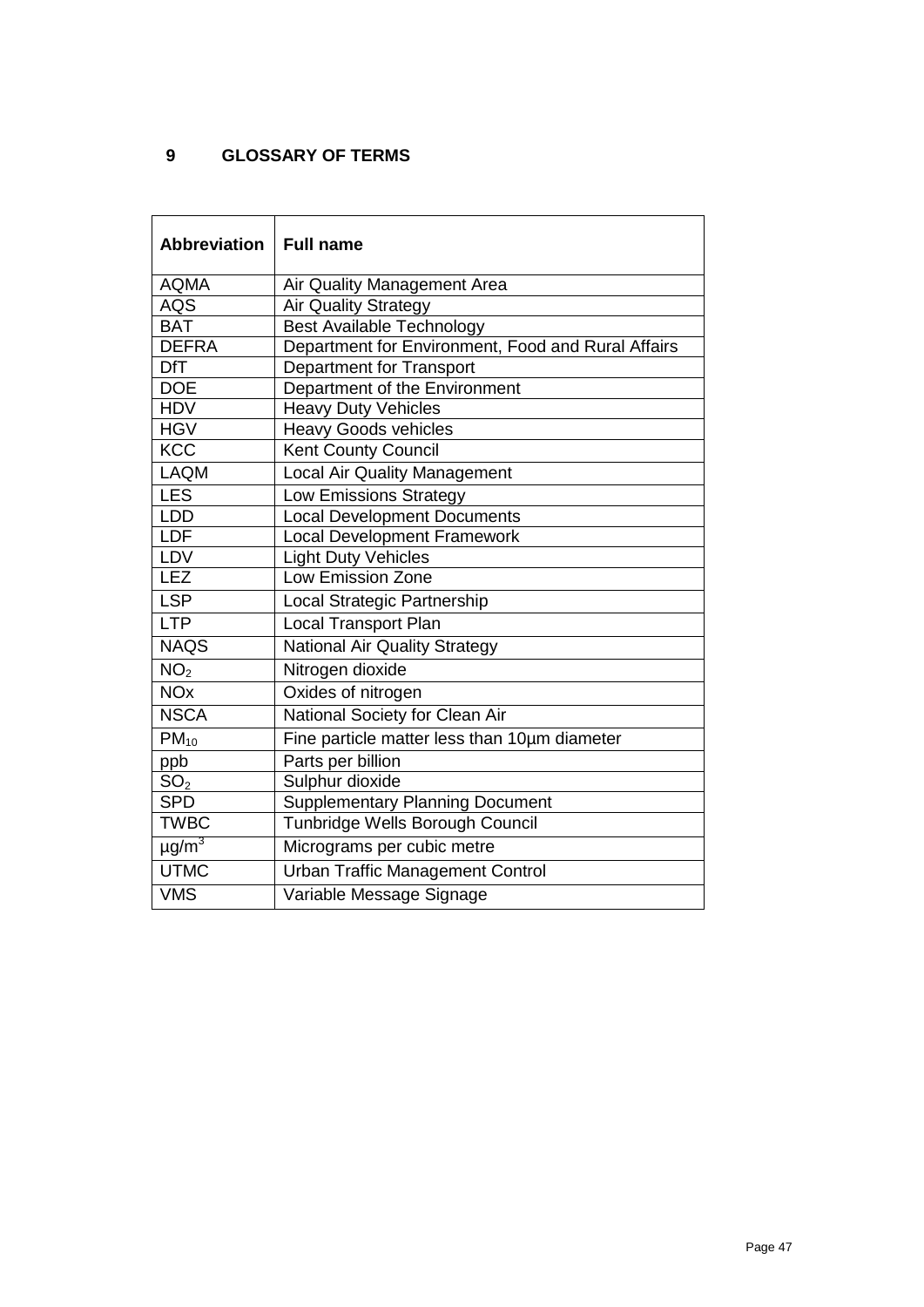## **10 REFERENCES**

DEFRA (2002) The Air Quality Strategy for England, Scotland, Wales and Northern Ireland: Addendum, The Stationery Office

DEFRA (2003) Policy Guidance LAQM.PG(03)

DETR (2000) The Air Quality Strategy for England, Scotland, Wales and Northern Ireland – Working together for Clean Air, The Stationery Office

DETR (2000) The Air Quality Regulations 2000, The Stationery Office

DOE (1997) The United Kingdom Nation Air Quality Strategy, The Stationery Office

EPUK Environmental Protection UK Development Control – Planning for Air Quality 2006

Kent County Council (2006) Local Transport Plan 2006– 2011

NSCA (2000) Air Quality Action Plans

NSCA (2001) Air Quality: Planning for Action

SEERA (2006) Draft South East Plan (Regional Spatial Strategy)

Tunbridge Wells Borough Council (2006) Tunbridge Wells Borough Local Plan

Tunbridge Wells Borough Council (2003) Tunbridge Wells"s Borough Transport **Strategy** 

Tunbridge Wells Borough Council (2007) Tunbridge Wells Strategic Plan 2007- 2010

Tunbridge Wells Borough Council (2005) Environment Strategy for Tunbridge Wells

Tunbridge Wells Local Strategic Partnership (2006) Sustainable Community Plan for Tunbridge Wells Borough 2006 - 2011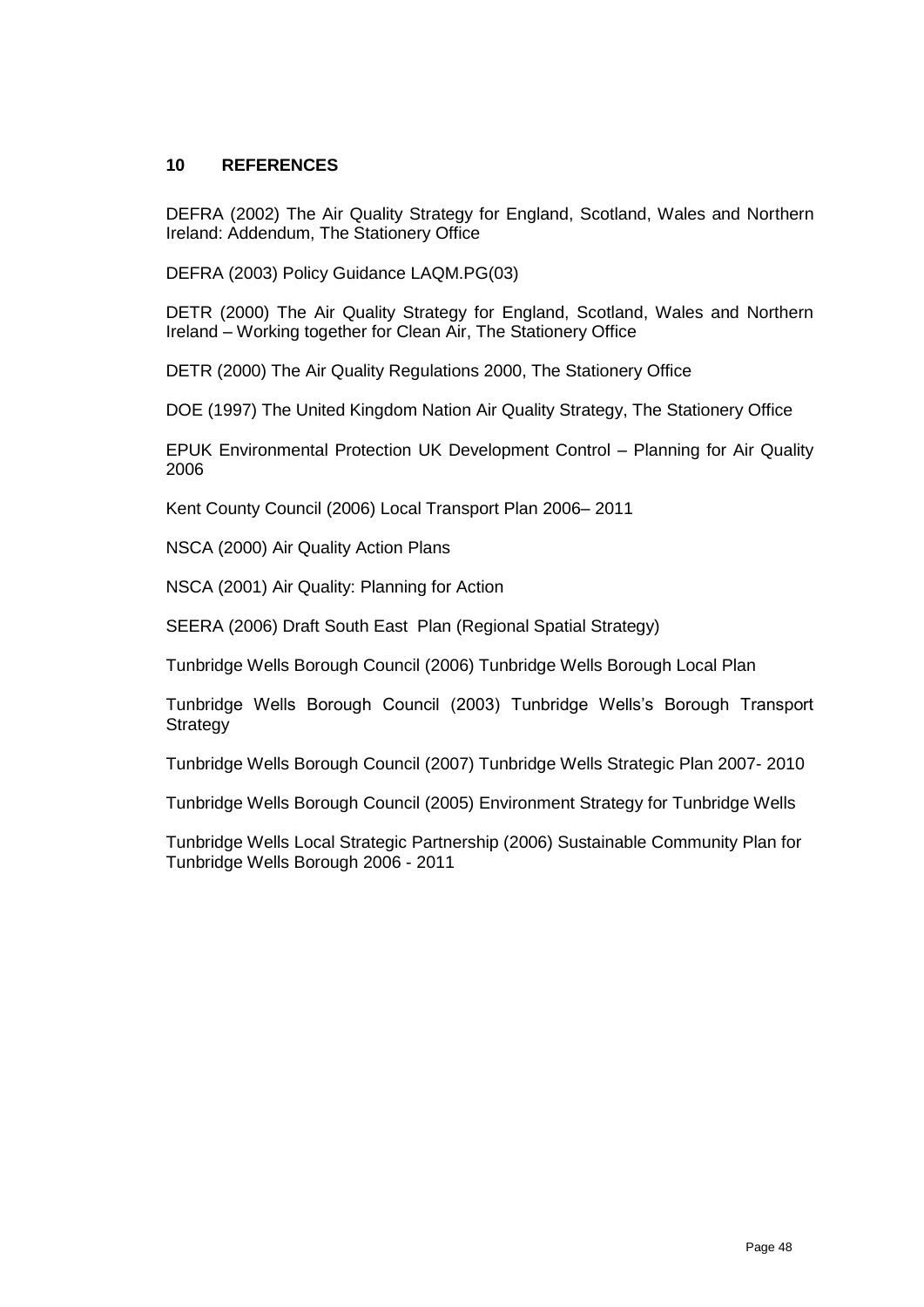# **APPENDIX I CONSULTATION OUTCOME**

#### **Summary of Comments from Consultees regarding the draft Air Quality Action Plan March 2008**

During the consultation period from June 08 to November 08, 19 public responses were received, 1 from the Southborough Town Council and 2 from Kent County Council and 2 from internal departments.

Some of the responses were brief such as provide better bus service others were much more detailed, highlighting a variety of issues. One response related to a planning application that did not have any connection with the Air Quality Management Area and the Action Plan.

See below a summary of the responses received; -

#### **Responses from the general public:**

| The Action Plan should not over-sell the<br>potential benefits of park and ride. The draft<br>Action Plan suggests that P&R is likely to | The Action Plan needs to do more to focus<br>on HGV emissions.                           |
|------------------------------------------------------------------------------------------------------------------------------------------|------------------------------------------------------------------------------------------|
| result in improved air quality in the Borough.                                                                                           | Astonishing in relation to the A26 AQMA<br>HDV's contribute to halve the NO <sub>x</sub> |
| "Unfortunately, most of the research on the<br>effectiveness of P&R suggests otherwise." A                                               | concentrations, even thought the represent                                               |
| study undertaken by consultants WS Atkins                                                                                                | only around 5%-7% of the total vehicle fleet,                                            |
| (commissioned by the Department of                                                                                                       | (page 8 of report).                                                                      |
| <b>Environment Transport and the Regions)</b><br>concluded that "Only very limited benefits                                              | The Action Plan needs to focus more on                                                   |
| from Park & Ride emerge in terms of less                                                                                                 | these vehicles; at present only very few                                                 |
| car-km being driven". This conclusion has<br>been backed up by independent research                                                      | measures seem to target HDV's.                                                           |
| undertaken by Dr. Graham Parkhurst of the                                                                                                | The Plan needs a specific series of                                                      |
| <b>ESRC Transport Studies Unit, and Picket &amp;</b><br>Gray of the Transport Research Laboratory.                                       | measures aimed at targeting HDV emissions.                                               |
|                                                                                                                                          | The traffic survey needs to closely examine                                              |
| Remove the claim in Table 4 that P&R<br>will lead to a 'Moderate' improvement in                                                         | HDV movements.                                                                           |
| Replace with 'Low' or a<br>air quality.                                                                                                  | Encourage conversion/replacement of HDV's                                                |
| statement saying the impact will be                                                                                                      | to lower emission vehicles. This also applies                                            |
| determined at a future date.                                                                                                             | to Buses.                                                                                |
|                                                                                                                                          | Review widening of the low and narrow                                                    |
|                                                                                                                                          | railway bridge on North Farm Lane.                                                       |
| It seems there are 3 main ways of improving                                                                                              | The introduction of Low Emissions Zones                                                  |
| air quality, these include reduce traffic                                                                                                | (LEZ) is dismissed to easily. The cost would                                             |
| volumes or more accurately reducing                                                                                                      | probably be far cheaper than that incurred for                                           |
| vehicle-km driven; improve traffic flow;                                                                                                 | developing a single Park and Ride site.                                                  |
| reduce emissions per vehicle. The author of                                                                                              |                                                                                          |
| this report Mr Peter Tavern has given                                                                                                    |                                                                                          |
| permission to include his response with the                                                                                              |                                                                                          |
| Committee/Cabinet reports.                                                                                                               |                                                                                          |
| Poor bus service, only certain routes appear                                                                                             | "Actively promote the use of vehicles in the                                             |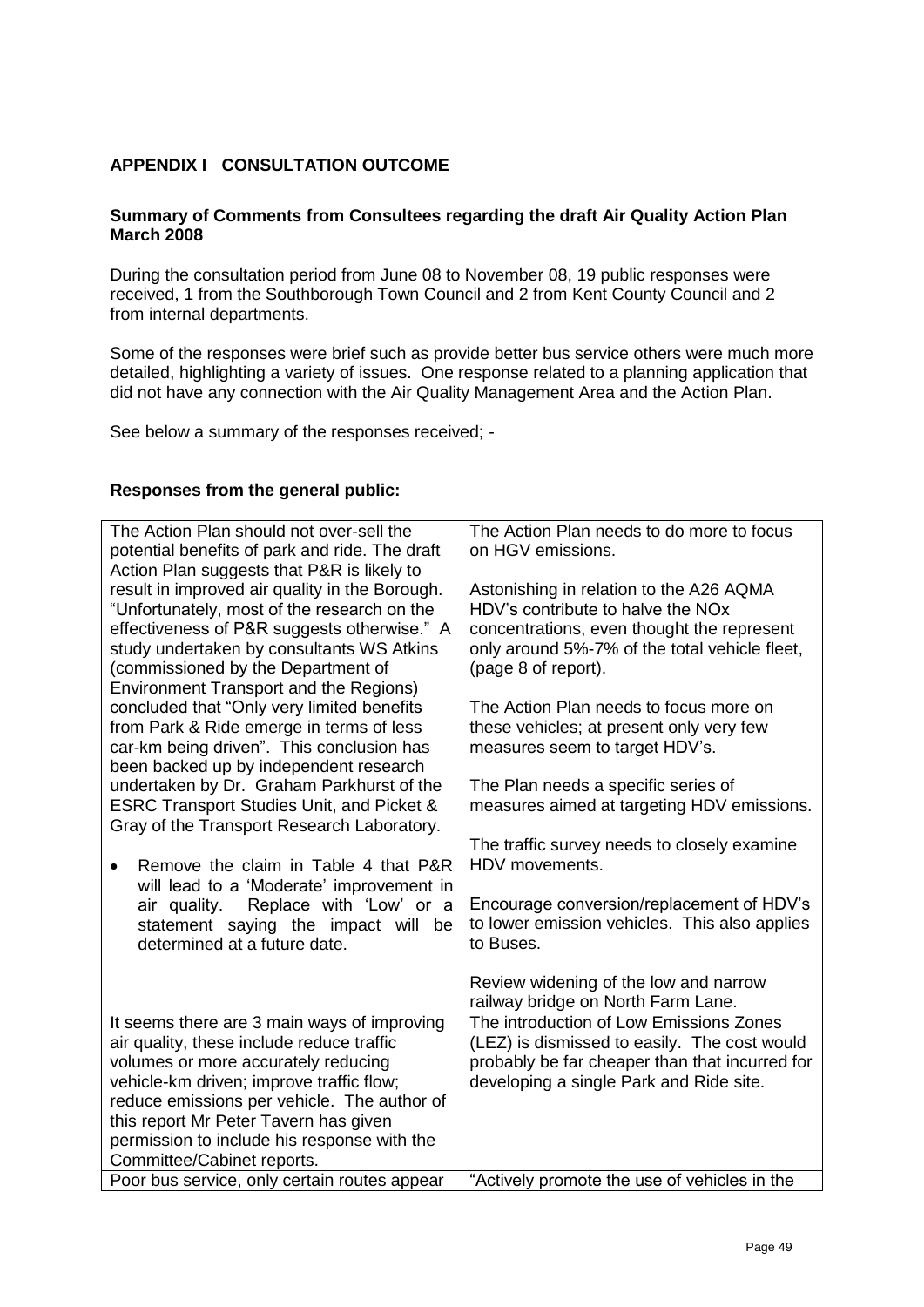| better, others not enough buses limited<br>frequency, not on time and journey times too<br>long. "If you had a better service more                                                                                                                                               | £35 tax disc category, their emissions are<br>lower."                                                                                                                                                                                       |
|----------------------------------------------------------------------------------------------------------------------------------------------------------------------------------------------------------------------------------------------------------------------------------|---------------------------------------------------------------------------------------------------------------------------------------------------------------------------------------------------------------------------------------------|
| people would use the buses."                                                                                                                                                                                                                                                     | "Provide these type of vehicles with parking<br>privileges for example of 30 minutes<br>throughout the Town in any locations that<br>disable people are allowed to park."                                                                   |
| Promote electric buses and recharge at key<br>fare stages. Promote LPG buses.                                                                                                                                                                                                    | "The action plan is completely inadequate for<br>the task, air pollution will continue to<br>deteriorate as developments increase and                                                                                                       |
| "Significantly increase the number of buses<br>especially smaller, electric or LPG by actually<br>spending parking charges and fines on public<br>transport."                                                                                                                    | the population of the area rises."                                                                                                                                                                                                          |
| Provide a more affordable, reliable, including<br>real time information at bus stops, frequent<br>and comfortable bus service. "Compared to<br>other regions in this area buses are<br>expensive."                                                                               | "Introduce a Low Emission Zone along the<br>A26." "This should help cyclists as well to<br>prevent them breathing in the excess<br>pollution levels."                                                                                       |
| Instead of Companies providing subsidised<br>car parking, provide their staff with<br>discounted bus tickets.                                                                                                                                                                    | Actively promote the dualing of the A21 x2.<br>Build a bypass x2.                                                                                                                                                                           |
| Provide a more reliable and frequent bus<br>service. "The service between Tonbridge<br>and Tunbridge Wells is very poor i.e via<br>Southborough."                                                                                                                                | Actively manage road works on the A26,<br>provide incentives to shorten time taken and<br>charge contractors for the disruption and<br>pollution caused.                                                                                    |
| "Buying your ticket on the bus also delays<br>the service more. Why not provide a system<br>of buying tickets in advance from shops and<br>include multiple tickets books, should be<br>available at discount to assist with the very<br>high cost of bus tickets."              | Improve traffic flow at Yew Tree Rd and<br>Speldhurst Rd, replace traffic lights with mini<br>roundabouts, i.e. see Riverhead near<br>Sevenoaks. Block up the exit from the<br>service road next to Majestic's to prevent<br>queue jumping. |
| Ban diesels not fitted with particulate trap,<br>especially on buses.                                                                                                                                                                                                            | Make specific junction improvements to<br>A264Mount Ephraim/A26London Rd and<br>Church Rd/London Rd.                                                                                                                                        |
| "Currently most buses are no longer fit for<br>service, produce excessive fumes and black<br>smoke and are not adequately maintained.<br>A modern clean fleet should be introduced to<br>encourage people use them."                                                             | Council needs to look at the vehicles used for<br>council services and ensure that these are<br>part of a green fleet, to set an example.                                                                                                   |
| Tax or ban HGV's who use the road at peak<br>times.                                                                                                                                                                                                                              | "A car club sounds an excellent idea." "I<br>would welcome the opportunity to join one."<br>x2 responses.                                                                                                                                   |
| Tackle illegal obstructions, by not permitting<br>deliveries blocking roads between certain<br>hours and provide legal stopping places that<br>do not cause an obstruction.                                                                                                      | "Yes, Yes to cycle lanes." "Where are the<br>cycle lane improvements?"                                                                                                                                                                      |
| "If you are serious about bus friendly policies,<br>then planning policy should dictate that<br>nothing is to be built close to the A26 north of<br>the Yew Tree Road junction on the east side.<br>The Chinese restaurant should be<br>demolished and the forecourts and verges | If traffic lights are maintained at Yew Tree Rd<br>and Spelthurst Rd, the fixed timing cycle<br>should be altered at off peak times so lights<br>change according to demand.                                                                |